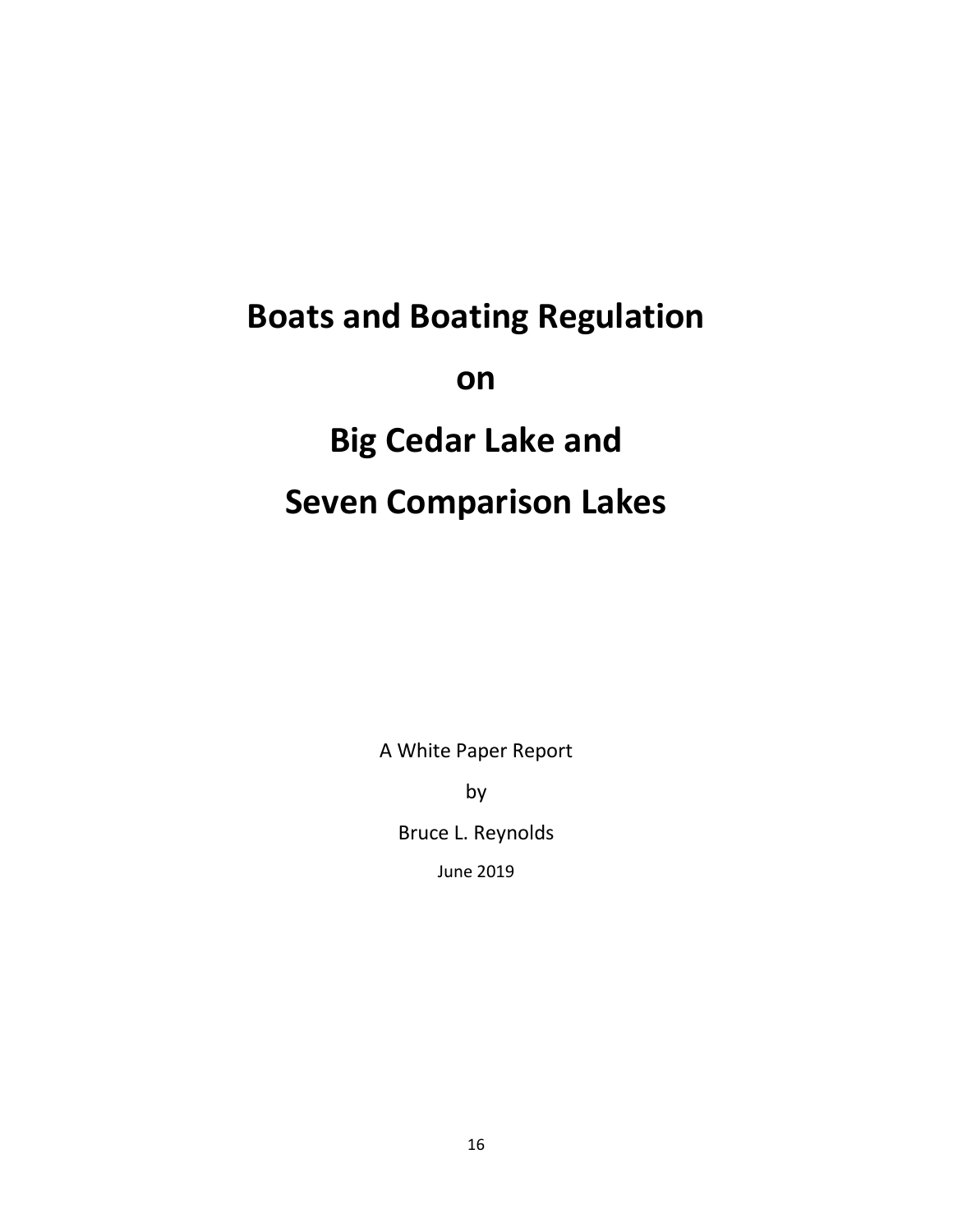# **Contents**

|                                                     |   | Page |  |  |  |
|-----------------------------------------------------|---|------|--|--|--|
| <b>Highlights</b>                                   |   | 2    |  |  |  |
| Introduction                                        |   | 3    |  |  |  |
| Section I: Why Regulate?                            |   | 4    |  |  |  |
| Section II: Information from Seven Comparison Lakes |   | 5    |  |  |  |
| <b>Launch Ramps &amp; Restrictions</b>              | 6 |      |  |  |  |
| <b>Regulating Piers &amp; Moorings</b>              | 8 |      |  |  |  |
| <b>Regulating Boats-on-Water</b>                    | 9 |      |  |  |  |
| Section III: Cedar Lake: Boat Counts & Other Data   |   | 9    |  |  |  |
| <b>Section IV: Policy Options</b>                   |   | 13   |  |  |  |
| <b>Conclusion</b>                                   |   | 14   |  |  |  |
| <b>Sources</b>                                      |   | 15   |  |  |  |
| <b>List of Interview Subjects</b>                   |   |      |  |  |  |
| <b>Appendix A: Selecting the 7 Comparison Lakes</b> |   |      |  |  |  |
| <b>Appendix B: Questionnaire</b>                    |   |      |  |  |  |
| <b>Appendix C: Interview Transcripts</b>            |   |      |  |  |  |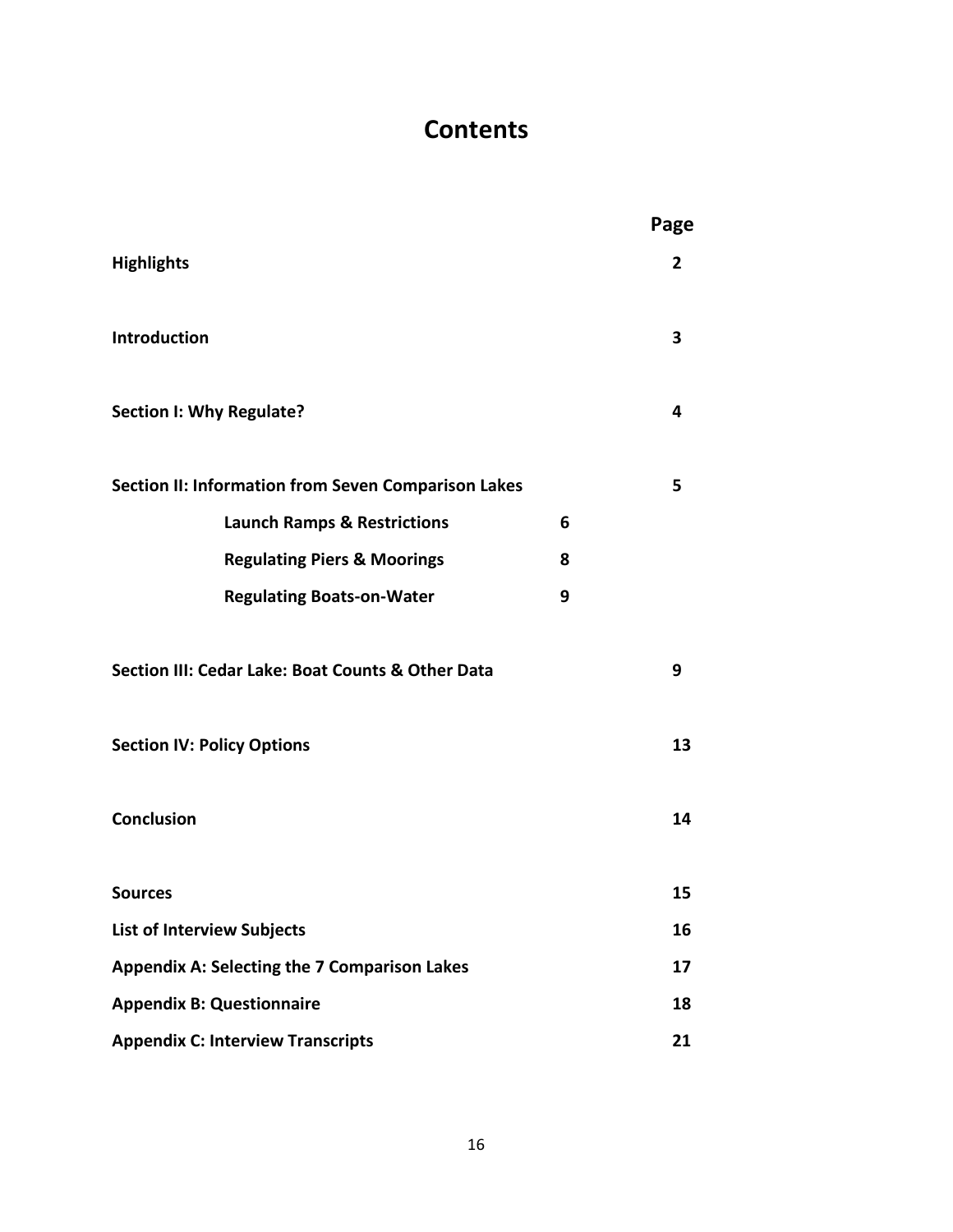# **List of Tables**

| 1: Parking and Launch Restrictions on Cedar & Comparison Lakes    |    |
|-------------------------------------------------------------------|----|
| 2: Pier Rentals and DNR Enforcement on Comparison Lakes           | 9  |
| 3: Boats Moored on Shore (Five Lakes)                             | 11 |
| 4: Wisconsin Boat Registrations 1995-2017                         | 11 |
| 5: Big Cedar - Properties with More than 3 Moored Motorized Boats | 12 |
| 6: Boat Launches and Boats-on-Water: Big Cedar, 2018              | 13 |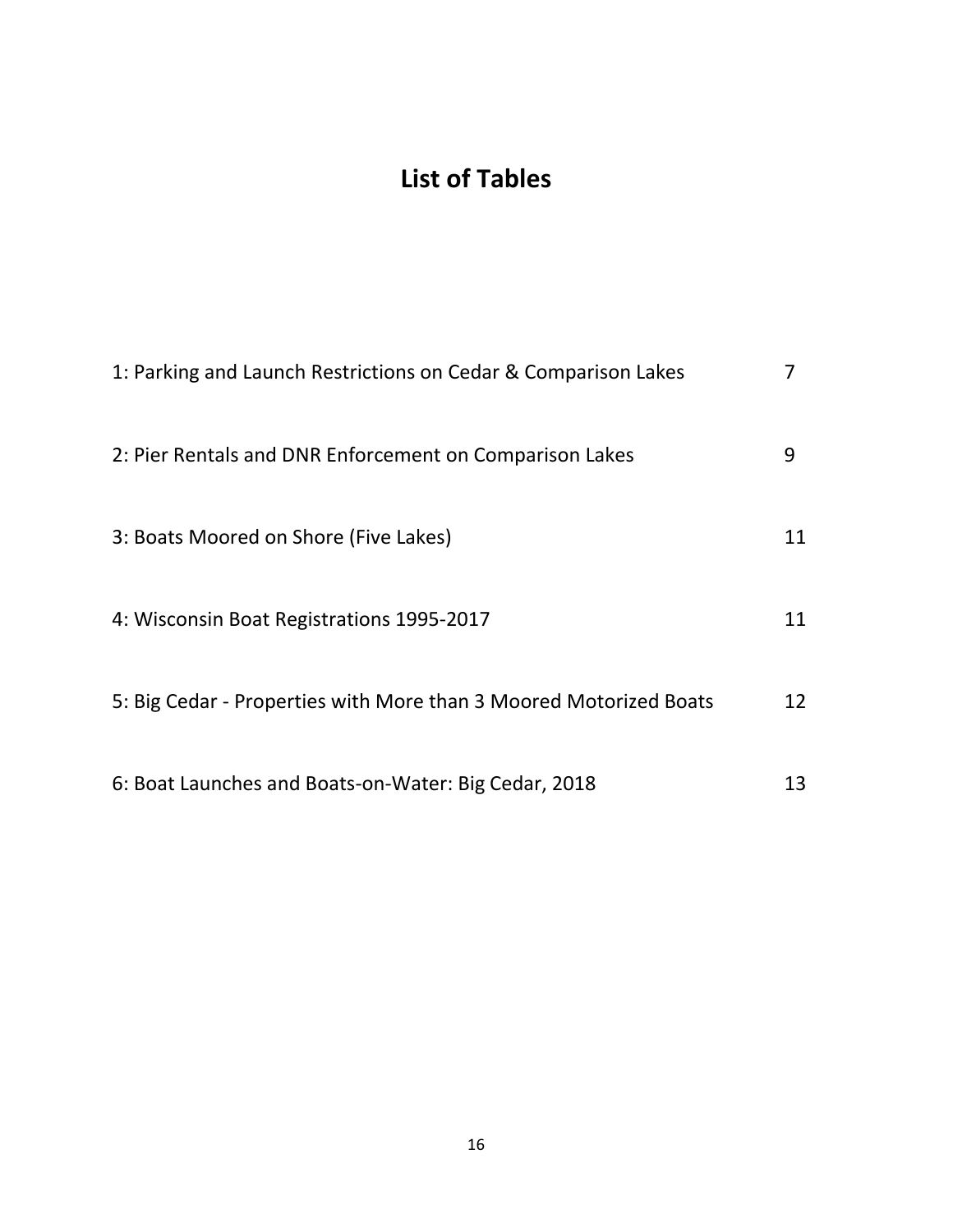# **Highlights**

This report is one lake resident's attempt to contribute to the current discussion on boating regulation on Big Cedar Lake. It summarizes information from 22 interviews with officials on seven comparable lakes, and from 27 scientific studies covering all eight lakes, including Big Cedar. The PRD and DNR contributed 2018 data on Cedar Lake. **Here are some facts you'll find in the pages that follow**.

1)In the 1990s, under DNR pressure, public access evolved. Today, each of these eight lakes has at least one public ramp, with trailer parking equivalent to 1 slip per 20-40 acres of lake area.

2)Seven of the eight lakes (but not Pewaukee) suspend launch activity whenever the DNR parking lot is full (Table 1). On some lakes, no one may launch at these times. Others allow "launch-and-park elsewhere". One gives residents sticker-access to a reserved lot.

3)A 2018 PRD count found 1138 motorized boats moored on Cedar's shoreline (Table 3). 10.5% of these were on properties where four or more boats were being moored (Table 5).<sup>1</sup>

4)Motorized boats-on-the-water on weekend days rose on Cedar over the last half-century. **1968:** an average of 47 and a "peak count" of 85. 2018: average 113, peak 220<sup>2</sup>.

5)Over the course of eight 2018 weekend days, total launches from the 3 public Cedar Lake ramps averaged 74 boats a day (Table 6). The PRD has no data on launches at the Cedar Hill or Cedar Lake Yacht Club ramps.

6)Asked whether boat congestion is a problem, 5 of the 7 comparison lakes said "No" or "Mild". Okauchee and Pewaukee rated the problem "serious" or "moderate".

7)No lakes reported recent fatalities. Wisconsin (all waterways, all watercraft, all causes) averaged 19.2 annual deaths per year (2009-2018) ([https://dnr.wi.gov/topic/boat/crashInfo.html\)](about:blank). Fewer than 5% of these boating deaths were collision-related. $3$ 

8)On every lake but one, pier slip rental is believed to occur. Two lakes (Okauchee and Pewaukee) expressed concerns about this activity. Five did not. Okauchee imposes a \$230 annual fine for each boat in excess of the DNR rule.

 $\overline{a}$ 

 $<sup>1</sup>$  PRD 7/16/2018 count. Some unknown number of these piers have full DNR approval or secure easements.</sup>

<sup>2</sup> **1968**: DNR, **Big Cedar Lake – An Inventory (**Lake Use Report 67, 1972) p13. **2018**: PRD boat counts (Table 6)  $^3$  One collision fatality was on Nagawicka (2017: 52, female, motorboat/pontoon boat collision, ejected,trauma,

drowning) . One death was on Cedar (2011: 72, male, fisherman found floating near his grounded boat).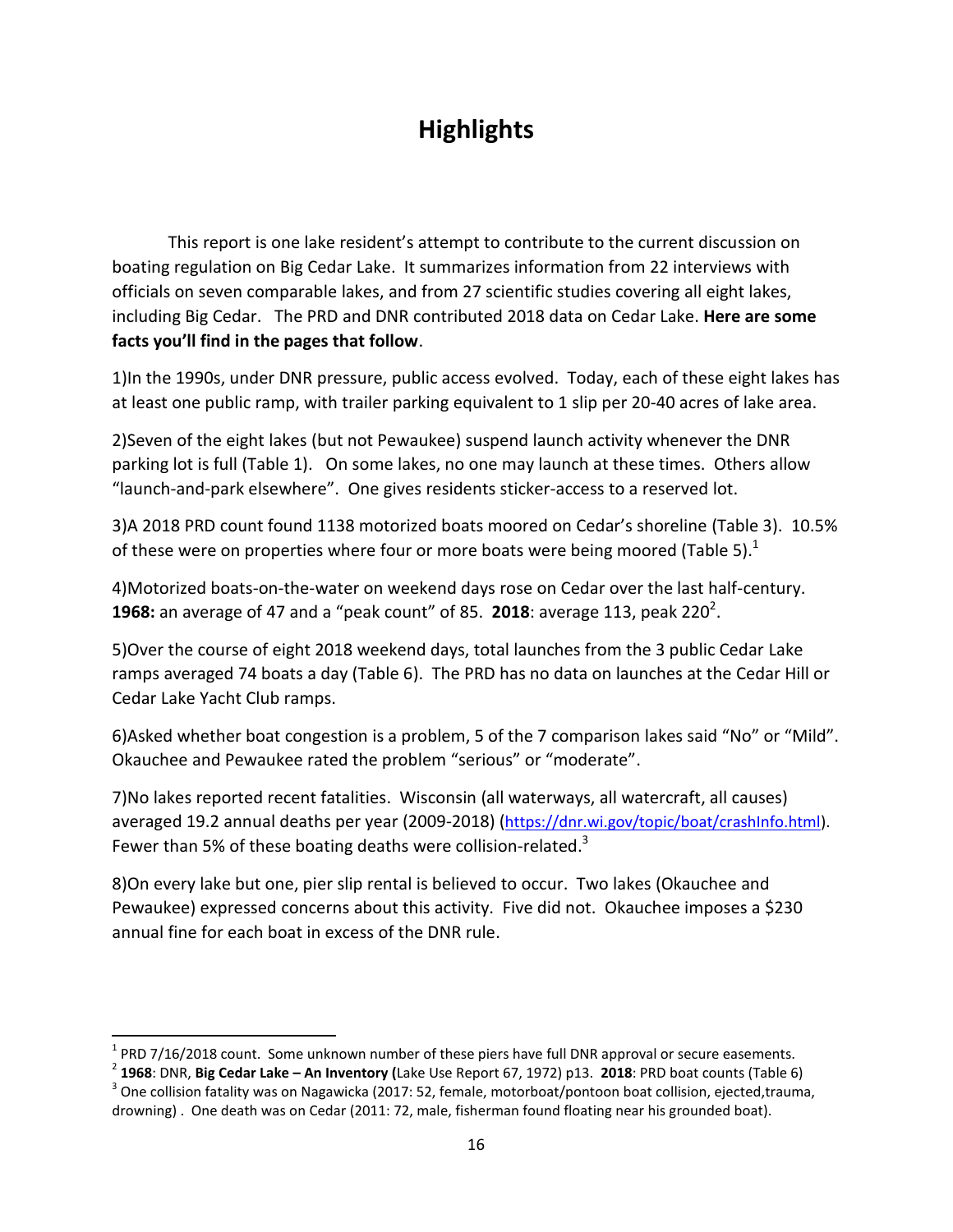### **Introduction**

Last summer, around the time that the PRD was considering the Gonring Drive launch ramp ordinance, a vigorous conversation was occurring on a website popular with Cedar Lake fishermen. It included postings like these:

**Imagine what this lake must have been like 100 years ago. Beautiful wooded shorelines, gigantic Pike, Cisco, lake trout maybe. Unfortunately everyone wants a piece of the beauty and we end up where we are today with a gorgeous lake just stuffed to the teeth with houses and boats everywhere.** Derelict2

**I have been boating on Big Cedar for about the last 20 years, primarily on weekends. Fishing, boating, tubing, jet skiing – everything…To me, nothing has changed…I have not seen any actual facts reported…SHOW ME THE NUMBERS! There should be a methodical, analytical approach…I would bet that the numbers would reveal that no "solution" is necessary, as no problem exists.** Thinking Man

**Checked out the Gonring Dr. launch and surrounding roads about 2pm yesterday. The lots were full. I found only 1 illegally parked truck and trailer. Then I cruised the lake. IT WAS PACKED! Over 100 boats anchored in the sandbar. Over 200 boats anchored near Penny Island for the barge party. The majority of the boats anchored were pontoons. How many pontoon trailers were in the Gonring Dr. lots? Two. Conclusion? People using the public launch are not the ones causing the "perceived" overcrowding of the lake**. Derelict 2

Thinking Man and Derelict2 assert that numbers matter in a discussion – that if you can't measure something, it's hard to talk usefully about it. Discussion of possible boating regulations can easily become heated. But facts can shed light, and a generally accepted body of facts can dispel heat. The PRD has recently distributed a survey to all its members, and that will generate an important body of information. Cedar Lake has a resilient center – in particular, the conversations and relationships that developed among the Survey Committee members. This report is dedicated to that thoughtful center, from within which compromise and sensible solutions will surely emerge.

The report was put together in the following fashion. A list of 14 lakes was created using [https://dnr.wi.gov/lakes/.](about:blank) All were within an hour of Milwaukee, and most were between 450 and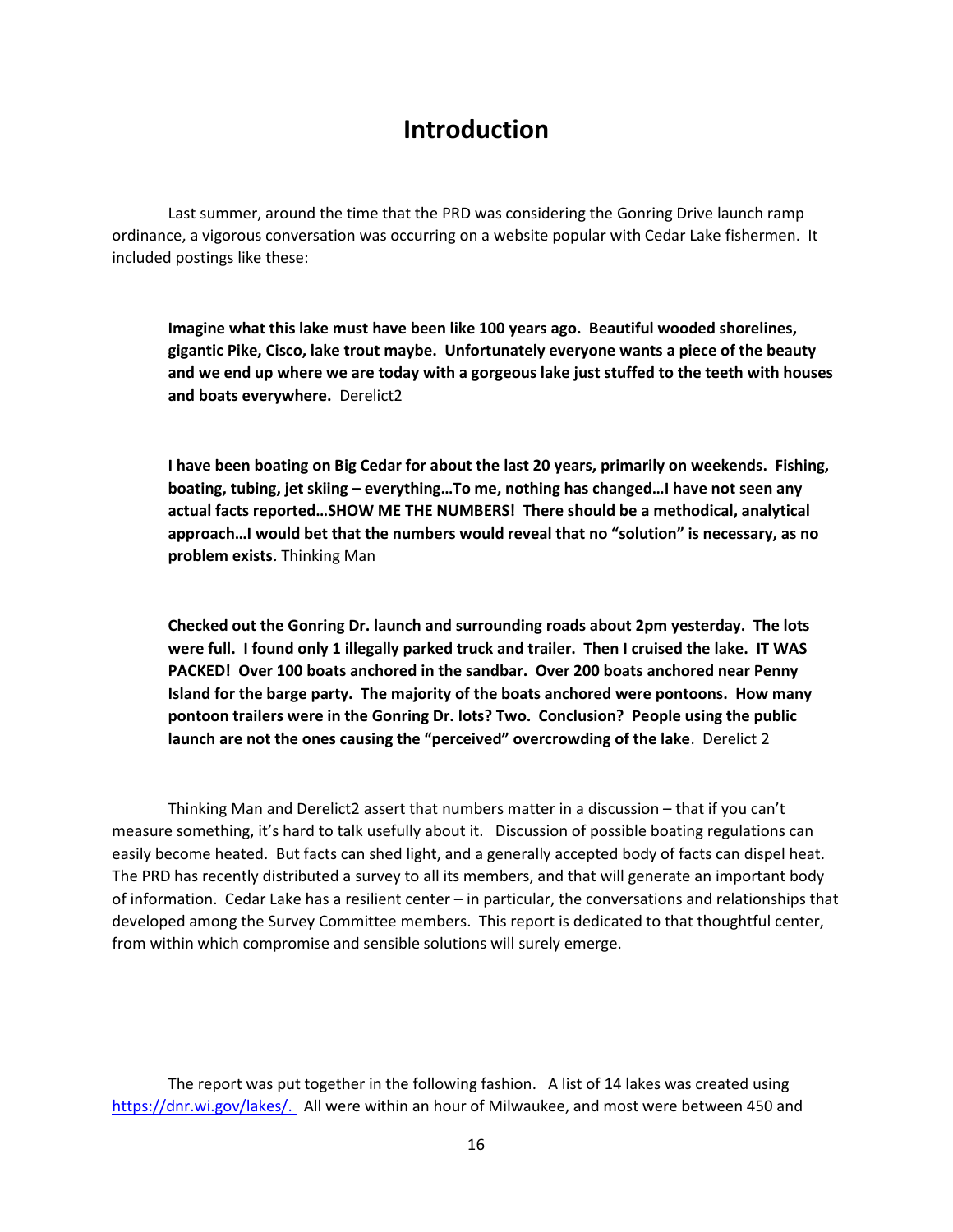1250 acres. The list was sent to multiple lake residents, including the PRD commissioners, all members of the PRD Survey Committee, and some POA Directors, asking: "Please pick the six lakes that you believe are most comparable to Big Cedar – most likely to have useful lessons." The ten respondents led to a list of seven lakes: Beulah, La Belle, Nagawicka, Oconomowoc, Okauchee, Pewaukee, and Pine (Appendix A shows more details about this selection process). A questionnaire (Appendix B) was prepared, with feedback from the same group. Phone interviews were conducted with 22 residents at those lakes - town and village personnel (often the police chief), and PRD commissioners (see page 17: List of Interview Subjects). The typical interview ran 30 minutes. Verbatim notes resulting from those interviews comprise Appendix C. Most were typed during the interview itself.

The report also draws on 27 scientific studies, mostly by the DNR and SEWRPC (see Sources), information from DNR and SEWRPC staff members, and 2018 boat count data generated by the PRD and the DNR. When this report presents as fact something that might not be "common knowledge", a footnote shows where the information comes from.

**Section I** explores the concept of regulation, briefly mentions legal aspects of regulation, and identifies boat congestion as a policy target. **Section II** summarizes information from the surveyed lakes. **Section III** presents 2018 information about Big Cedar: counts of boats-on-shore, counts of boats-on-water, and pier and launch ramp data. **Section IV** asks: What policy tools are available? Throughout, the goal is to provide the PRD Commissioners and the community with an initial set of facts on which all can agree, as a basis for informed and productive policy discussion.

# **Section I. Why Regulate?**

Merriam-Webster defines "regulation" as "an official rule or law that says how something should be done". Boating regulation refers to rules about who, how, what, where and when boats can be launched, moored and used. Regulations curb activities that some individuals enjoy, but that may harm others. Regulation often provokes controversy, because the gains and losses don't fall evenly over everyone. Some may be net losers.

Wisconsin state law allows local governments and PRDs "**to enact local boating regulations in the interest of public health, safety or welfare, which includes the public's interest in preserving the state's natural resources."<sup>4</sup>** Any local ordinance is subject to DNR advisory review. One knowledgeable lake informant warns that a local ordinance that's not endorsed by the DNR is unlikely to survive a

 $\overline{\phantom{a}}$ 

 $4$  Wisconsin's Water Law (Source 18), DNR Bureau of Enforcement p5.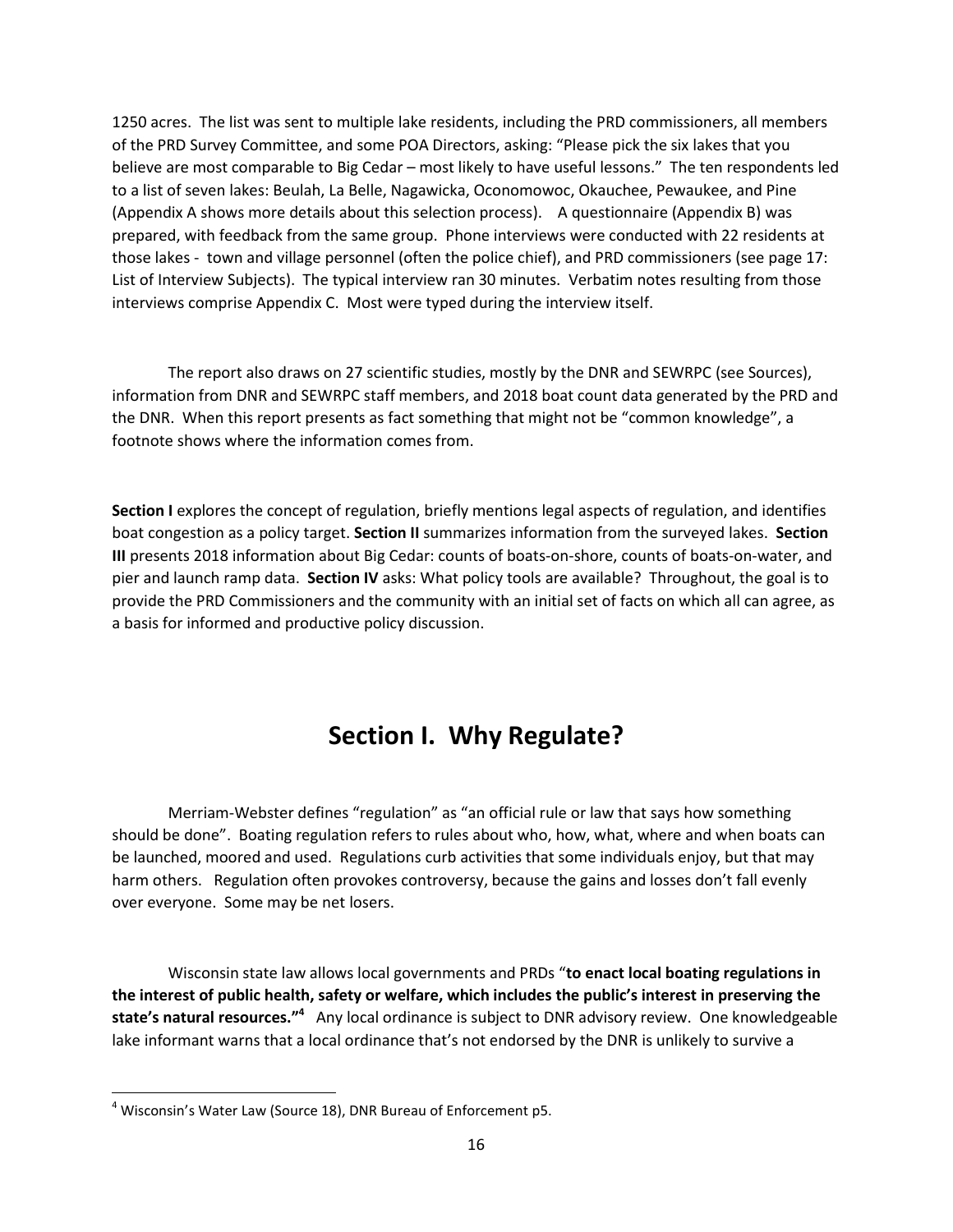challenge in circuit court.<sup>5</sup> Some regulations can **only** be enforced by the DNR, which shies away if there's too much resistance. Here's the implication: regulations need to have broad support. Benefits that are widely recognized. Costs that are widely shared.

If the PRD survey finds that Cedar Lake is regarded as congested, the PRD's will have to sort out which boating regulations will have the largest benefit in reducing congestion, at the least cost in terms of restricting boater freedoms. To do this, facts will be helpful.

# **Section II. Information from Seven Comparison Lakes**

The seven comparison lakes have much in common with Big Cedar. All are an hour or less from Milwaukee, and each provides public access via at least one launch ramp. Like Cedar, they were big enough to lead the DNR in the 1990s to insist on recreational access for off-lake boaters. But they're not huge lakes: with the exception of Pewaukee (2437 acres), they range in size from 700 to 1200 acres. On each lake, a PRD or Sanitary Commission or Management District deals with some combination of lake patrol, weed harvest, and water quality protection, in conjunction with local governments (town, village, city or county). All seven have active sailing communities.

Cedar and Pine benefit from being largely spring-fed. The rest are drainage lakes, more threatened ecologically. This is especially true for the lakes in the Oconomowoc River Watershed. The lakes differ greatly in shape and depth, which influences the types of boating activity that each lake favors. Oconomowoc is one large round body of water, with a single bay to the northeast. Okauchee, at the other extreme, has more arms than a starfish, often shallow and restricted to slow-no-wake. Both Cedar and Nagawicka are long and narrow, but Cedar is cut by the Peninsula. To bring these lakes into focus, take a tour, using these links.

| http://www.mappingspecialists.com/store/big-little-cedar-lakes-enhanced-wall-map/   |
|-------------------------------------------------------------------------------------|
| http://www.mappingspecialists.com/store/lake-beulah-enhanced-wall-map/              |
| http://www.mappingspecialists.com/store/lac-la-belle-fowler-lake-enhanced-wall-map/ |
| http://www.mappingspecialists.com/store/nagawicka-lake-enhanced-wall-map-copy/      |
| http://www.mappingspecialists.com/store/oconomowoc-lake-enhanced-wall-map/          |
| http://www.mappingspecialists.com/store/okauchee-lake-enhanced-wall-map-copy/       |
| http://www.mappingspecialists.com/store/pewaukee-enhanced-lake-wall-map/            |
| http://www.mappingspecialists.com/store/pine-lake-enhanced-wall-map/                |

 $\overline{\phantom{a}}$ 

<sup>&</sup>lt;sup>5</sup> Don Weimer (33 years' experience as Oconomowoc police chief)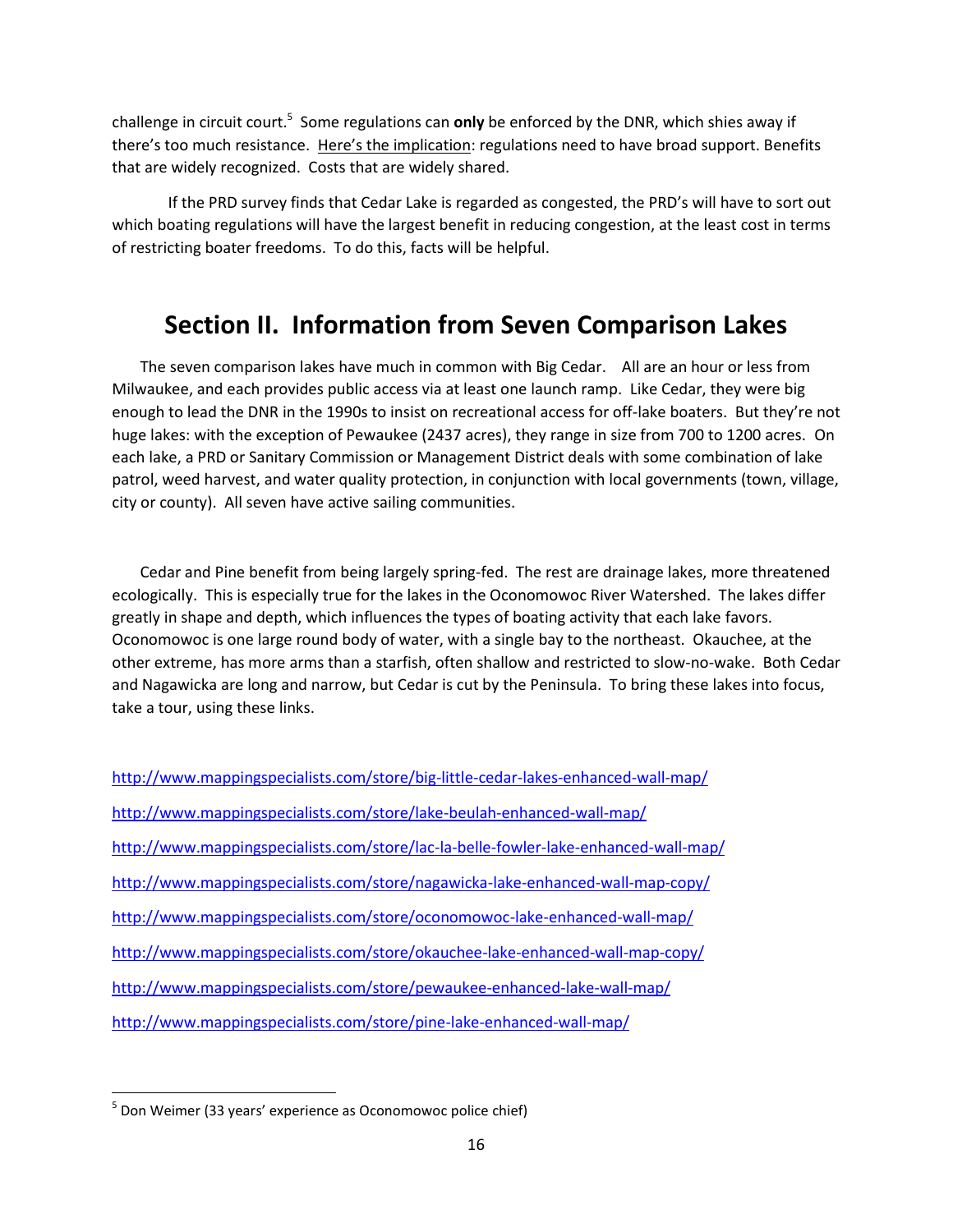To find out whether these lakes are viewed as congested, each interview asked: **Do you view the current boat pressure on your lake as (a)a serious problem (b)a moderate problem (c)a mild problem (d)no problem at all.** The responses varied. La Belle, Oconomowoc and Pine informants chose (d). Two of these three lakes are incorporated villages, with an enhanced ability to restrict development and access. Pine incorporated in 1928, and has only 600 or so residents. Tight deed restrictions and ordinances "protect and preserve the lake".<sup>6</sup>

 At the other extreme, Lake Okauchee falls within four jurisdictions: Town of Oconomowoc, Town of Merton, Waukesha County and the DNR. "We don't pass any ordinances; it's done by the county. We don't have any enforcement; it's done by the Waukesha County sheriff.<sup>7</sup>" Similarly, the Pewaukee Sanitary District's funding is split between the **City** of Pewaukee and the Town of Delafield, and the **Village** of Pewaukee has a separate management operation in its section of the lake. These are large, metropolitan lakes - Okauchee with over 1100 riparian owners, and Pewaukee with ten launch sites. Pewaukee rated congestion "(b): bad on weekends", and the two informants from Okauchee (who were asked to imagine the "ten busiest days of the summer") rated congestion "right below serious".

Bruce Mueller, a Commissioner for the Okauchee Lake Management District, said:

**We probably have more boats put into our lake than any lake in Wisconsin…Weekends and holidays it gets crazy. We're a unique lake: a lot of the big ski boats are on this lake. And pontoons. The speed boats we have a problem with, in busy times. They need so much space. I tell my kids, 'Ski during the week'. On the weekend, even driving my pontoon boat, you have to have your head on a swivel.**

What can be done on Cedar Lake, if congestion is a concern? From the interviews, it emerges that the options are logically limited to just three. First, **limit boats launched** onto the lake on busy weekends. Second, **limit moored boats-on-shore**, through restrictions on piers and moorings. Third, when boats are out on the lake, **set rules to ensure safety:** speed limits, boating hours, all the what, where, when, who and how of boating. Sections A-C present information about what these comparison lakes do in these three areas.

**A - Launch Ramps and Restrictions**. As Table 1 shows, every comparison lake except Pewaukee does what Cedar in 2018 decided to do: suspend launches whenever the trailer parking lot is full. For most, this policy has been in place for decades. It emerged through the DNR's use of carrots and sticks. With the exception of Oconomowoc and Pine, all these lakes

l

 $^6$  Jo Villavicenso, President, Village of Chenaqua

 $^7$  Bruce Mueller, Town of Oconomowoc Representative on the Okauchee Management District.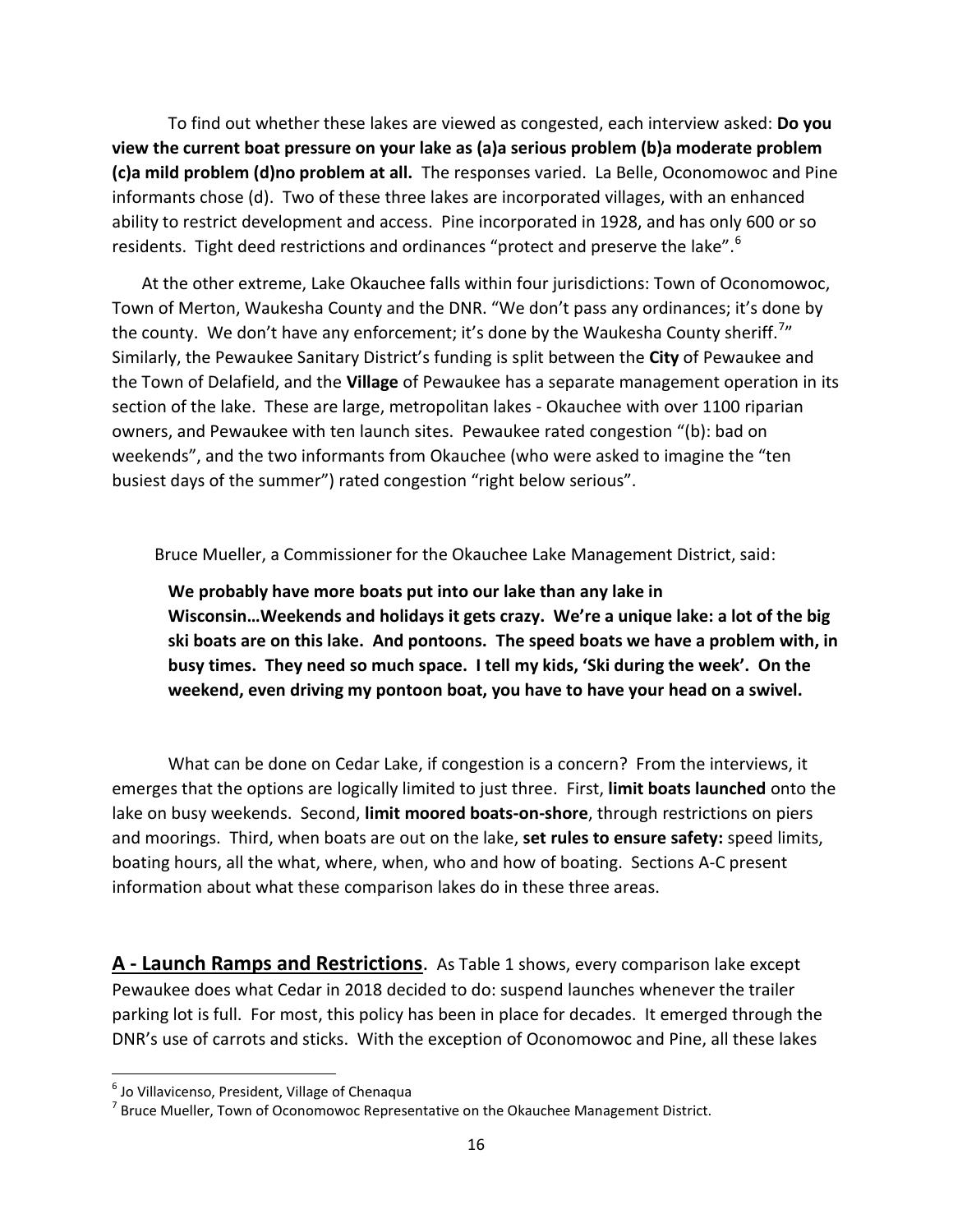ended up with public parking that falls within the DNR's "normal range" of 20-30 lake acres per trailer stall.

| Lake          | Ramps      | <b>Trailer</b> | Acres | Acre/ | Does a full lot $=$ |
|---------------|------------|----------------|-------|-------|---------------------|
|               | (Pub/Priv) | stalls         |       | stall | launch suspension?  |
| Cedar         | 5(4/1)     | 37             | 937   | 25    | Yes                 |
| <b>Beulah</b> | 1          | 28             | 812   | 29    | Yes                 |
| La Belle      | 1          | 40             | 1154  | 29    | Yes                 |
| Nagawicka     | 2(2/0)     | 52             | 981   | 20    | Yes                 |
| Oconomowoc    | 1          | 20             | 804   | 40    | Yes                 |
| Okauchee      | 2(1/1)     | 40             | 1154  | 29    | Yes                 |
| Pewaukee      | 10(4,6)    | 108            | 2437  | 23    | No                  |
| Pine          | 1          | 19             | 711   | 37    | Yes                 |

**Table 1: Parking and Launch Restrictions on Cedar & Comparison Lakes**

**Notes: Labelle:** "There's no trailer parking at the launch ramp. A community center not far off has room for perhaps 20 trailers if no one else is parked there. After that, trailers park on residential streets. When the launch staff count reaches 40, we close; then if some boats come off, we let some boats on." (Froemming) **Okauchee:** The public ramp has 23 trailer slots. Through negotiation with the DNR and the Golden Mast (private ramp), the Golden Mast is limited in 17 trailers, and then capped. But anecdotally, on busy weekends more than 17 go in there (Godar,Mueller). **Oconomowoc**: A DNR lake study (Oconomowoc, p212) says that this lake's target should be "23 to 33 car/trailer units". But see Don Weimer's interview, below. **Yacht club ramps** are not included in column one, but Cedar has one and probably every other lake does as well.

On Beulah, for example, there has always been just one launch ramp, and originally no parking was provided. Trailers were parked on nearby streets, and were often ticketed. Roughly twenty years ago, at a time when the Town of Troy wanted to make repairs to the ramp, the DNR pushed for more access. A compromise was reached: the DNR contributed to the construction of a new ramp, including parking for 28 trailers. The policy of closing the launch when the lot is full originated at that time<sup>8</sup>.

For Oconomowoc Lake, Police Chief Don Weimer explained:

**The Village owns our launch ramp. It was constructed by the DOT when they needed our ramp for a frontage road. So they built a half million dollar ramp, turned it over to the village…It was designed to DNR launch-per-acreage specs…The DNR formula kicked out 20 trailer stalls for our size of lake. We have a person there on weekends and holidays. (Only) residents can launch-and-leave. People who are not going to park have to identify themselves. The ramp attendant is in touch with the office so they can run the boat license if necessary. At first (mid-1990s, when this went into force), folks from off the lake pushed back, but they learned.<sup>9</sup>**

Pewaukee was an outlier. A DNR survey in May 1976 identified 32 public access sites, with a total of 330 parking spaces for car-trailer units.<sup>10</sup> That access declined over time, until today

 $\overline{\phantom{a}}$ 

<sup>&</sup>lt;sup>8</sup> Various Beulah informants, in particular Jon Sonderegger.

 $^9$  Don Weimer, who served as Village of Oconomowoc Police Chief for 33 years

<sup>&</sup>lt;sup>10</sup> A Lake Management Plan for Pewaukee Lake (SEWRPC, 2003) p122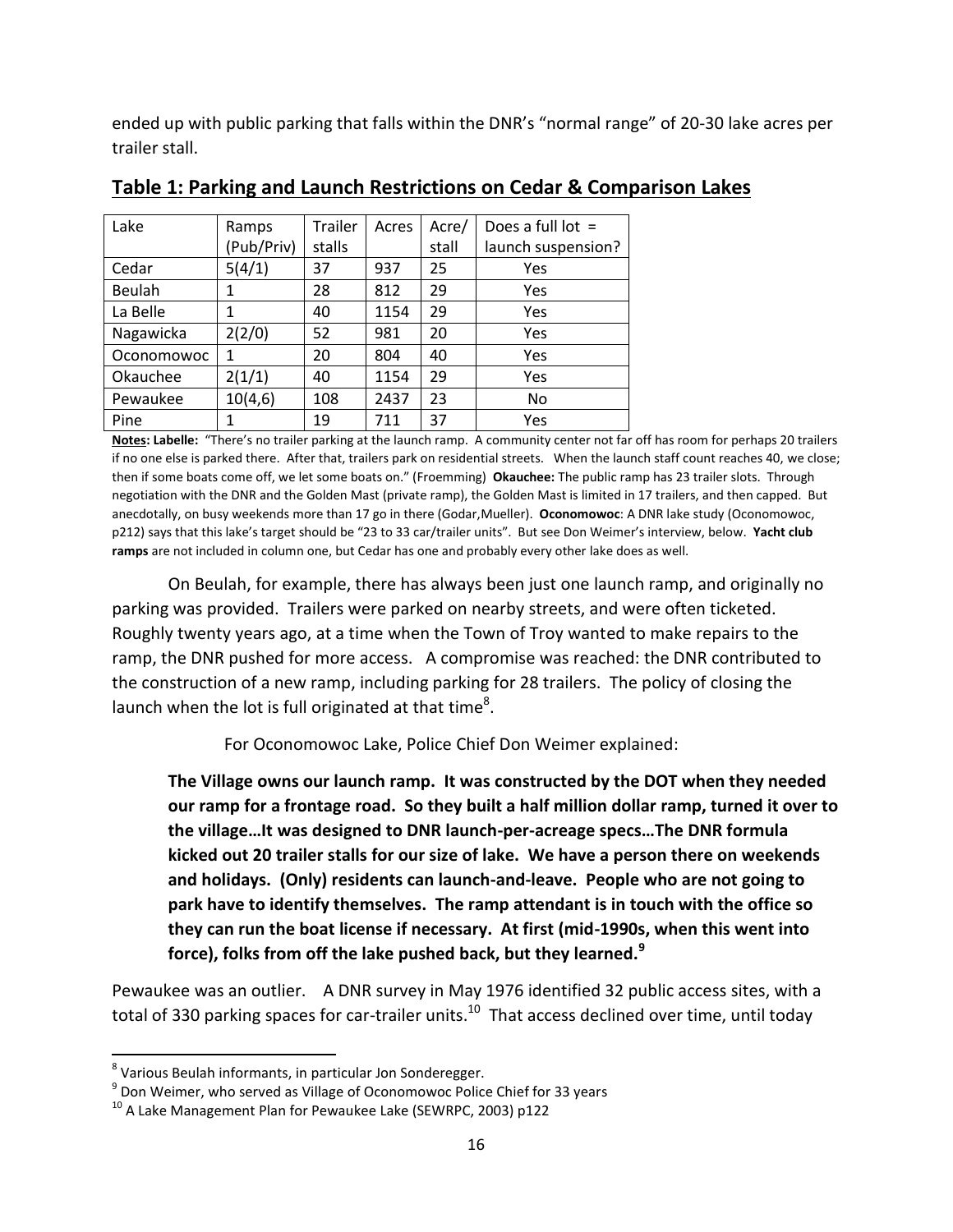there are 10 ramps and 108 stalls. Pewaukee is also the only lake that doesn't suspend launching when parking is full. The following comment from Tom Koepp (Manager, Pewaukee Lake Sanitary District) suggests that boat congestion on Pewaukee sometimes rises to what could be called a "congestion equilibrium", the point at which even the most congestiontolerant boater chooses not to launch.

**I have no records of any launches ever being shut down on Pewaukee Lake. I do remember it getting awfully busy some years ago and I think the crowd dispersed because the actual boaters felt it's too busy and they went to other lakes....**

**B - Regulating Piers and Moorings**. One question in the interview form asks: **"Do any private pier owners rent out moorings**?" A later question asks**: "Does any entity (including the DNR) enforce DNR regulations**<sup>11</sup> regarding the number of watercraft moored per 50 feet of **frontage?"** Table 2 presents verbatim responses to these two questions for each lake.

| Question/<br>Lake | Do any private pier owners<br>rent out moorings? | Does any entity (including the DNR<br>enforce DNR regulations regarding the |
|-------------------|--------------------------------------------------|-----------------------------------------------------------------------------|
|                   |                                                  | number of watercraft moored per 50 feet?                                    |
| Beulah            | Yes. For friends                                 | No. DNR abdicated responsibility to                                         |
|                   |                                                  | localities in 2012.                                                         |
| La Belle          | It could be happening but I                      | No. Not an issue. There are one or two shared                               |
|                   | haven't noticed that it's an issue.              | piers, serving a half dozen homes each.                                     |
| Nagawicka         | Not that I'm aware of.                           | No. DNR doesn't enforce. DNR is most                                        |
|                   |                                                  | active when they get a complaint.                                           |
| Oconomowoc        | It does happen. It's minimal.                    | Only the DNR has this authority. They                                       |
|                   | hasn't become a problem.                         | don't enforce it.                                                           |
| Okauchee          | Yes.                                             | It's mainly peer pressure that works best.                                  |
|                   |                                                  | Enforced by neighbors: If they call us, we                                  |
|                   |                                                  | forward it to the police or DNR and they'll                                 |
|                   |                                                  | enforce it.                                                                 |
| Pewaukee          | Yes! It's problematic, against the               | No. A big problem and growing. People                                       |
|                   | law, and nobody is doing                         | renting out slips (homeowners to 2 <sup>nd</sup>                            |
|                   | anything about it.                               | party).                                                                     |
| Pine              | No.                                              | The Village police.                                                         |

### **Table 2: Pier Rentals and DNR Enforcement**

**Source**: Interviews. The Okauchee District annual assessment is \$230 for 50 front feet. This sets the enforcement fine. "If they don't comply, they'll be billed with an extra \$230 if they have an extra boat."

l

 $11$  "The number of boat slips – the total of all watercraft docked at a pier or wharf including boats in a boat lift or hoist – is limited to 2 boat slips for the first 50 feet of the riparian owner's shore frontage and no more than 1 boat slip for each additional full 50 feet of shoreline. In addition to the boat slip allowance listed here, a riparian owner can secure up to 2 personal watercraft for the first 50 feet of the riparian owner's shoreline frontage and one additional personal watercraft for each additional full 50 feet of shoreline." Pier Planner August 2012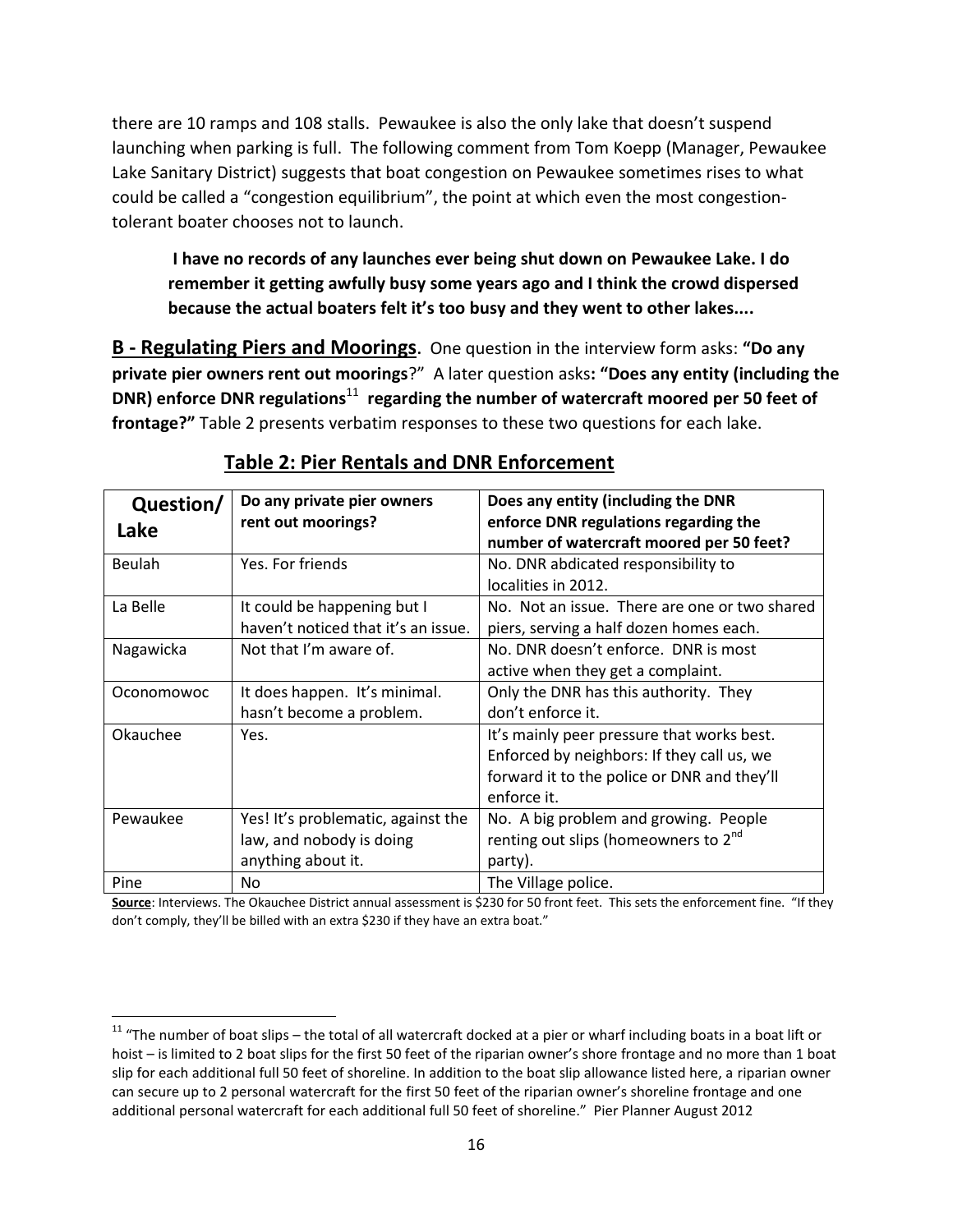From these interviews, it's not clear whether the DNR ever enforces its "excess boats" rule, or whether localities can do that for themselves. It may be that the issue is simply grey. As for properties where the pier owner is renting to others, a second Wisconsin state law comes into play.<sup>12</sup> There's evidently some difference in this area between laws-on-the-books and enforcement on the ground.

Summary: of these seven lakes, only the Pine Lake Village President ruled out the possibility that people were renting out pier slips. Renting has grown over time, with the advent of sites like Craigslist, and the general rise in boat ownership (but see the surprising Table 4 numbers). The only respondents who felt strongly about this issue were on Pewaukee. The rest seemed to be content to ignore the issue. Some report that the DNR will enforce the rule; some say it won't. With the increasing use of GetMyBoat (the VRBO-equivalent app for people who want to rent a boat on a lake), pier rentals may rise.

**C - Ordinances Regulating Boating Activity**. One question asked **"In what ways, if any, does your lake regulate boat pressure? (Launch ramp closure? Speed limits? Prescribed traffic pattern? Slow-no-wake areas? Other?).** Speed limits on the 8 lakes vary from 35 to 45 mph. (Pewaukee: 50 on weekdays.) Slow-no-wake varies from 150' to 300' from shore. Only Pewaukee and Cedar prohibit PWCs from executing tight circles. Boating ordinances for these lakes are available via [https://dnr.wi.gov/lakes/.](about:blank) A careful comparison would be useful.

### **Section III. Cedar Lake: Boat Counts & Other Data**

 Both SEWRPC and the DNR frequently produce reports on individual lakes, each one involving hundreds of staff hours and running for hundreds of pages. This White Paper made use of reports (the most recent and relevant ones) on six of these eight lakes: Pewaukee (1995, 2000), Okauchee (2000), Nagawicka (2001), Oconomowoc (2005), La Belle (2007) and Cedar (1972, 2014). Four include counts of boats-on-shore or boats-on-water. Aside from Cedar, these reports **all predate 2008**. The Cedar PRD and the DNR also counted boats and piers on Cedar Lake, in 2018. Tables 3, 5 and 6 present all this data.

l

 $12''$  Beginning on April 9, 1994, and except as provided in s. 30.1335, no owner of riparian land that abuts a navigable water may grant by an easement or by a similar conveyance any riparian right in the land to another person, except for the right to cross the land in order to have access to the navigable water. This right to cross the land may not include the right to place any structure or material, including a boat docking facility, as defined in s. 30.1335 (1) (a), in the navigable water." **Wis. Stat**. 30.133(1)(1)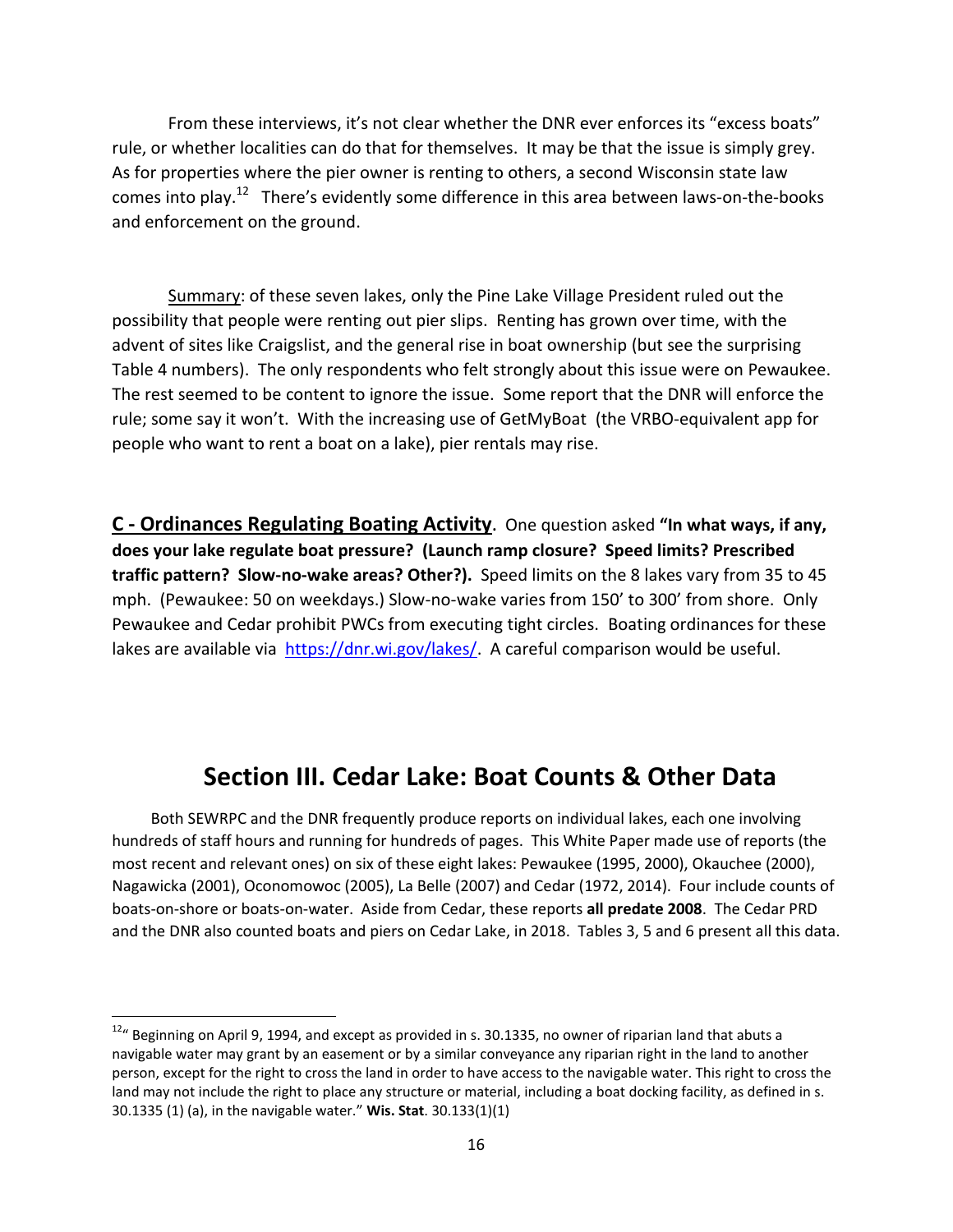### **Table 3: Boats-on-Shore**

|                    | Pewaukee         | Pewaukee | Okauchee         | Oconomo- | La Belle | Cedar      |
|--------------------|------------------|----------|------------------|----------|----------|------------|
|                    | <b>July 1995</b> | Aug 2000 | <b>July 2000</b> | woc 2005 | 2001     | Aug 2018   |
| Motorized          | 963              | 1193     | 1571             | 348      | 726      | 1138       |
| Non-               | 259              | 370      | 402              | 46       | 241      | <b>Not</b> |
| Motorized          |                  |          |                  |          |          | Recorded   |
| <b>Total Boats</b> | 1212             | 1563     | 1973             | 166      | 967      | n/a        |
| Acreage            | 2437             | 2437     | 1210             | 818      | 1154     | 981        |

**Sources: For the four comparison lakes**: SEWRPC lake studies, various tables. **For Cedar**: PRD boat count 6/17/2018. Based on DNR video data from 2018, Cedar's moored boats are about 45% each pontoon and motorboat, and 10% PWC.

Table 3 shows a sharp rise for Pewaukee, 1995-2000: in five years, 24% for motorized boats and 43% for non-motorized. The numbers also permit comparisons among lakes. Factoring in size differences, Cedar in 2018 had 2.36 times as many motorized boats-on-shore as Pewaukee had in 2000. [The math is: (1138/1193)x(2437/981) = 2.36.] In 2000-2001, Okauchee had more than twice as many motorized boats-on-shore as La Belle or Pewaukee.

Did the 1995-2000 Pewaukee surge continue? Table 4 shows that Wisconsin's registered boat population rose rapidly up to 2005, **but not thereafter**. It may be that the 2008 financial crisis led to a pause in purchases of recreational boats in Wisconsin.

### **Table 4: Wisconsin Boat Registrations 1995-2017**

| Year         |       |            |     | 1995   2000   2005   2010 | 12017 |
|--------------|-------|------------|-----|---------------------------|-------|
| <b>Boats</b> | l 535 | <b>574</b> | 636 | 616                       | 611   |
| (1,000)      |       |            |     |                           |       |

**Sources**: for 2017, US Coast Guard (2017), **Recreational Boating Statistics** p. 71; earlier years from Wisconsin DNR (2010), **Wisconsin Boating Program** Report, p.10. For both sources, the data are for "all motorboats and sailboats greater than 12 feet"

Some portion of Cedar's 1,138 boats-on-shore in 2018 consisted of boats that were owned, not by the pier owner, but by a friend or a renter. One way to estimate the size of this portion is to identify properties where many boats are moored. Table 5 presents the results of the PRD's 2018 census of such piers, for piers with 4 or more boats moored.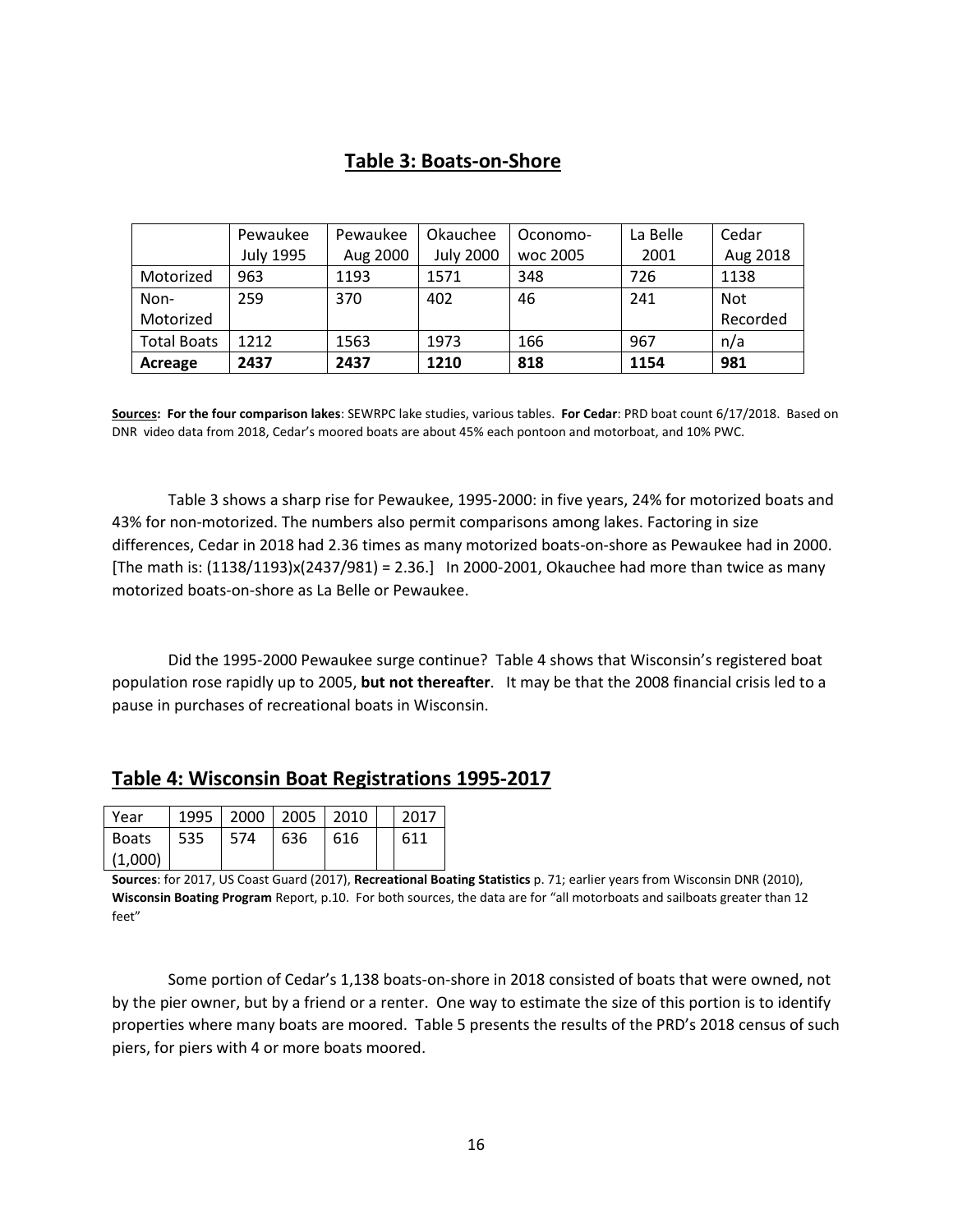| # of Boats | # of Such  | Total        | Feet of              | "Excess | <b>Notes</b>      |
|------------|------------|--------------|----------------------|---------|-------------------|
| Moored     | Properties | <b>Boats</b> | Frontage             | Boats"  |                   |
| 4          | 5          | 20           | 50 for each          | 5       |                   |
| 5          | 3          | 15           | 50; 150 (Oak Lodge); | 4       |                   |
|            |            |              | swamp                |         |                   |
| 6          | 0          | 0            |                      |         |                   |
| 7          | 3          | 21           | 50, 50, 30           | 12      |                   |
| 8          |            | 8            | 25 (easement)        | 5       |                   |
| 9          | 1          | 9            | 50                   | 6       |                   |
| 14         | 1          | 14           | 50                   | 11      | Cedar Lake Resort |
| 15         | 1          | 15           | 50                   | 12      | Linden Inn        |
| 18         | 1          | 18           | 275 (approximate)    | 11      | <b>Timmers</b>    |
| Totals     |            | 120          |                      | 66      |                   |

### **Table 5: Properties with More than 3 Moored Motorized Boats**

**Source**: PRD census, 7/16/2018 (Monday), 7am-noon. **Excludes Cedar Lake Hills (63 boats).** This census counted all motorized boats, including PWCs (jet skis). "Excess boats" = column (3) – 3 (for a 50' frontage). This calculation assumes that every property moors 1 and only 1 PWC. **Note**: Some of these moorings are fully authorized, by DNR permits and/or legal easements.

What does Table 5 say about the contribution of pier rentals, and/or "DNR-excess" boats, to Cedar's boats-on-shore total? Make the extreme assumption that **all the boats shown are rentals**. For this exercise, the DNR "3-boats per pier" rule is irrelevant. Then, in a world where pier rentals disappeared, boats-on-shore would fall by 120 or 10.5% of the 1138 total. (In the real world, some of the 120 boats are owned by the pier owners, and regulating pier rentals is problematic.

**Now make the extreme assumption that none are rentals**, and none have been legitimized, and that it's possible to enforce the DNR rule. Now boats-on-shore fall to 66 (column 5), or 5.8% of the 1138 total. A **very approximate** take-away from this exercise: If the PRD were to successfully identify and eliminate all pier rentals and all excess boats, boats-on-shore might be **5% to 10% lower**.

**Summary**: only a fairly tortured set of assumptions allow us to get from the available data to a bottom line on **boats-on-shore numbers**. This shows how important it is to get more and better data.

Congestion actually hinges not on **boats-on-shore** but on **boats-on-water**. The SEWRPC and DNR studies don't give usable information on this for the other lakes. Fortunately, the PRD in 2018 collected a data set (Table 6) covering sixteen weekend days, showing boats launched at Gonring, Hacker and Boettcher, and motorized boats-on-water.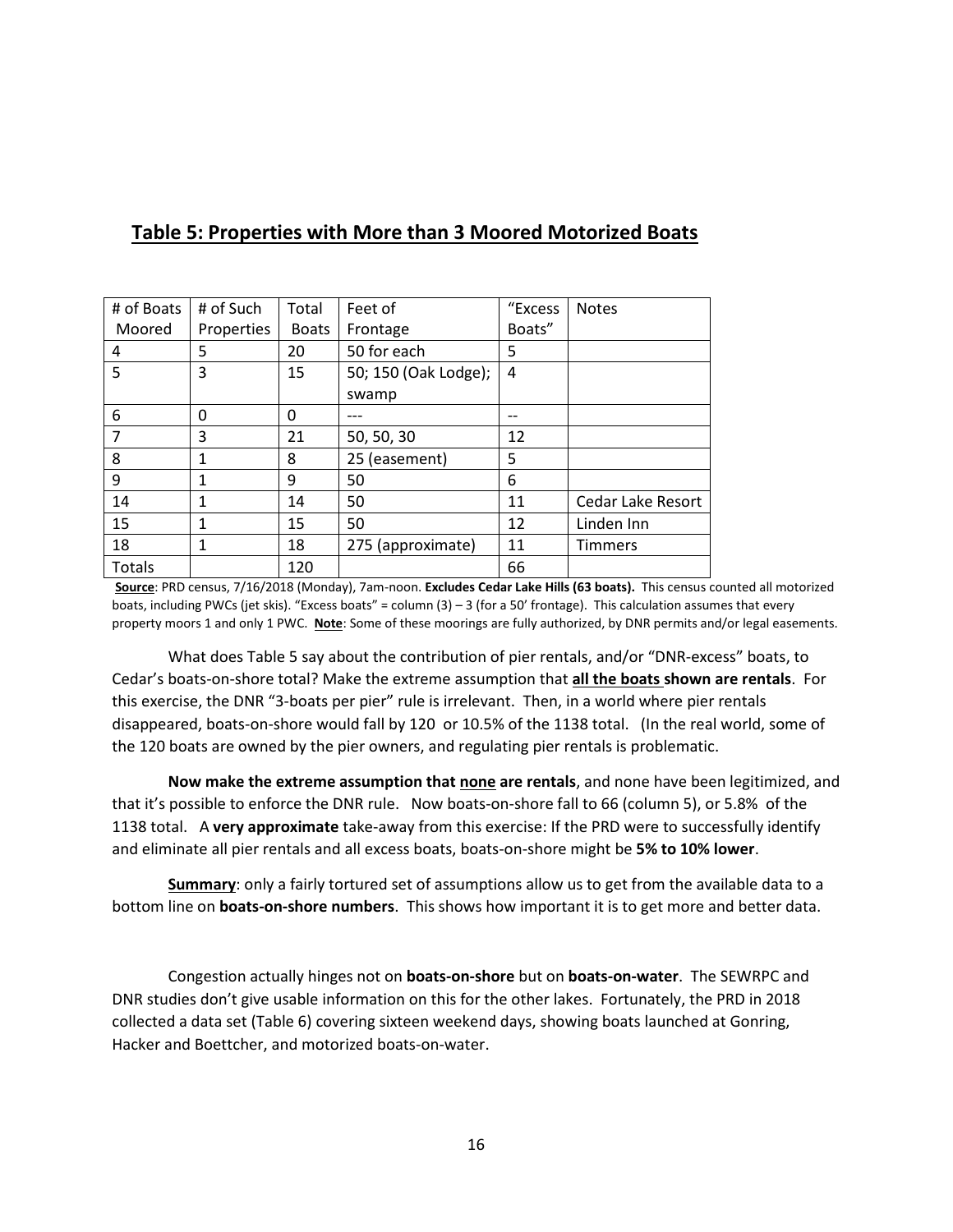| 1)Date | 2)Gonring | 3) Hacker      | 4)Boettcher    | 5) Total Launches | 6) Boats-on-water |
|--------|-----------|----------------|----------------|-------------------|-------------------|
| 7/14   | 40        | 6              | 14             | 60                | 72                |
| 7/15   | 74        | 14             | 27             | 115               | 161               |
| 7/21   | --        | 2              | $\overline{7}$ |                   |                   |
| 7/22   | 8         | 5              | 8              | 21                |                   |
| 7/28   | 66        | 6              | 12             | 84                | 140               |
| 7/29   | $-$       | 6              | 8              |                   |                   |
| 8/4    | 72        | 7              | 8              | 87                | 220               |
| 8/5    | --        | 14             | 19             |                   |                   |
| 8/11   | --        | 7              | $- -$          |                   |                   |
| 8/12   | 51        | 8              | $- -$          |                   | 84                |
| 8/18   | 47        | 5              | 9              | 61                | 76                |
| 8/19   | 77        | 9              | 20             | 106               |                   |
| 8/25   | 46        | $\overline{2}$ | 10             | 58                |                   |
| 8/26   | 50        | --             | $\overline{7}$ |                   |                   |
| 9/1    | 18        | --             | $-$            |                   | 62                |
| 9/2    | 40        | --             |                |                   | 91                |

**Table 6: Boat launches and boats-on-water: Big Cedar, 2018**

**Source**: BCLPRD. For Hacker and Boettcher: motion-sensitive cameras. For Gonring: a physical count. Boats-on-water were recorded between 1:30 and 2 pm, by going the length of the lake.

These numbers allow us to make four conclusions. **First**: Both Hacker and Boettcher are in regular use, with Hacker averaging 7 per weekend day and Boettcher 13: a one-third/two-thirds split of the public launch activity outside Gonring. **Second**, consider the six days for which we have both launch data and boats-on-water data. Except for 8/4, the boats-on-water total moves up and down with launch activity: the boats launched from the three ramps total between 60% and 83% of the on-water total.

**Third**: The boats-on-water shown in Table 6 that are **not** coming from the three public launches are coming from two other launch ramps (Cedar Hills, Yacht Club), plus moored boats that have gone out onto the water. On five days, there's data in both Column 5 (launches) and Column 6 (boats-onwater). On average, there are 53 more boats on the water than were launched.<sup>13</sup> How does this number split up? If cameras could be installed at those two launch ramps, the numbers they recorded would show the division. Using the numbers we have, a rough guestimate is that on average, perhaps 10-15 boats were launched from those ramps, and the balance (perhaps 35-45 boats) came from boatson-shore. <sup>14</sup>

**Fourth**: The eight boat counts in column (6) combine with a 1972 DNR study to show that boatson-water on Cedar have **more than doubled** in the last fifty years. The 1972 DNR report gives, for

 $\overline{a}$ 

 $^{13}$  This underestimates, because some of the "total launches" surely left the lake before the boat count at 1:30 pm.

<sup>14</sup> SEWRPC, **A Lake Management Plan for Oconomowoc** (2009), p113-114 cites a DNR "rule of thumb" that on any day, between 2% and 5% of boats-on-shore will be in use. The calculation assumes 3.5%. 53 – (1138x.035) = 13 (Recall that the 1138 boats-on-shore number **includes** the 63 boats in Cedar Lake Hills moorings.)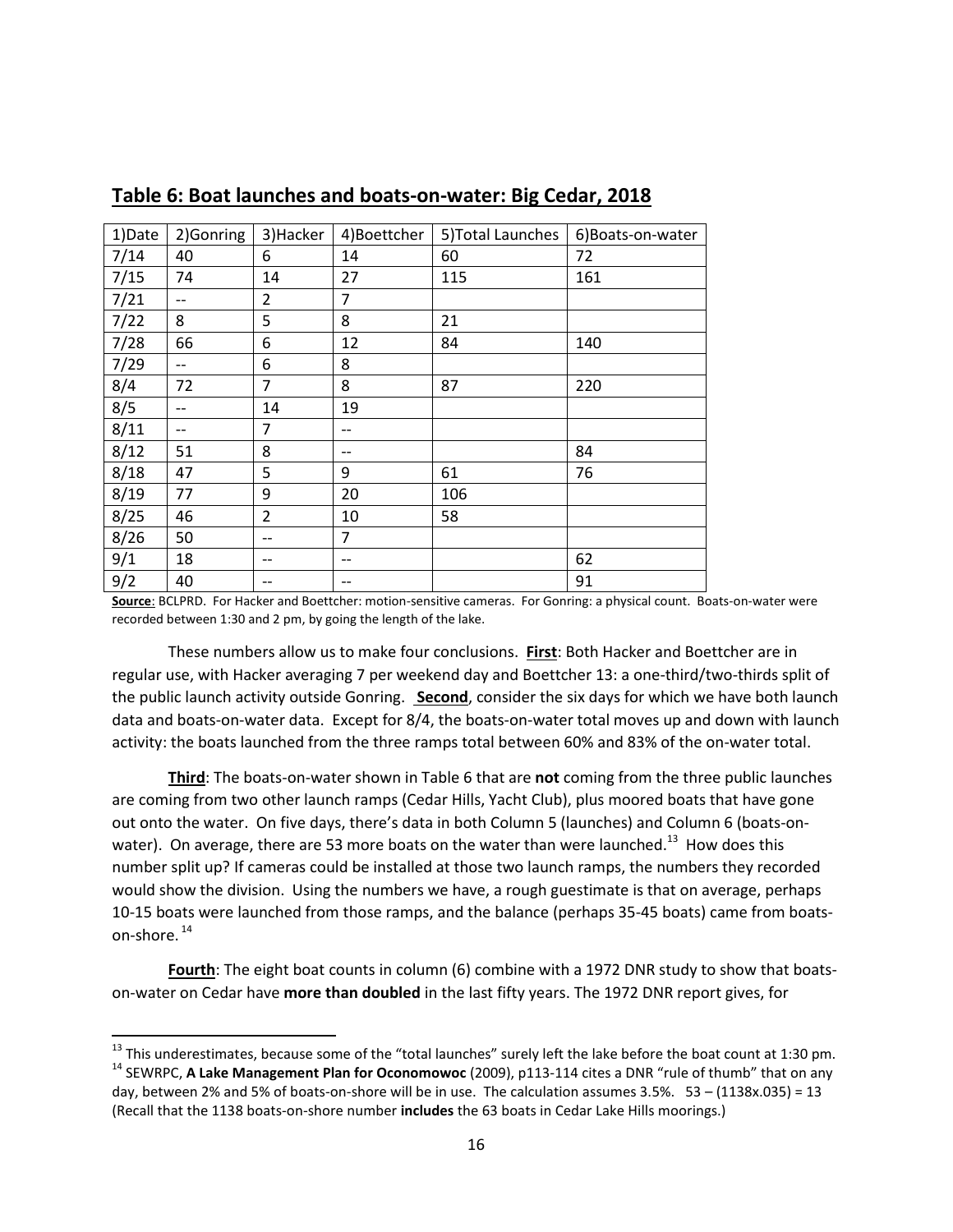weekends in 1968, "an **average of 47** boats in use at one time…Use level has been observed to be **as high as 85** boats at one time"<sup>15</sup>. The 2018 **average is 113,** and the **high is 220.** Future boat counts will show whether boats-on-water have now plateaued for our lake or are still rising.

The data presented in the preceding sections needs to be supplemented. Here are some gaps.

1)On how many summer days does the Gonring lot fill? Which months? When in the day does it fill, and for how long? The PRD has a small amount of 2018 data, and plans to obtain more in 2019.

2)Does Cedar Lake have more boats-on-water (adjusted for size) than the comparison lakes? The DNR or SEWRPC may have numbers in their files.

3)Boats flow onto the lake from six launch sites, plus some percentage of boats-on-shore. On days of peak boat traffic, how many boats come from each source? Cedar Hills and CLYC could generate numbers by installing cameras like those at the other ramps.

4)What's the **mix** of boats, and of activities? Pontoon boats moored for swimming need less space than pontoon boats towing skiers. Power boats with skiers need more space than people on a booze cruise. Canoes, kayaks and paddle boards are vulnerable; are they numerous, at peak boating times? The 2019 CLYC Fleet Directory lists 89 registered sailboats. How many are on the water, and when? The PRD staff could record this data when they do boats-on-water counts.

# **Section IV. Policy Options**

Later this year the PRD will have survey responses. They may clearly show that the PRD members are comfortable with the current level of congestion. The PRD could accept that response, and adopt a relaxed regulatory regime. Alternatively (or if the results are mixed), the PRD could generate objective measures of congestion, like Recreational Carrying Capacity (RCC).

An RCC is individualized to a lake's specific characteristics. Size of the lake is just the beginning. What's the shape of the shoreline? What areas are too shallow for some activities? What's the particular mix of activities that our community seems to enjoy? (Skiing takes more room than boats anchored for swimming/partying.) Calculating Cedar Lake's RCC could be part of a PRD-sponsored study by qualified professionals. Two studies on the **Sources** list describe the RCC approach<sup>16</sup>.

The lakes that reduce congestion most successfully do so via gradual and appropriate adjustment using many different levers, including measures that compensate for any new restrictions,

l

 $15$  WDNR, "Big Cedar Lake – An Inventory with Planning Recommendations" (1972)

<sup>&</sup>lt;sup>16</sup> "Four Township Recreational Carrying Capacity Study" and "Lake Ripley Watercraft Census".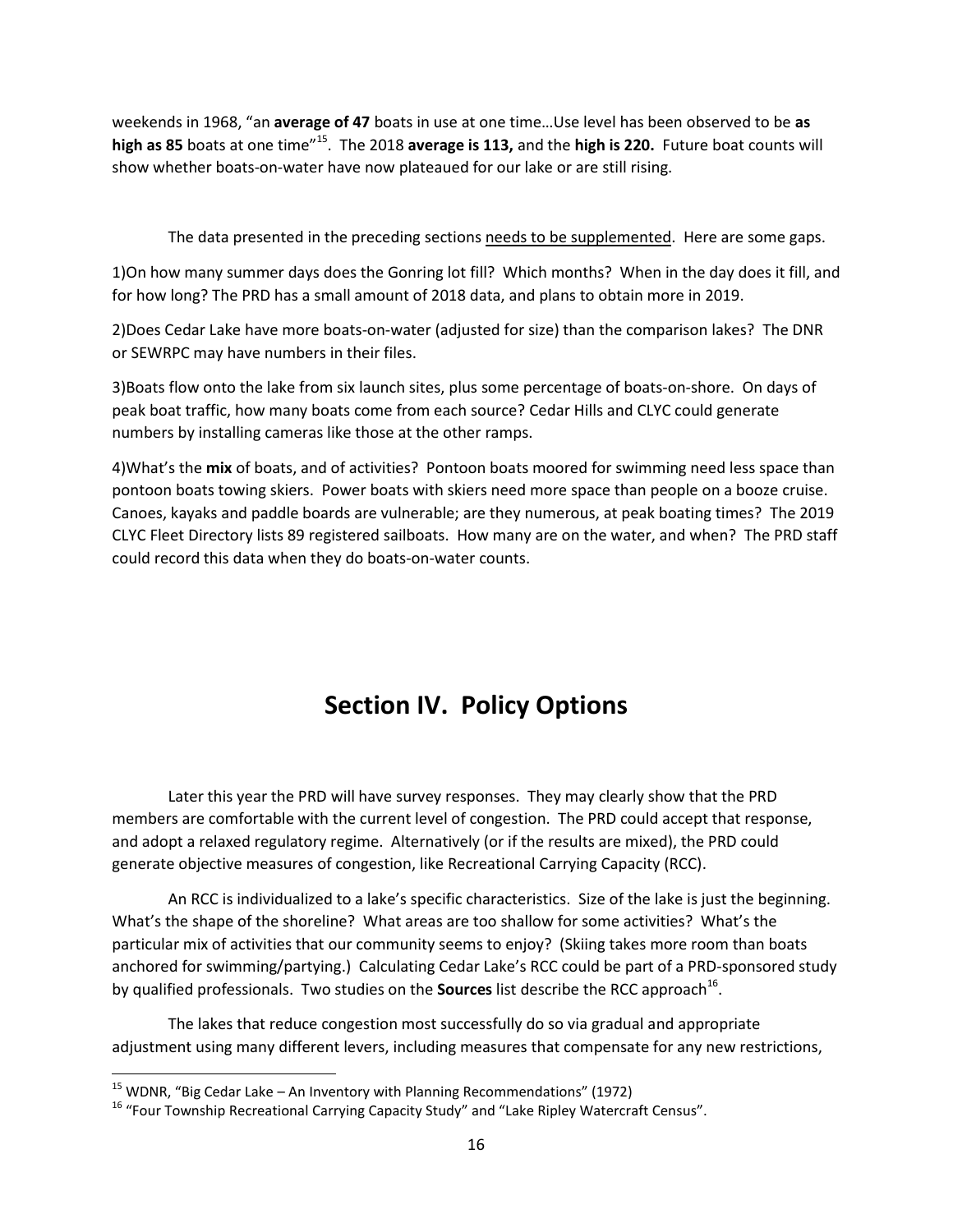monitoring each year's movement toward a defined and measurable goal<sup>17</sup>. Here is a partial list of levers.

### **To reduce congestion**:

1)Register all piers and all moored boats on the lake. The Lake Buelah ordinances (12.02: "Regulation of Moorings and Piers") does this, and other lakes as well.

2) Enforce the laws on the books regarding boats and pier rentals, or press for DNR enforcement.

3)Respond as new pressures emerge. For example, the **GetMyBoat** app may quickly grow into the boating equivalent of VRBO house rentals, which the Town of West Bend recently moved to regulate.

4)Regulate traffic patterns. For example, Little Cedar requires all traffic to go clockwise.

5)Regulate time-of-day. For example, a slow-no-wake rule until 10 a.m. is one way to accommodate our large community of fishermen, with whom high-speed boating competes.

6)Use pricing to nudge behavior: launch fee, parking fee, mooring fee.

### **To compensate for new restrictions**:

1)Accommodate PRD members or Town residents who have no boat mooring. For example, allow "launch-and-leave": anyone who doesn't need trailer parking can launch, even during the peak weekends when the DNR lot fills. Or issue a "resident sticker" that restricts "launch-and-leave" to Town residents, or PRD members.

2)Grandfather some or all of the existing "excess boat" population. (Beulah does this.)

3)Listen closely to complaints, in order to learn other ways to compensate.

**Think outside the box**: Could energetic communication via a monthly PRD Newsletter change the conversation and gradually change behavior? Might some homeowners voluntarily restrict boat use to, say, less than ten weekend days? In return for some recognition? (Membership in the **Less Than Ten**  club. Gold star on the bow of the boat.) Could a public brainstorming session sponsored by the PRD come up with other unexpected ways to help the lake?

# **Conclusion**

This study does **not** aim to give a conclusion. It's meant to supplement the survey.

 $\overline{\phantom{a}}$ 

 $17$  This is a summary of comments from six different interviews.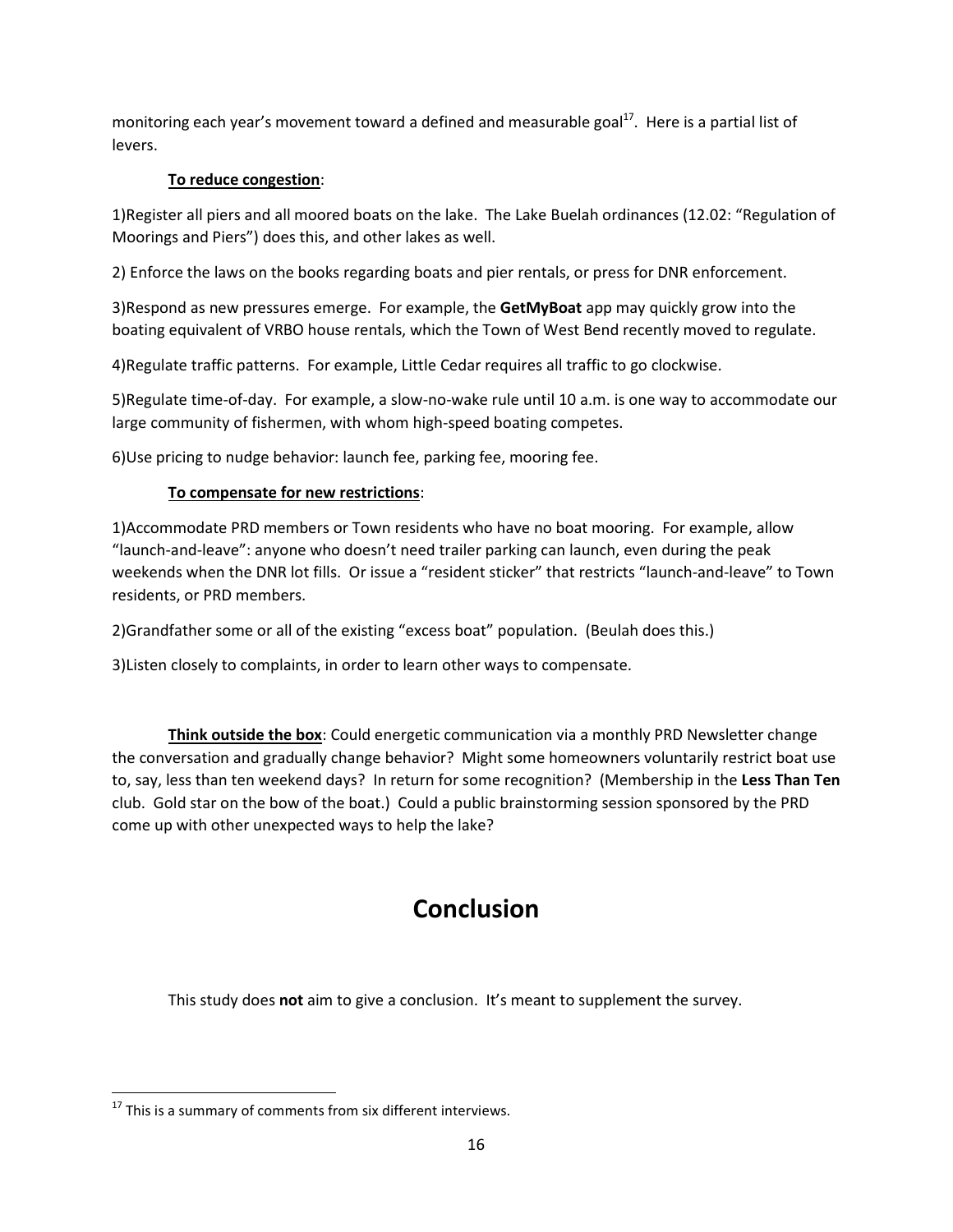# **SOURCES**

All these works can be found via an Internet title search, except (3), which is on the POA website.

1)Asplund, Tim and Chad Cook, "Can no-wake zones effectively protect littoral zone habitat from boating disturbance?", **Lakeline** (March 1999) p16

2)Barry, Richland and Ross, **Four Townships Recreational Carrying Capacity Study** (May 2001)

3)Big Cedar Lake PRD, **Reference Information for a Technical Assistance Application to the DNR** (December 1974)

4)DNR (Wisconsin Department of Natural Resources), **Big Cedar Lake Aquatic Plant Management Plan**, 2014

5)DNR, **Big Cedar Lake – An Inventory with Planning Recommendations (**Lake Use Report 67, 1972)

6)DNR, **Boater Attitudes and Experiences** (1992)

7)DNR, **Boating Pressure on Wisconsin's Lakes and Rivers** (1991)

8)DNR, **The Effects of Motorized Watercraft on Aquatic Ecosystems** (2000)

9)DNR, **A Guideline for Creating Local Boating Ordinances** (2018)

10)DNR, **The Handbook of Wisconsin Boating Laws** (2011)

11)DNR, **Limnological Characteristics of Wisconsin Lakes** (1983)

12)DNR, **Paleoecological Study of Big Cedar Lake** (2003)

13DNR, **Wisconsin's Water Law: A Guide** (DNR, Bureau of Law Enforcement, 2001)

14)Hill, David, "The Effects of Boat Propeller Wash on Shallow Lakes" (2018 Powerpoint)

15)Kent, Paul, "Wisconsin Water Law" (2001)

16)Lake Ripley Management District, **Lake Ripley Watercraft Census and Recreational Carrying Capacity Analysis** (2003)

17)Lake Ripley Management District, **Lake Ripley Watercraft Census – Appendix C; The Economics of Lake Protection and Rehabilitation** (2003)

18)Lakeline: Wake Board issue (Vol. 37, No. 3, Fall 2017)

19)SEWRPC (Southeast Wisconsin Regional Planning Commission), **A Lake Management Plan for Nagawicka Lake** (2001)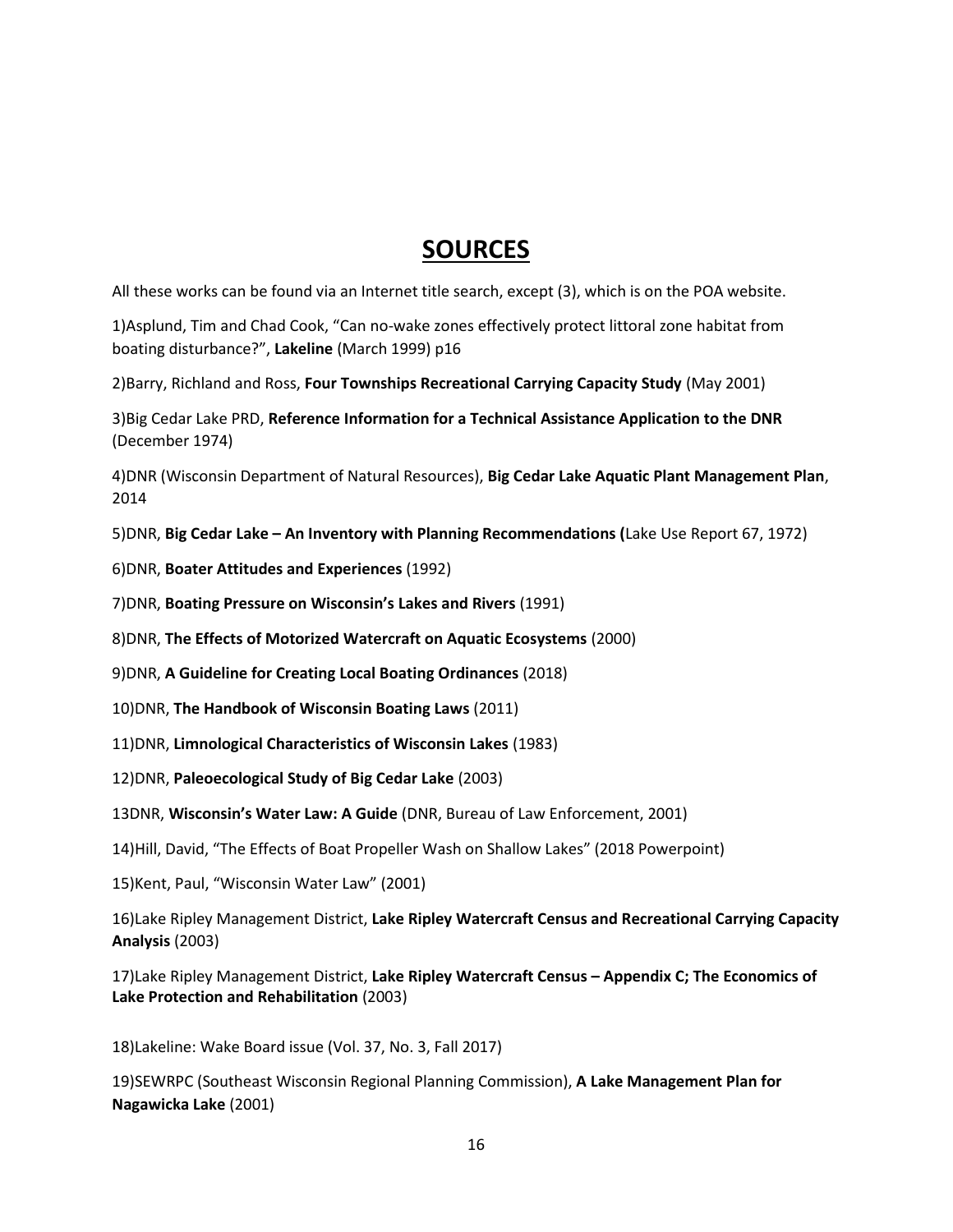20)SEWRPC, **A Lake Management Plan for Pewaukee Lake** (2003)

21)SEWRPC, **A Lake Protection and Aquatic Plant Management Plan for Pike Lake** (2017)

22)SEWRPC, **A Lake Protection Plan for Silver Lake** (Memorandum Report No. 123 2018)

23)SEWRPC, **A Water Quality Protection and Stormwater Management Plan for Big Cedar Lake** (2001)

24)SEWRPC, **A Water Quality Management Plan for Lac La Belle** (2007)

25)SEWRPC, **A Lake Management Plan for Oconomowoc Lake** (2009)

26)SEWRPC, **A Water Quality Management Plan for Okauchee Lake** (2003)

27)Wisconsin Statutes, **Chapter 30: Navigable Waters, Harbors and Navigation** (June 2018)

### **Interviews**

19 of these interviews were by phone, and the other 3 by email. Interview notes (usually a verbatim transcript) appear in Appendix C.

**1)Alger, Stan**: 10 years on Lake Beulah PRD (currently VP and weed harvesting chair); previously, 10 years on Beulah POA (262-642-3476)

**2)Bauer, Dan**: 7 years on the Lake La Belle PRD as City of Oconomowoc Representative

**3)Buchanan, Kim**, Chenaqua Town Secretary (262-642-5386)

**4)Bunk, Heidi**, DNR

**5)Clark, Tim**, La Belle Village president

**6)Douglas, Robert,** Chenaqua Village Police Chief (262-367-2239)

**7)Froemming, Jennifer**, City of Oconomowoc Parks Department

**8)Gordon, Tom**, Secretary, Oconomowoc Lake Management District (608-577-9235)

**9)Hausman, Chris**, Nagawicka Lake Welfare Committee Chair (630-240-8604)

**10)Kendra,** Waukesha County Parks Department (262-548-7790)

**11)Kim**, Town of East Troy Secretary (262-642-5386)

**12)Koepp, Tom**, Manager, Pewaukee Lake Sanitary District

**13)Kubicek, Chris,** Beulah Lake Management Commission

**14)Mueller, Bruce,** Okauchee Lake Management District (262-569-7690)

**15)Phalin, Nick,** City of Pewaukee Parks Department (262-691-0770)

**16)Rich,** Waukesha County Parks Department foreman (262-646-3555)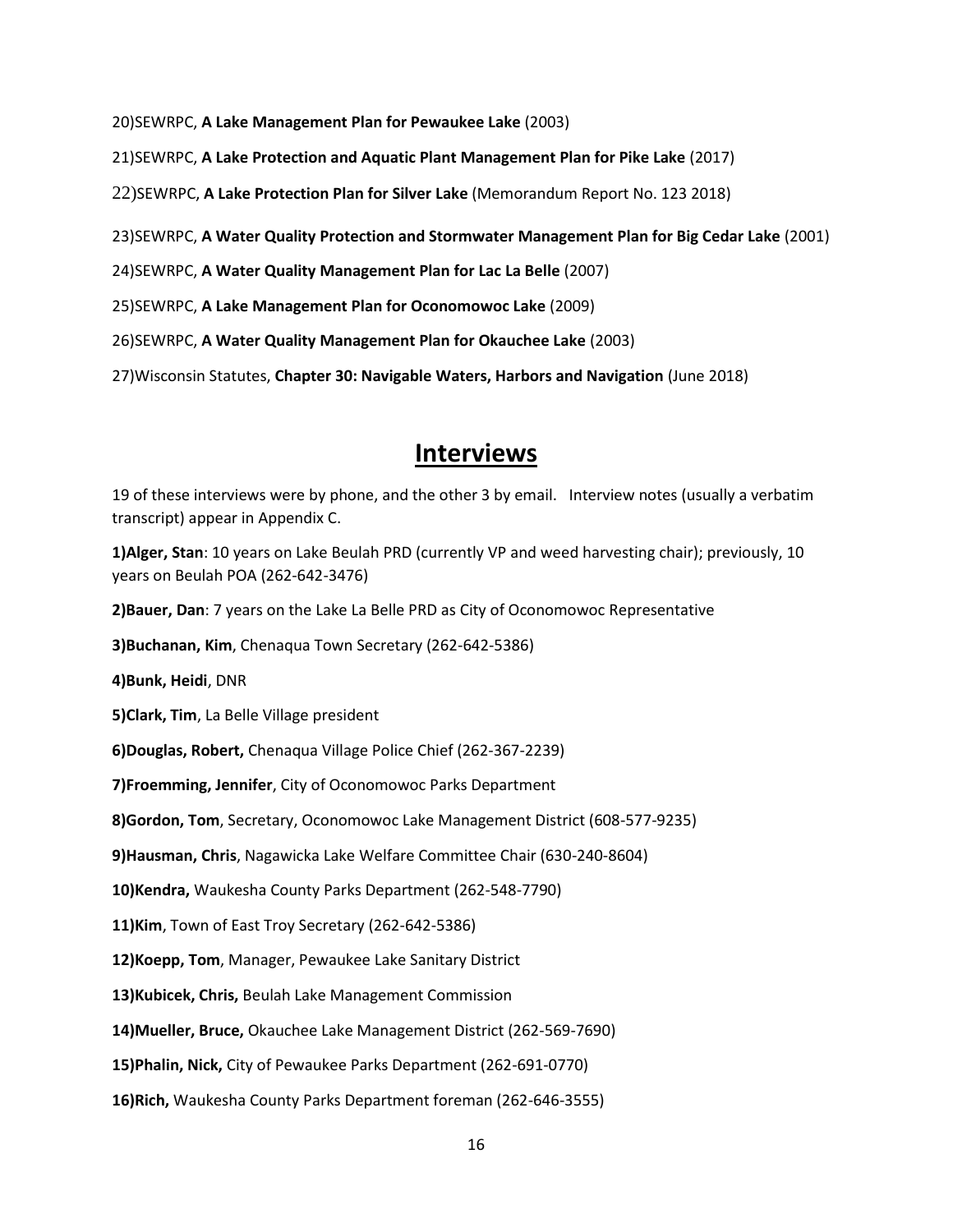- **17)Slawski, Thomas**, Southeast Wisconsin Regional Planning Commission **18)Sonderregger, John**, Beulah PIA former chair (262-642-5716) **19)Steckart, Brad**, Washington County Parks Department **20)Villavicenso, Joann**, President, Pine Lake Village **21)Weimer, Don,** Oconomowoc Police Chief (retired), 414-881-9726
- **22)Wilson, Carol,** Chair, Lake Okauchee Management District (262-367-7363)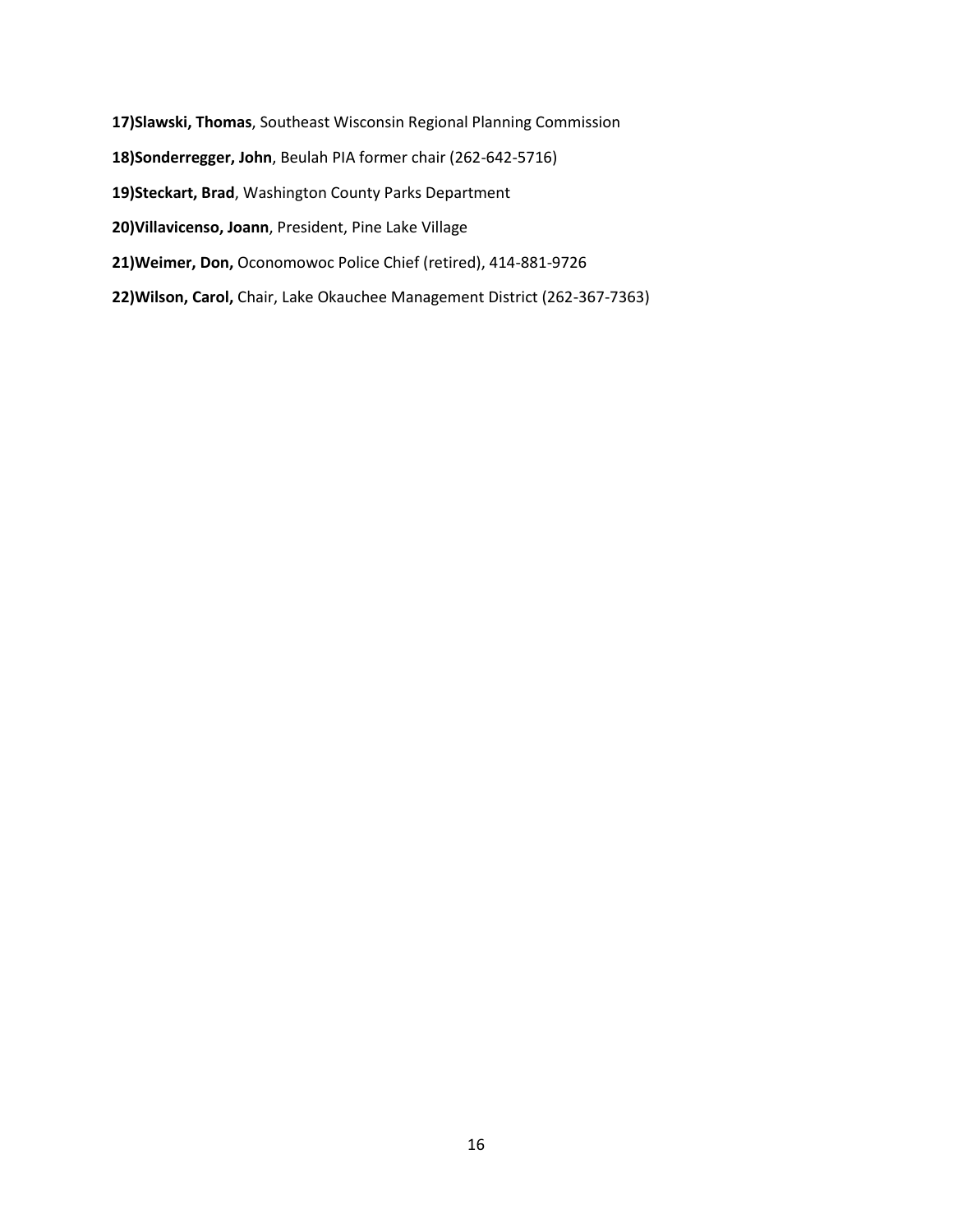# **Appendix A: Selecting the Comparison Lakes**

| Lake          | Acres | <b>Distance</b><br>(minutes) | County     | Homes<br>w/in 1/2<br>Mile** | Votes**                 |
|---------------|-------|------------------------------|------------|-----------------------------|-------------------------|
| Beulah*       | 812   | 51                           | Walworth   |                             | Ng,cm,dc,br,db,mc,bb,sb |
| Big Cedar*    | 981   | 50                           | Washington | 1788                        |                         |
| Como          | 955   | 62                           | Walworth   |                             |                         |
| Crystal       | 525   | 39                           | Dane       |                             |                         |
| Eagle         | 529   | 45                           | Racine     |                             |                         |
| Elizabeth     | 725   | 72                           | Kenosha    |                             |                         |
| Lac La Belle* | 1154  | 51                           | Waukesha   | 4950                        | Ng,tk,cm,db,br,lb,mc,bb |
| Lake Ripley   | 420   | 33                           | Jefferson  |                             |                         |
| Nagawicka*    | 981   | 42                           | Waukesha   | 2306                        | Dc,bb,lb,mc,br,bb,sb    |
| North         | 440   | 42                           | Waukesha   |                             | Lb,sb,dc,               |
| Oconomowoc    | 818   | 42                           | Waukesha   | 1118                        | Ng,cm,dc,lb,br          |
| Okauchee*     | 1210  | 42                           | Waukesha   | 1902                        | Ng, dc, lb, mc, sb, br  |
| Pewaukee*     | 2437  | 24                           | Waukesha   | 3575                        | Ng,tk,dc,lb,bb,sb,br    |
| Pike          | 461   | 46                           | Washington | 1236                        | Ng,db                   |
| Pine          | 711   | 43                           | Waukesha   | ?200?                       | Dc,db,br,mc,sb          |
| Powers        | 451   | 66                           | Kenosha    |                             |                         |
| Silver*       | 516   | 59                           | Kenosha    |                             | tk                      |

### **Table A1: Target Lakes for the Comparison Group:** 450-1250 acres, near Milwaukee

\*These lakes were listed as "most-visited inland waters, Southeast District, 1989" (DNR, 1991)

\*\*There were one or two votes each for Little Cedar, Little Muskego, and Beaver Dam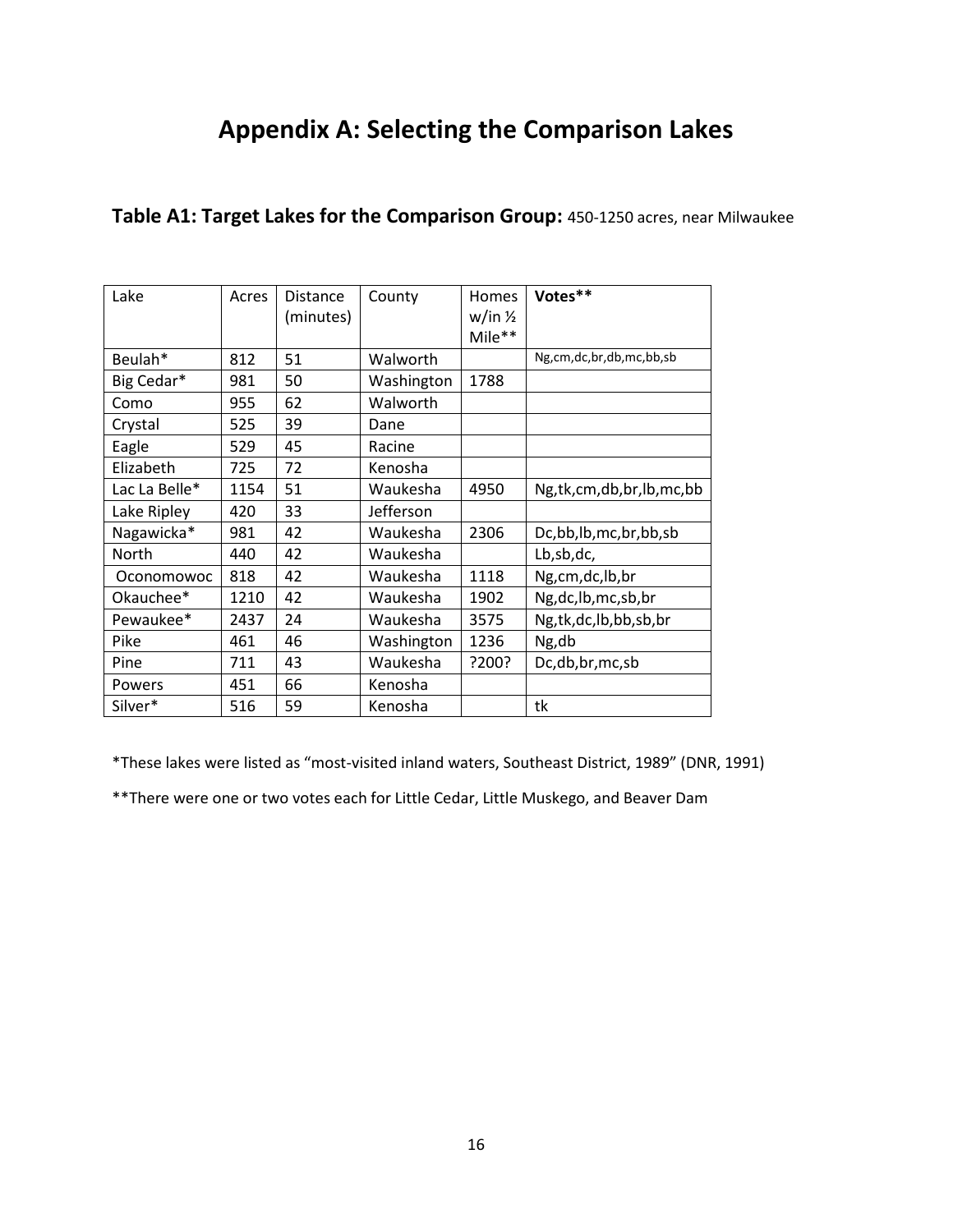# **Appendix B: Interview Form**

Lake: Date: Date: Date: Informant:

### **Boat Pressure Indicators:**

1)Number of launch ramps:

3)Number of boats launched in 2018: 2017: 2016:

Approximate maximum boat count on a busy summer day

4)Launch fee: Total launch fee revenue in 2018:

5)Approximate number of riparian landowners on the shoreline:

6)Number of properties on the PRD tax rolls:

7)Approximate number of moored boats on the lake:

 (If a full boat count or census is available, for any year, please secure a copy of it!) 8)Is there a commercial operation where boats can be rented? If so, describe.

9)Do any private pier owners rent out moorings? If so, explore this issue.

10)Yacht club membership: Registered sailboats: Number of races per week: Number of sailboats moored or parked on yacht club grounds: 11)Are you aware of accidents or fatalities on your lake in recent memory? Explain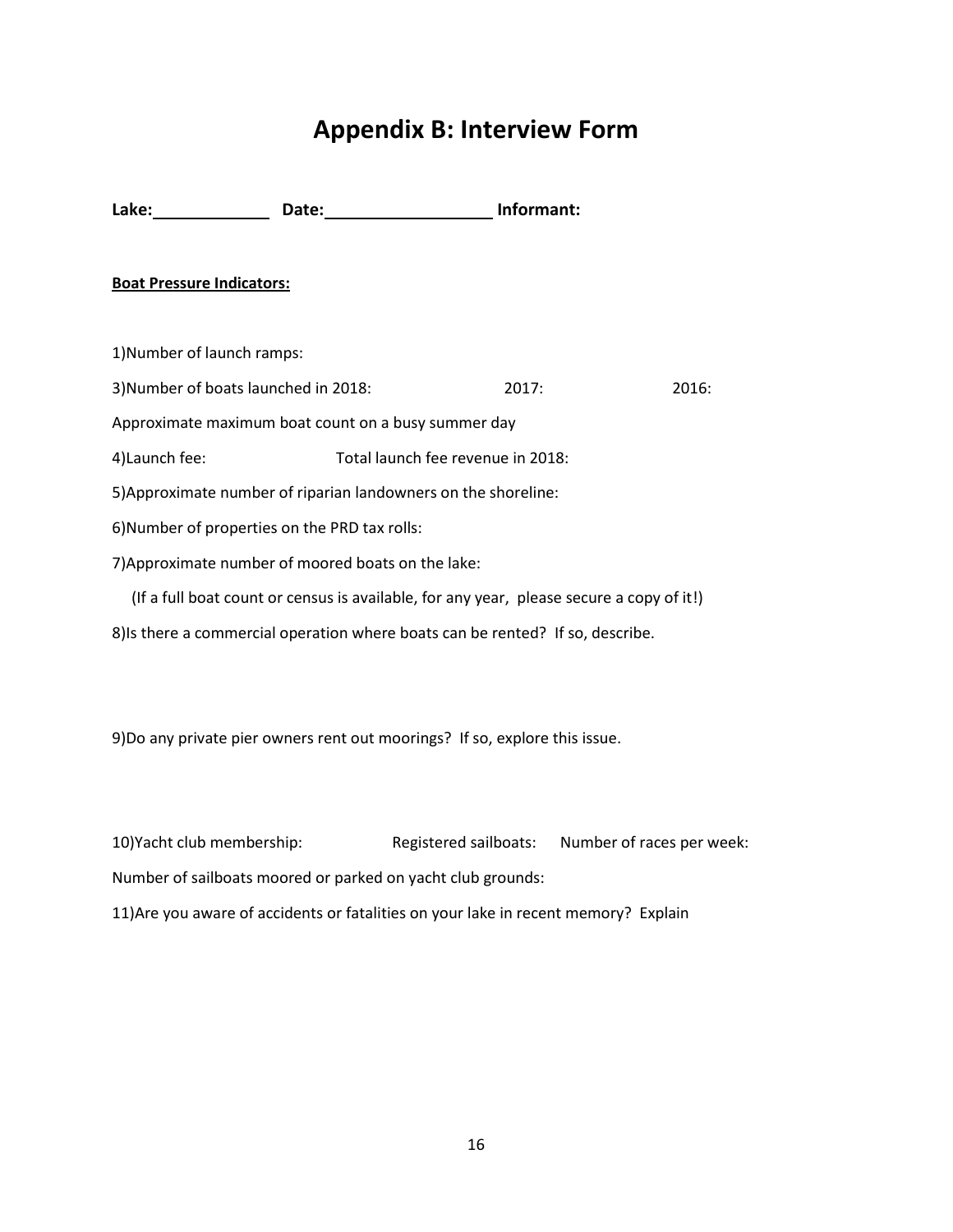### **Subjective Measures of Boat Pressure:**

1)Do you view the current boat pressure on your lake as: a)a serious problem b)a moderate problem c)a mild problem d)no problem at all Explore the response.

2)Is there significant competition for space on your lake? When, among what sorts of uses?

3)Do you believe that boating activity has an impact on the environmental values of your lake? (for example: wake action eroding shoreline or marsh; propeller action increasing water turbity)

4)In what ways, if any, does your lake regulate boat pressure? (launch ramp closures? Speed limits? Prescribed traffic pattern? Slow-no-wake areas? Other?)

5)Does any entity (including the DNR) enforce DNR regulations regarding the number of watercraft moored per 50 feet of frontage**?** 

### **Profile and Role of the PRD**:

1)Year founded: 2)Annual Budget: 3)Main budget items: 4)Staff structure:

5)Describe the role of local government (town, city, county) in lake governance.

6)What are the main difficulties/challenges currently facing your PRD – short-term long-term - and how will you deal ith them**?** 

7)What have we not covered? What advice do you have for Big Cedar Lake?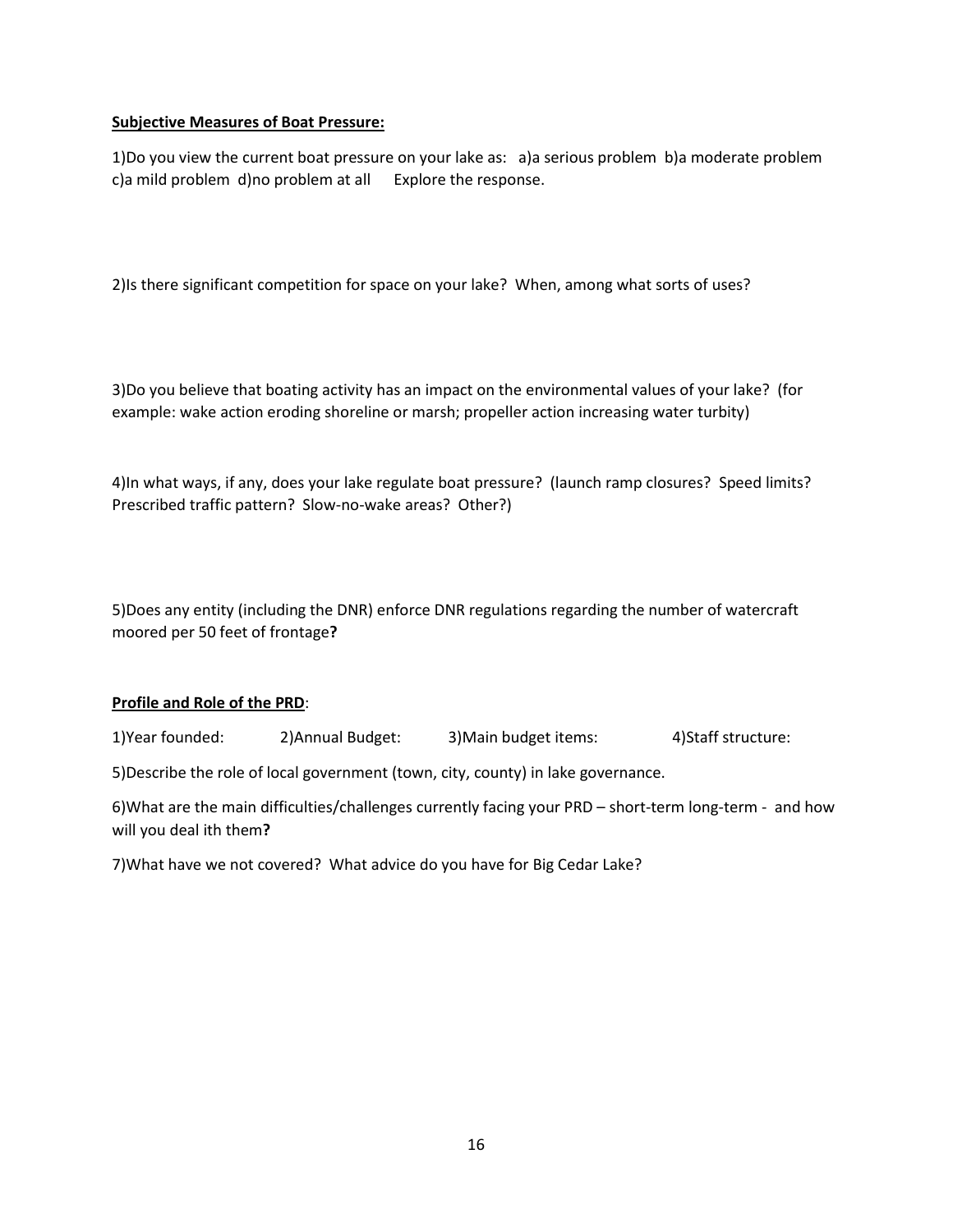# **APPENDIX C: Interview Transcripts\***

**Alger, Stan**: 10 years on Lake Beulah PRD (currently VP and weed harvesting chair); previously, 10 years on Beulah POA (262-642-3476) **Bauer, Dan**: 7 years on the Lake La Belle PRD as City of Oconomowoc Representative **Beal, Paul\***, La Belle Policy Chief (262-569-6190) **Birnbaum, Joe\***, Presdent, Oconomowoc Village **Buchanan, Kim\***, Chenaqua Town Secretary (262-642-5386) **Bunk, Heidi**, DNR **Clark, Tim**, La Belle Village president **Douglas, Robert,** Chenaqua Village Police Chief (262-367-2239) **Froemming, Jennifer**, City of Oconomowoc Parks Department **Gordon, Tom\***, Secretary, Oconomowoc Lake Management District (608-577-9235) **Hausman, Chris**, Nagawicka Lake Welfare Committee Chair (630-240-8604) **Kendra,** Waukesha County Parks Department (262-548-7790) **Kim**, Town of East Troy Secretary (262-642-5386) **Koepp, Tom**, Manager, Pewaukee Lake Sanitary District **Kubicek, Chris,** Beulah Lake Management Commission **Mueller, Bruce,** Okauchee Lake Management District (262-569-7690) **Phalin, Nick\*,** City of Pewaukee Parks Department (262-691-0770) **Rich,** Waukesha County Parks Department foreman (262-646-3555) **Slawski, Thomas\***, Southeast Wisconsin Regional Planning Commission **Sonderregger, John**, Beulah PIA former chair (262-642-5716) **Steckart, Brad\***, Washington County Parks Department **Susan\***, City of Oconomowoc Parks Department (262-646-6220) **Villavicenso, Joann**, President, Pine Lake Village **Weimer, Don,** Oconomowoc Police Chief (retired), 414-881-9726 **Wilson, Carol\*,** Chair, Lake Okauchee Management District (262-367-7363)

. \*These notes have not been typed up or are very brief.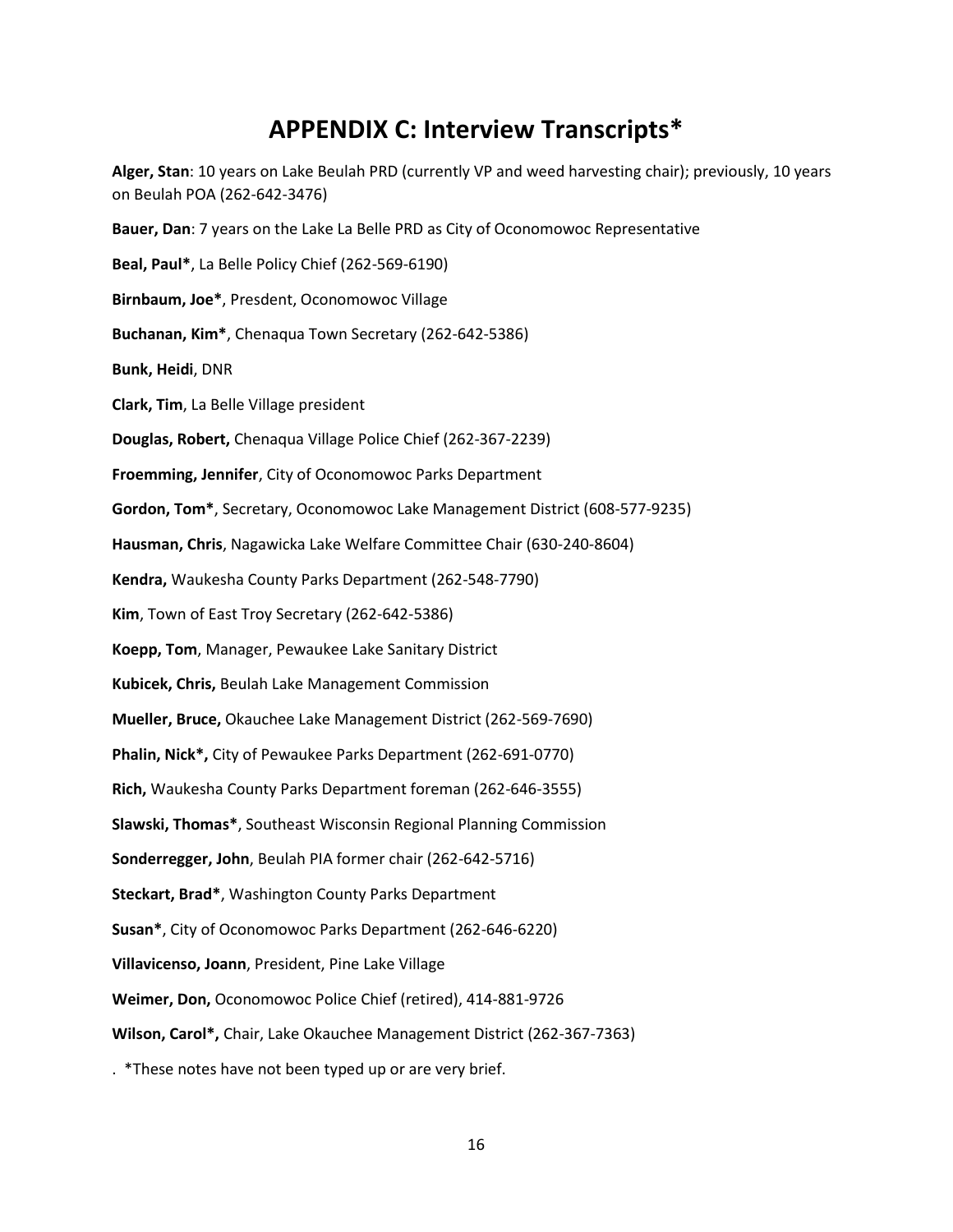# **STAN ALGER**

### **Interview Form for 7 Lakes Survey- Beulah (3/7/2019)**

**Informant:** Stan Alger. 262-642-3476. On the lake 45 years. Served on Lake Beulah Improvement Association 10 years. (This is their POA equivalent) Most recently, 10 years on the Lake Beulah Management Committee (this is their PRD equivalent), as Weed Harvesting Chair. Currently also Vice President.

### **Boat Pressure Indicators:**

1)Number of launch ramps: **several** Public: **one** Private: **Several, not sure how active they are**

2)Parking availability at the launch sites: **28 at the public launch.**

3)Number of boats launched in 2018: 2017: 2016:

4)Launch fee: Total launch fee revenue in 2018: (3) and (4): **Go to the Town of East Troy for this. They get all the launch fee revenue (and they staff/run the lake patrol)**

5)Approximate number of riparian landowners on the shoreline: **480**

6)Number of properties on the PRD tax rolls: **480. They get revenue only from riparians, not from the entire watershed**

7)Approximate number of moored boats on the lake: **Cannot give a precise number.**

(If a full boat count or census is available, for any year, please secure a copy of it!)

8)Is there a commercial operation where boats can be rented? If so, describe**. Yes.**

### **1)SW end of the lake: rents fishing boats, rents 2 pontoon boats, rents several moorings**

### **2)NE end of the lake: an 18-boat mooring, from a pier on a 50-foot frontage. (A thorn in our side)**

9)Do any private pier owners rent out moorings? If so, explore this issue.

#### **Yes. They do this for friends. No clear count on how many do this.**

10)Yacht club membership: Registered sailboats: Number of races per week:

Number of sailboats moored or parked on yacht club grounds:

### **For this go to the Sailing Chair of the Yacht Club. See their website.**

11)Are you aware of accidents or fatalities on your lake in recent memory? Explain.

 **2 years ago, several boys drowned when they canoed on an ice-filled lake and tipped over. Otherwise, no real safety issues, because of our action 15-20 years ago (see next page, item (4)).** 

### **Subjective Measures of Boat Pressure:**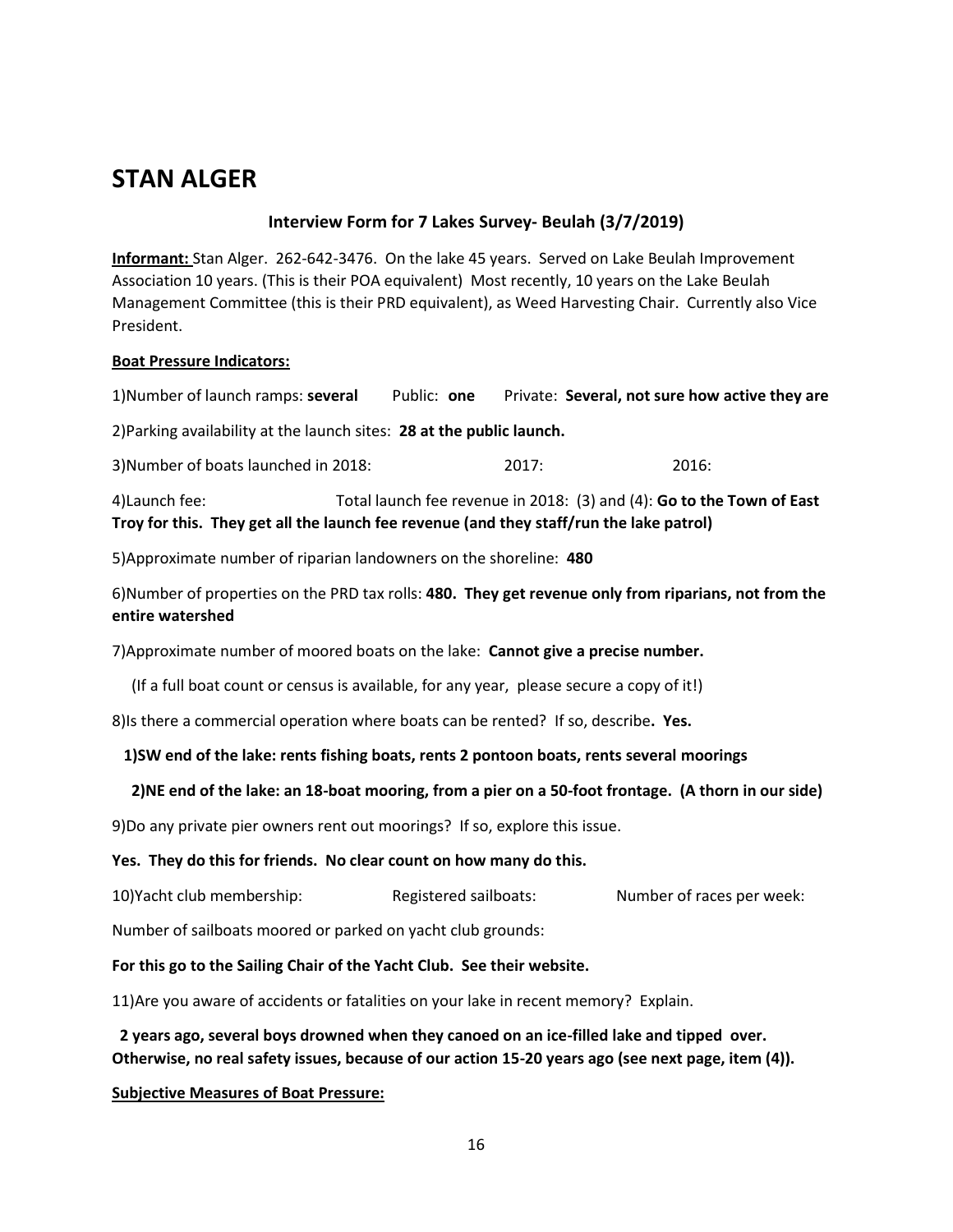1)Do you view the current boat pressure on your lake as: a)a serious problem b)a moderate problem c)a mild problem d)no problem at all Explore the response.

### **No problem at all.**

2)Is there significant competition for space on your lake? When, among what sorts of uses**Not a lot.** Q: What about sailing days? **Oh yes. But there are 3 main areas on the lake. The sailing occurs in the "big lake". At that time there are other areas where the skiers can go. So the sailing doesn't seem to bother anybody a lot.**

3)Do you believe that boating activity has an impact on the environmental values of your lake? (for example: wake action eroding shoreline or marsh; propeller action increasing water turbity) Discuss

 **There has been this kind of damage. Different people will complain, depending on their particular priorities. But at the Mill Lake end we took action. Mill is about 55 acres. Vulnerable to wave action. So we made it slow-no-wake except for a 200-wide area. And so now the wake boards and skiers don't use it. Elsewhere, a limit keeping the boats 200' from shore works OK because the wave action is damped by the time it reaches shore.**

4)In what ways, if any, does your lake regulate boat pressure? (launch ramp closures? Speed limits? Prescribed traffic pattern? Slow-no-wake areas? Other?)

**15-20 years ago, on the weekends, at least 100-150 boats would launch onto the lake. This was out of a bar/restaurant at one end of the lake. It was crazy. And dangerous. There was a clear risk of accidents. But the lake patrol (which was all-volunteer at that time) kept things under control. Then a group of us got together, bought him out, closed it down. Then we built the launch ramp and the DNR parking lot. We close the launch when the lot is full.** 

**This completely solved the problem. Even the fishermen finally realized it was a good thing. So we got no blow-back.** 

 **The town may have done some actions to limit boat pressure. Some years back, the town did a pier census and said all piers had to be registered and no new piers could be built But Governor Walker, about 2013-2015, did us the unkind favor of telling the DNR to pass an edict: "Anything that's in the water now, is legal.**

 **For more information go to Mr. Clarkowski, who has been the Town Chairman forever.** 

5)Does any entity (including the DNR) enforce DNR regulations regarding the number of watercraft moored per 50 feet of frontage?

**No**

### **Profile and Role of the PRD**:

1)Year founded: 1970s, as a Sanitary District.

2)Annual Budget: 3)Main budget items: 4)Staff structure: Use the website to get this.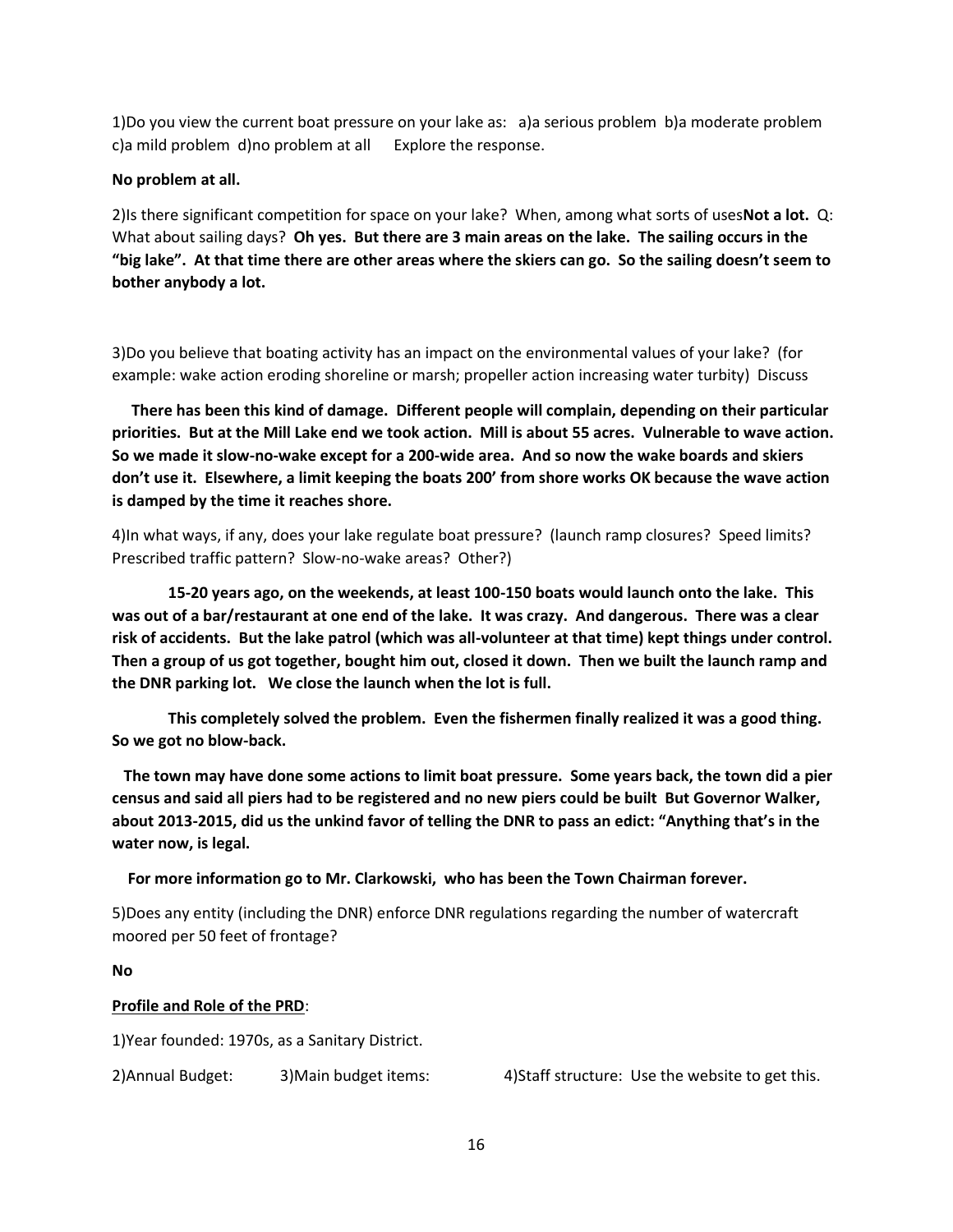5)Describe the role of local government (town, city, county) in lake governance.

### **The Town runs the lake patrol, gets all launch fee revenue. They collect property tax, give us a share for our work. (Q: Do they carve off some property tax for the lake patrol? Don't know.)**

6)What are the main difficulties/challenges currently facing your PRD – short-term long-term - and how will you deal with them?

### **Nothing big. We're doing well.**

7)What have we not covered? What advice do you have for Big Cedar Lake?

**The DNR is sometimes helpful, sometimes a thorn in our side. Getting a harvesting permit and getting grants is a big bugaboo.**

### **DAN BAUER**

### **Interview Response from Lac Labelle**

Lake: La Belle Date:5/27/2019 Informant: Dan Bauer **I've been on the Lake Management board 8 years or so. 7 members. Meet 6-7 times a year. Keep goose population down. Working with City of O on a project, and with Tall Pines. Always searching for sources of contaminants.**

### **Boat Pressure Indicators:**

1)Number of launch ramps: **One. In the city. Maintained and monitored by the city. Fees go to the city**. Private launch ramps? **LLB yacht club has a sand ramp. No other cement ramps. Any ramps are private, "walk in" sand ramps.** Parking?: **adjacent, and across the street, and some on the nearby streets.** What happens when there's a lot of launching? **They have to park farther away, in residential areas. LLB is not sought after for boating. Shallow. A catch and release lake. Just 1000 acres. Pewaukee, Okauchee are so much bigger. Not an issue.**

3)Number of boats launched in 2018: 2017: 2016:

Approximate maximum boat count on a busy summer day

4)Launch fee:\$**7-50-\$22.25** Total launch fee revenue in 2018: **Go to Mr. Kelleher for this info, no he just resigned, he took care of the launch site. Mark Frye was our contact person, e.g. for goose round-up, I've worked with him. (They also have Fowler lake.)**

5)Approximate number of riparian landowners on the shoreline: **around 1400. That's "in the district". So the house could be a few yards or 100 yards back, with no lake access.**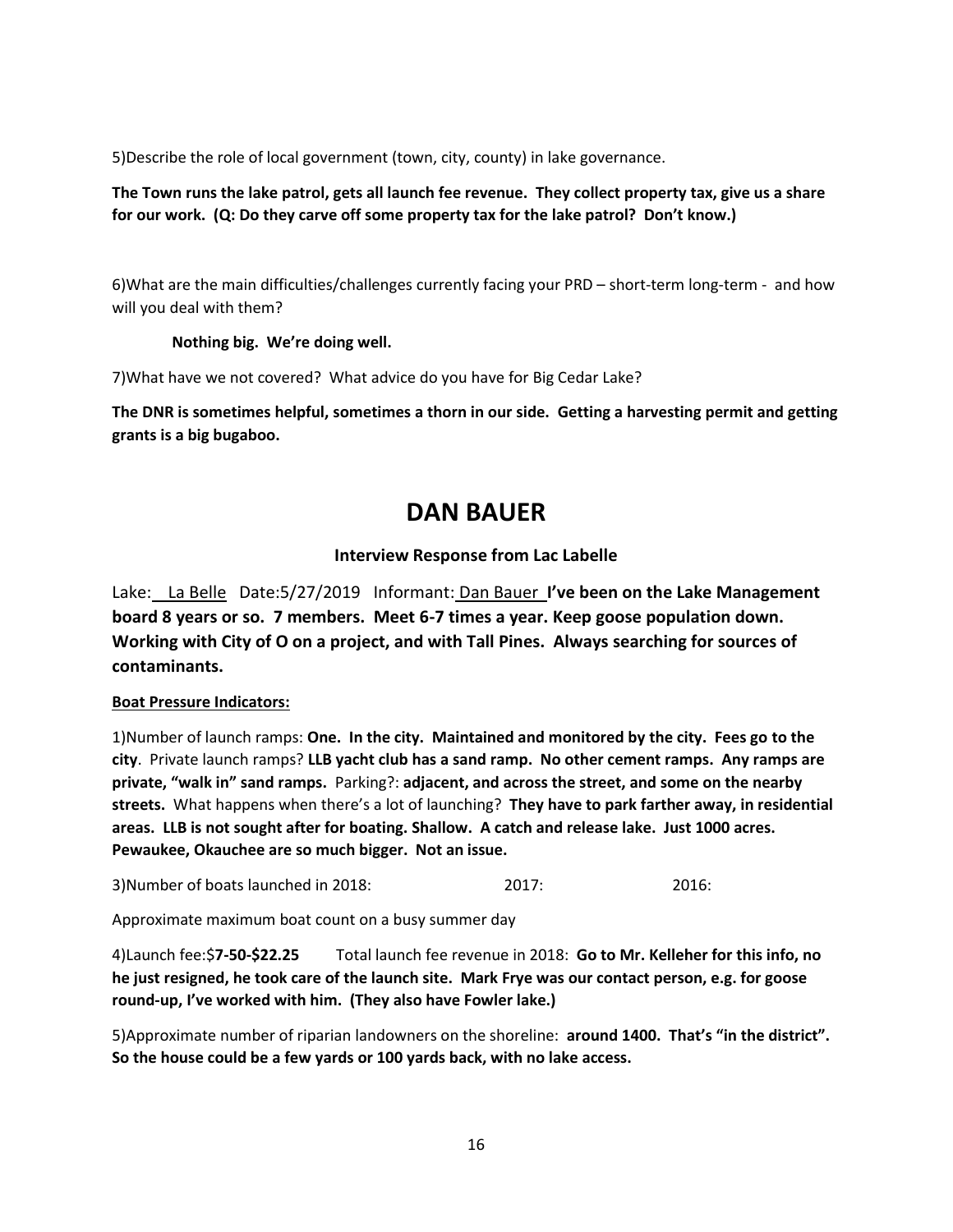6)Number of properties on the PRD tax rolls: **We are financed by a direct tax levy, disbursed from the three municipalities. Amount depends on the levy in the district. \$38K budget, the last two years. The County does the math.**

7)Approximate number of moored boats on the lake: **No census.**

8)Is there a commercial operation where boats can be rented? If so, describe**. Yes, very small operation. Two or three pontoon boats. The city has paddle boats for kids.**

9)Do any private pier owners rent out moorings? If so, explore this issue. **No. A few houses are rented, but must be rented for at least 30 days at a time, passed a few years ago to avoid weekend parties. It could be happening but I haven't noticed that it's an issue.**

10)Yacht club membership: Registered sailboats: Number of races per week:

Number of sailboats moored or parked on yacht club grounds:

11)Are you aware of accidents or fatalities on your lake in recent memory? Explain. **No. Only accident is 4-5 years ago, elderly gentleman had a heart attack. And one of the boat companies here tested a boat, sharp turn, thrown out of the boat.**

### **Subjective Measures of Boat Pressure:**

1)Do you view the current boat pressure on your lake as: a)a serious problem b)a moderate problem c)a mild problem d)no problem at all Explore the response. **I would take d, no problem at all.**

2)Is there significant competition for space on your lake? When, among what sorts of uses? **No**

3)Do you believe that boating activity has an impact on the environmental values of your lake? (for example: wake action eroding shoreline or marsh; propeller action increasing water turbity**) We are starting to get questions and have conversations about wake boats, and how close they get to shore, if they get close, the wave is huge. There has been some discussion. We participate in Clean Water Clean Boats. At one recent meeting: "What can we do about wake boats?" A recommendation went to the state (but did not pass): increase "from shore" distance from 200 to 300'.**

4)In what ways, if any, does your lake regulate boat pressure? (launch ramp closures? Speed limits? Prescribed traffic pattern? Slow-no-wake areas? Other**?) Other than reminders in the newsletter about the rules, no. Distance. Be respectful of others. One yearly newsletter.**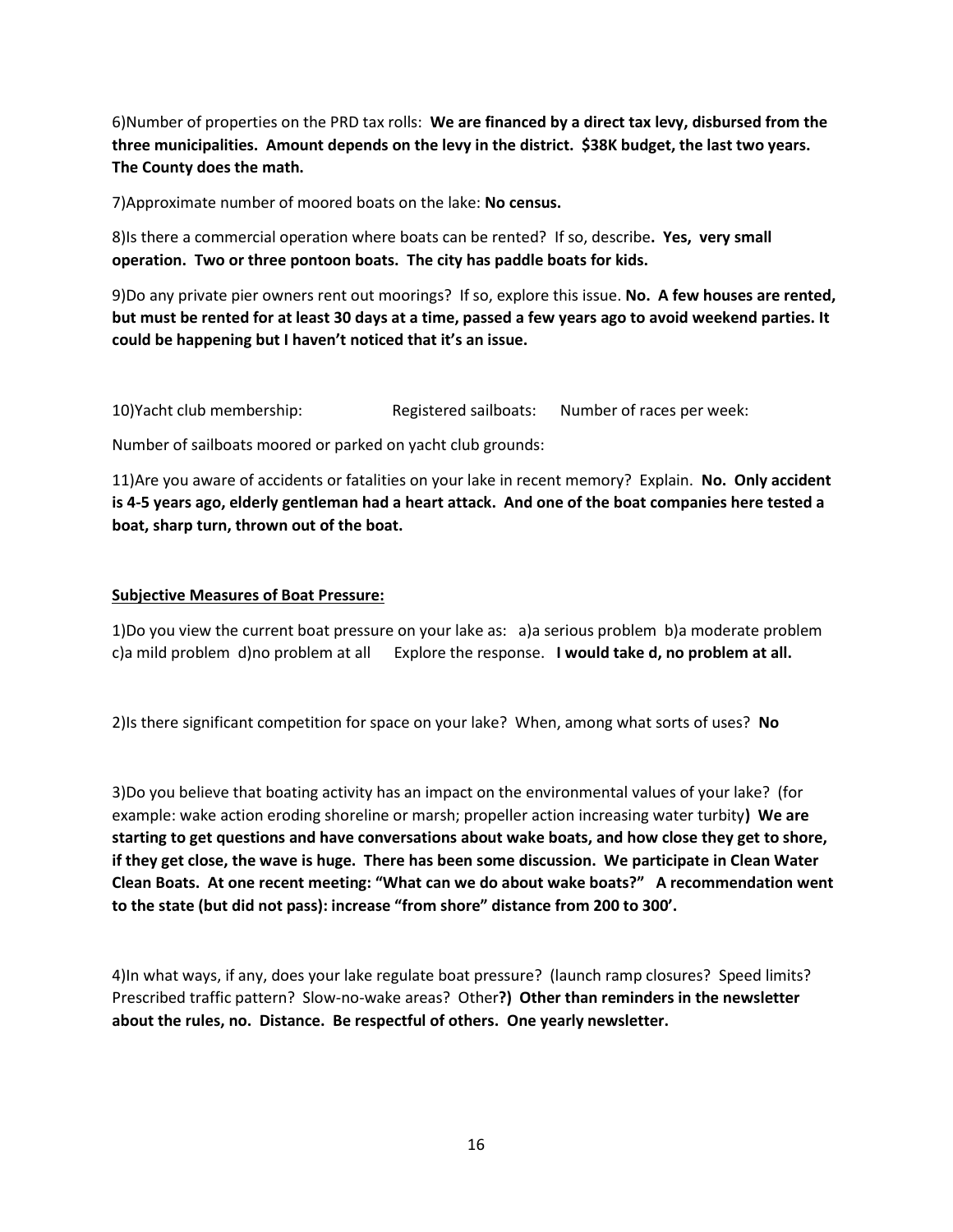5)Does any entity (including the DNR) enforce DNR regulations regarding the number of watercraft moored per 50 feet of frontage**? No one does this. Generally not an issue. A few places have a "shared pier": a half dozen homes that share a pier area. 40 feet, ten boats. Just one or maybe two.**

#### **Profile and Role of the PRD**:

1)Year founded**: 60s-70s??** 2)Annual Budget: **\$38K** 3)Main budget items**: shoreline restoration program (residents can sign up, based on the plantings we subsidize up to 75% up to \$2K. Goose roundup: 3-4K/year. Carp roundup is 5-10K per year, as needed, maybe 4-5 years. We took out 40,000 pounds some years back. Buffalo carp is saleable.**4)Staff structure: **Only volunteer board members.**

5)Describe the role of local government (town, city, county) in lake governance**. We are governed by the City of Oconomowoc, Town of Oconomowoc and Village of Lac LB. Sometimes it gets a little challenging to get cooperation from everybody. About a half of the lake belongs to the town. The rest, city and village. We are focused on water quality. The municipalities pass ordinances. The Village has a boat on the water almost every weekend. Memorial Day 4th of july other holidays the City will sometimes drop some boats in. These jurisdictions don't pass their own ordinances, they simply enforce the DNR laws.** 

 **We have carp fishermen at night. Very bright lights. Once or twice a week. Our lake property is close to lake level. And they play music. We complained. City and Town replied: "there's no rule against it". But there is a rule not to use docking lights. But we can't get anyone to do anything about it.** 

6)What are the main difficulties/challenges currently facing your PRD – short-term long-term - and how will you deal with them**? Biggest challenge is watershed. Development, highways keep going in. Supposedly rules ensure that we don't have contaminants, but… Farms to the north, we are working with them (thru Tall Pines and Oconom watershed). Also Tall Pines is doing sorghum seeding in the fall: plane seeding by air. It takes hold in the fall, provides root system, holds back runoff, farmer just plows it in as compost.**

7)What have we not covered? What advice do you have for Big Cedar Lake? **Aquatic invasive species is the hot button. Make sure you have clean boats coming in and out. We're very concerned. Stuff coming in from overseas, Michigan lakes. Zerbra mussels are in the lake. Pop has decreased.**

(BLR comment: There's a puzzle here. A lake just our size, but seemingly no boat pressure problems. Is it because Pewaukee and Okauchee are right next door? That's what he suggests.)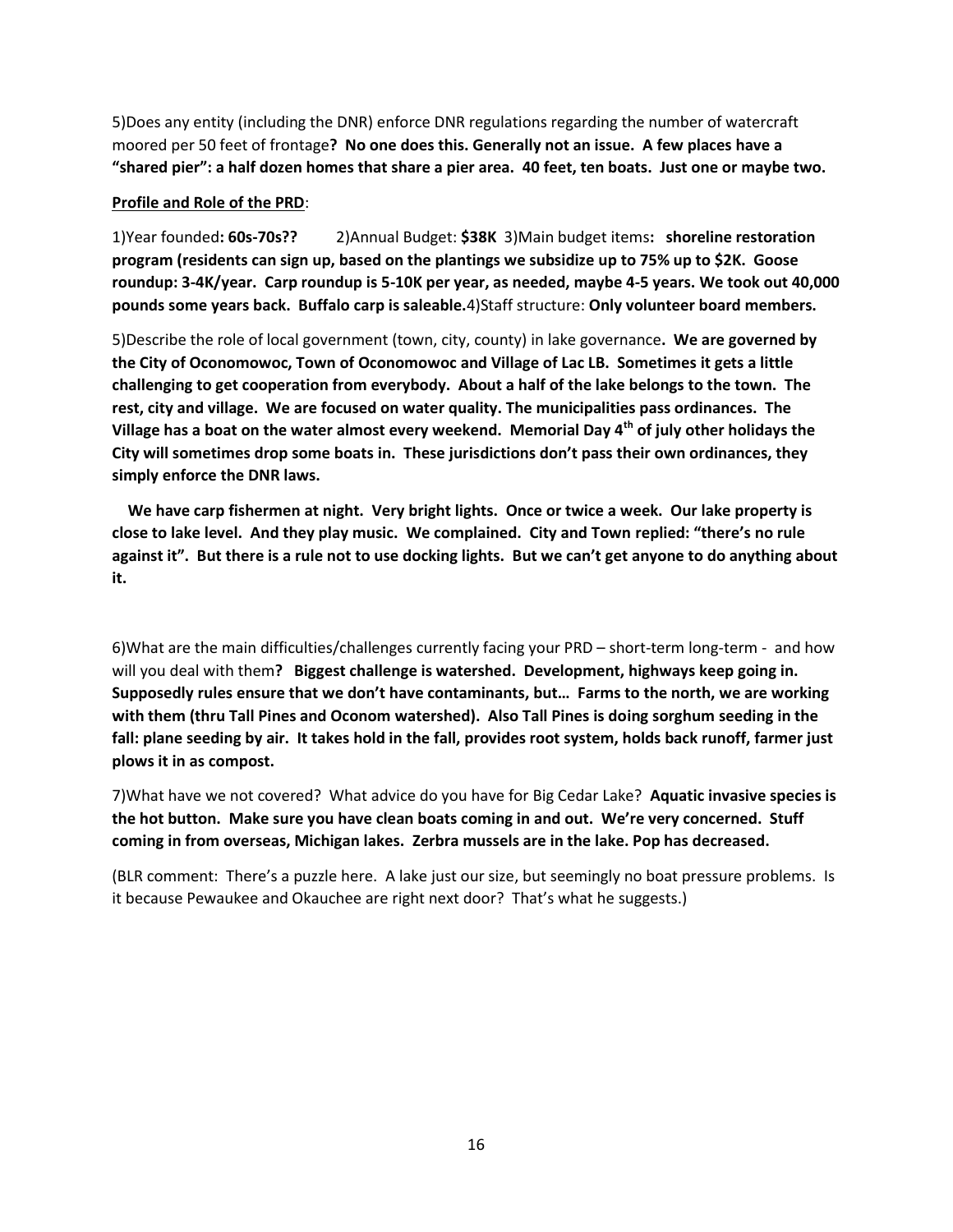DNR Networking Heid Bunk response

### **Bunk, Heidi J - DNR** 1:15 PM (6

hours ago)

to me, Daniel, Mitchell, Roger

Hi Bruce – I am responding on behalf of myself, Craig, Kevin, Ali, Michelle, Mary and Sue. I am the appropriate contact for Washington County.

Attached are four other studies that I have access to. One is quite recent.

I will also mention that many lake management plans, especially ones completed by SEWRPC, have compiled data on boat counts. This helps to quantify or measure potential "boat pressure" as you state below.

[http://www.sewrpc.org/SEWRPC/DataResources.htm](about:blank)

In terms of regulating boating activities on lakes, there are state boating laws that must be followed. I believe that the District is already working with the Recreational Safety Warden, Mitch Groenier. Please see the attached guide regarding what can and cannot be done with local ordinances.

[https://dnr.wi.gov/files/PDF/pubs/le/LE0317.pdf](about:blank)

Let me know if you have any follow up questions after reading the materials I provided.

Have a great week!

Heidi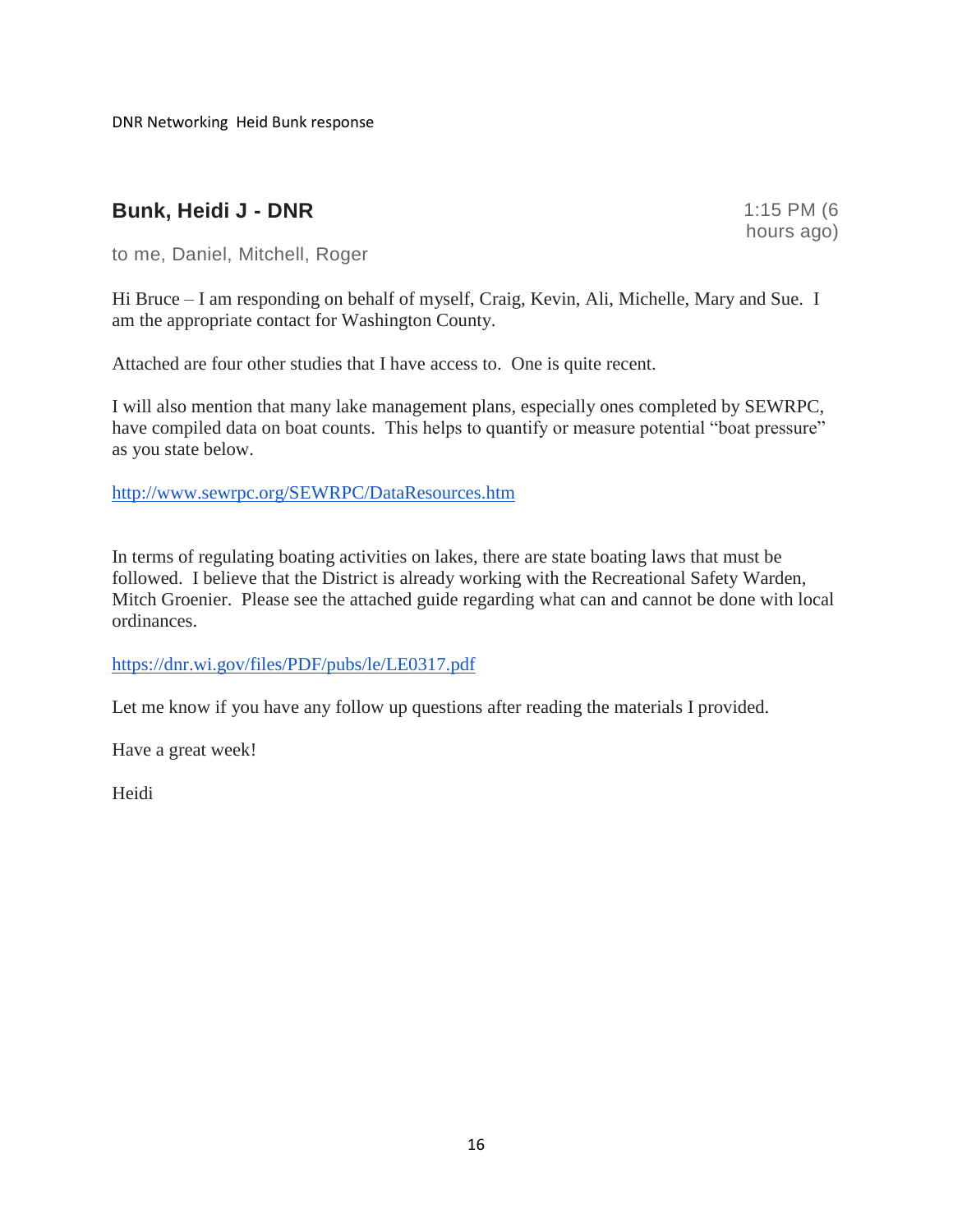### Phone call from Tim Clark, Lac Labelle village president.

 On La Belle there are three communities: Lac Labelle Village, and Town of O and City of O. The City has the public launch and they manage it. It's my understanding that they allow 40 launches a day. When someone comes off they will let someone back on.

 Call city hall. I do know they have a serious parking problem. The actual launch area has15 vehicles slots with trailers.

Last summer one of the wake boats' wake hit a pontoon broadside, knocked someone off her chair and into a table, she had stitches.

So we're looking at giving them a channel. Problem: average depth is 9 feet, so churning is a big problem.

I've talked with the major O City and Town people, if we can all get on the same page we hope we can get something done.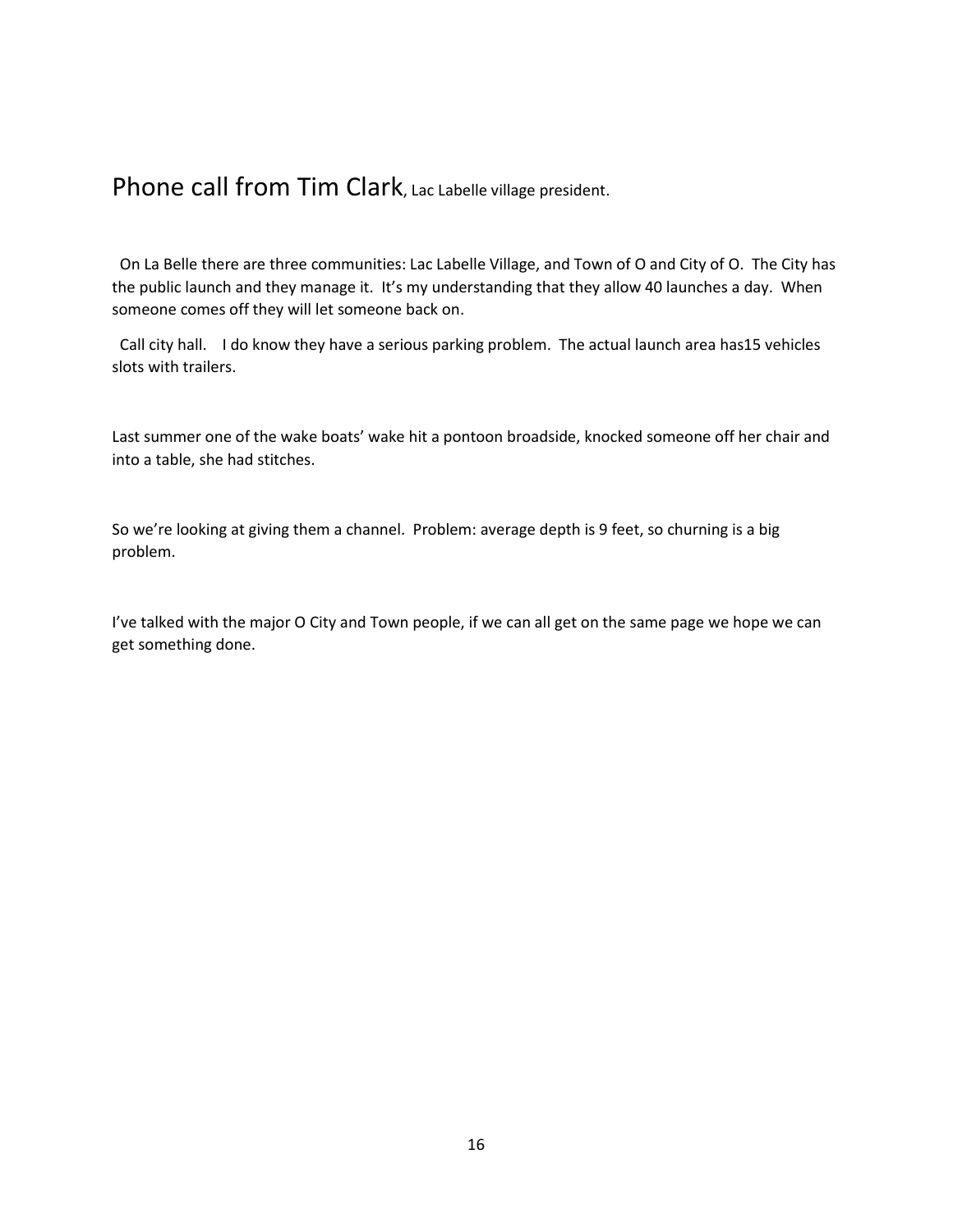# **ROBERT DOUGLAS**

Lake: **Pine**

Interviewee: **Village of Chenaqua Police Chief Robert Douglas 262-367-2239** 

Do you suspend launch activity when the launch ramp lot is full? **Yes. But only if you're parking. Launch-and-leave is OK. We don't check on whether you are a resident.** 

How long has that policy been in effect? **Oh gosh. A long time. "At least 20 years?" Oh at least. It goes back to when the state said you had to have a public launch. I've been here since 2005 and it had been in force for a while then.**

**So the question always is who owns the land, who pays taxes. So for us, the parking fees go into a separate fund, a line item, it can only be used for upkeep, portajohns, maintenance of the site.** 

 **On a hot summer day that lot can generate \$2k. It can turn over six times.**

What's the authority for the policy? (ordinance? DNR agreement? Tradition, tacit acceptance? Other?)

**We have an ordinance. Go to the website: chenaqua.org. Click on Lake. Then on ordinances. Look at ordinance 4.3 to 4.5**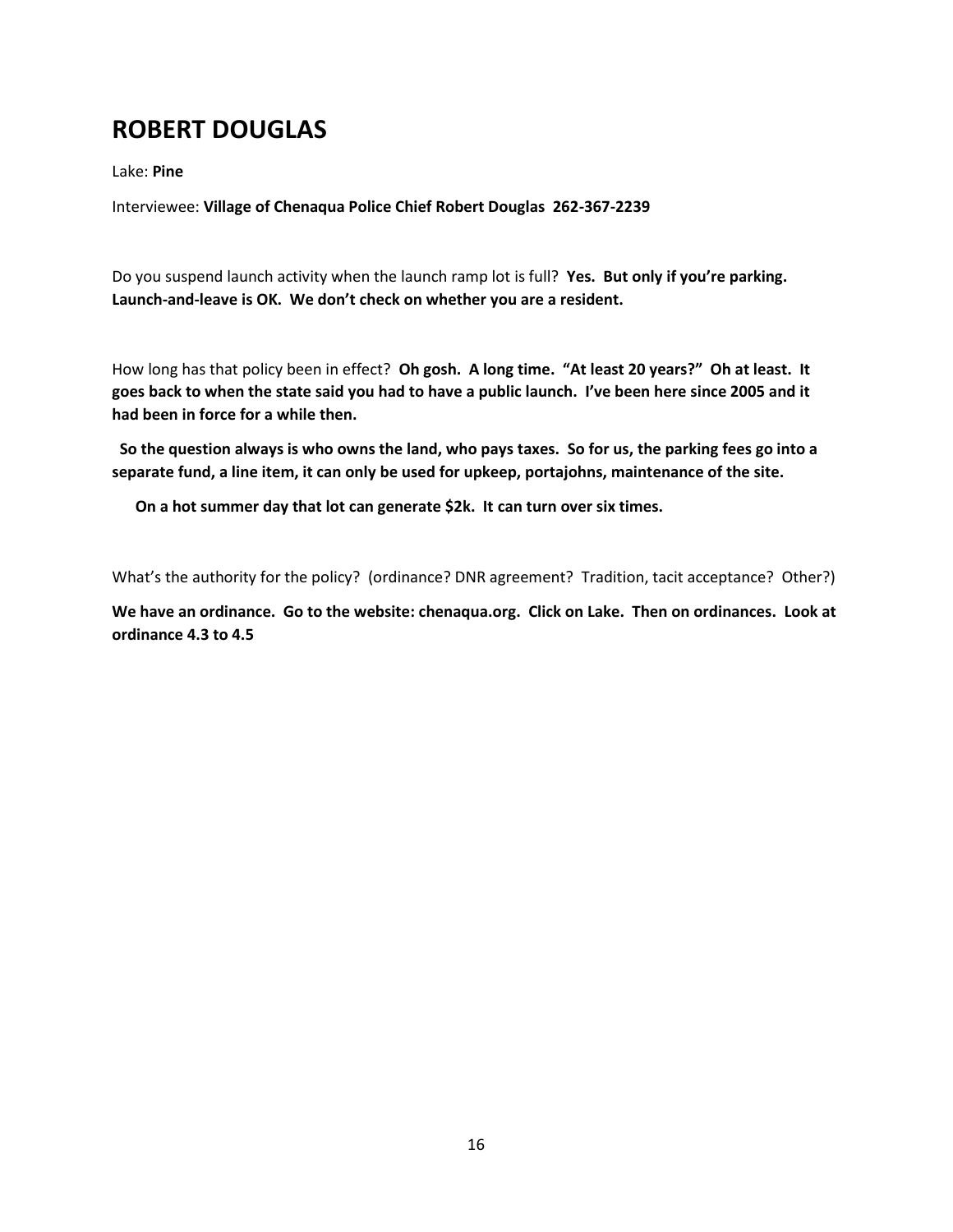# **JENNIFER FROEMMING**

Labelle Launch Site information – Jennifer Froemming, City of Oconomowoc Parks Department

Phone conversation 9/30/2019

We have launch sites on two lakes. Fowler Lake is small. There are 10-15 trailer slips, and a drop box where you put the money in the envelope and tear off a flap for the windshield.

Lac Labelle site is larger. It's adjacent to our beach and our lake operations. On weekends it's staffed 7 am to 8 pm. They pay the staffer, using the standard DNR schedule. There is no trailer parking there. There's street parking, or at the community center (room for maybe 20).

We count the boats as they launch. When it reaches 40, we shut down. When 4 or 5 come off, we let 4 or 5 on.

This is functional. Not ideal. We need to reconfigure and redo our launch. But we share across three communities, and so it's complicated.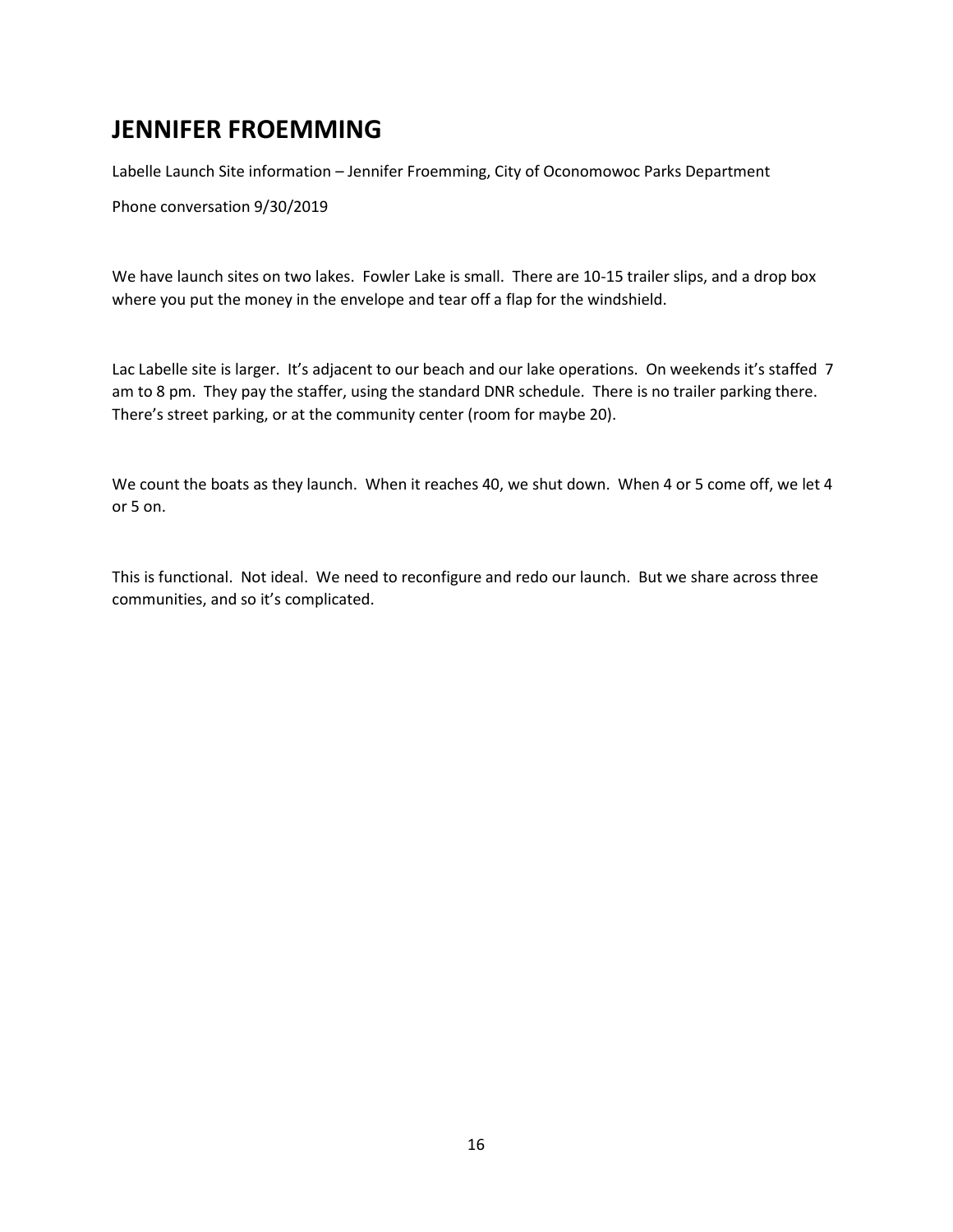### **MIKE HAUSMAN**

### **Interview Form for 7 Lakes Survey**

**Lake: Nagawicka Interviewee/date:5/13/2019 Title: Mike Hausman [mike@smakhaus.com](about:blank)**

630-240-8604 20 years on the lake. Lives on the lake. Chairs Lake Welfare Committee of Delafield

#### **Boat Pressure Indicators:**

1)Number of launch ramps: **two One is run by Wauskesha County Park system. The largest plot of property on the lake is owned by Wauskesha County. They don't pay a dime to support the lake. They have 48 parking spots, and this sends many boats onto the lake. When the 48 slots are full, they basically close down the ramp. There are some slots near the ramp; for others they have to hike a half mile up the hill. Not sure if they can park trailers in the camping area. The ramp is managed by the Waukesha County Parks Dept. The other ramp is controlled by the city. People who launch there are limited to residents of City of Delafield. \$10 or \$20 a year sticker allows you to park near the launch. Without the sticker you can't park there. I launch there, never park there. The city owns the parking lot.**

3)Number of boats launched in 2018: 2017: 2016:

Approximate maximum boat count on a busy summer day: Not aware of any.

4)Launch fee: Total launch fee revenue in 2018:

5)Approximate number of riparian landowners on the shoreline: **Guess a little over 500. The western shore has numerous channels. Go back in there, you will see many more properties.**

6)Number of properties on the PRD tax rolls:

7)Approximate number of moored boats on the lake: **No info on this**

(If a full boat count or census is available, for any year, please secure a copy of it!)

8)Is there a commercial operation where boats can be rented? If so, describe. **We only have one commercial operation, a restaurant, they rent out slips for the season. Might be eight. Seven Seas.**

9)Do any private pier owners rent out moorings? If so, explore this issue. **Not that I'm aware of.**

10)Yacht club membership: **200** Registered sailboats: **less than 200** Number of races per week:

Number of sailboats moored or parked on yacht club grounds: **Yes, slips adjacent and parked in parking lot. 20 or so.**

11)Are you aware of accidents or fatalities on your lake in recent memory? Explain. **Year before last. Made the news. An exec from Pfizer was drunk, T-boned a pontoon boat, killed a woman, injured her husband. But in the wake of that event, it was not viewed as a systemic problem. We fight tooth and**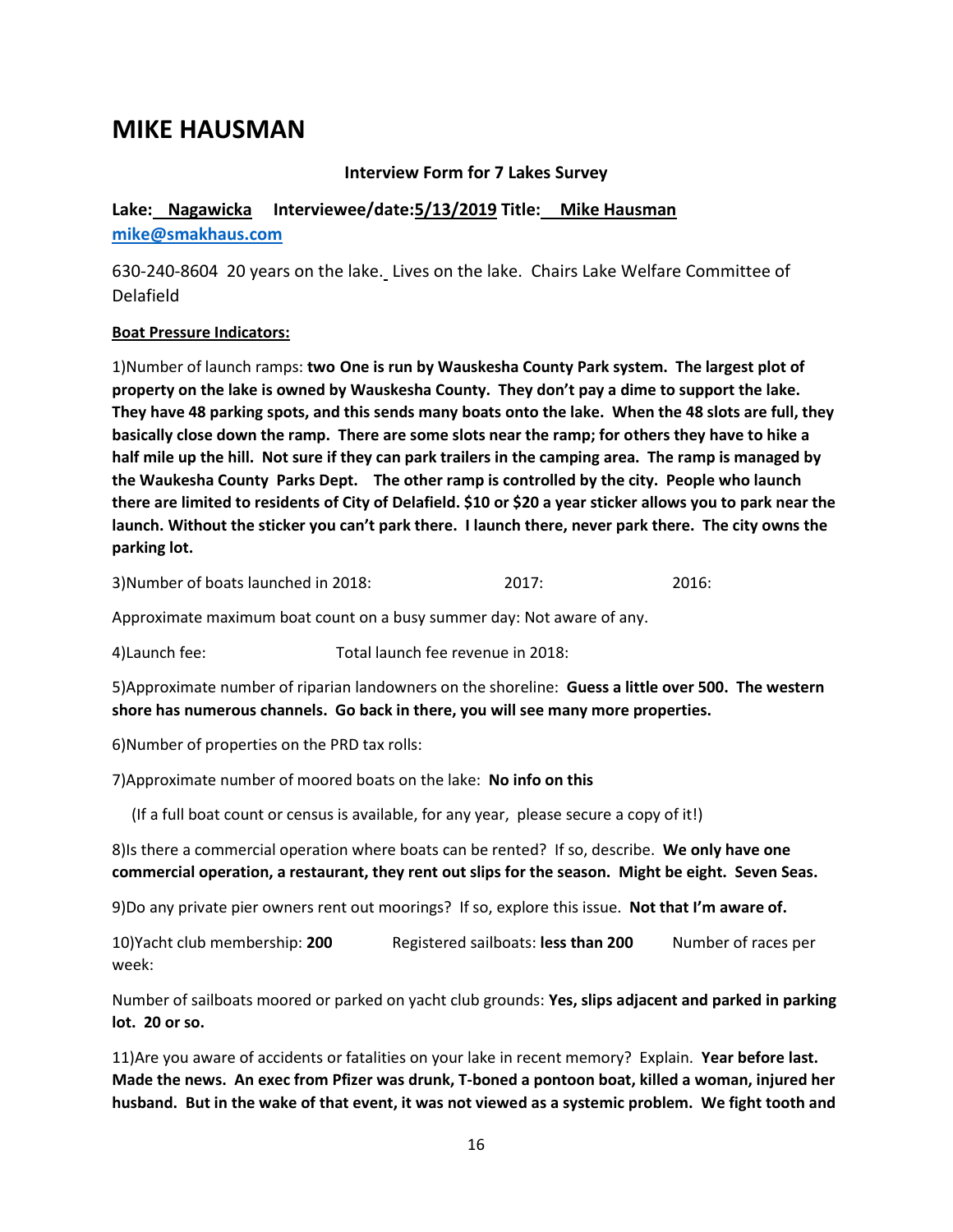**nail against over-regulating. Last year, a proposal to limit wake boat. I am not inclined to measure certain wakes. Mem Day to Labor day, speed limit is 25 mph from 10 to 4. 45 mph at other times. This structure has been in place more than 20 years ago. In other words, when the lake is likely to be congested they impose a lower speed limit.**

### **Subjective Measures of Boat Pressure:**

1)Do you view the current boat pressure on your lake as: a)a serious problem b)a moderate problem c)a mild problem d)no problem at all Explore the response. **C or d. Depends on who you ask and the time of day, July 4, you can walk across the lake. But we do the fireworks and the whole bit. It comes with the territory. So I guess, d.**

2)Is there significant competition for space on your lake? When, among what sorts of uses? **No not perceived competition. I am a slalom skier. Don't do it between noon and 4 on weekends.** 

3)Do you believe that boating activity has an impact on the environmental values of your lake? (for example: wake action eroding shoreline or marsh; propeller action increasing water turbity) **Discuss Yes: but if people follow the rules (SNW within 100-200 feet of shore; protected areas…) The DNR has labeled some areas sensitive: SNW, can't mess with the bottom**

4)In what ways, if any, does your lake regulate boat pressure? (launch ramp closures? Speed limits? Prescribed traffic pattern? Slow-no-wake areas? Other?)

5)Does any entity (including the DNR) enforce DNR regulations regarding the number of watercraft moored per 50 feet of frontage**? Not besides the DNR. It is violated. DNR doesn't enforce. I see some areas. 3-4 areas. Deeded access for properties across the street. DNR is most active when they get a complaint.**

### **Profile and Role of the PRD**:

**Everything goes through Delafield. We are managed by the city of Delafield. Overseen by the mayor and the city. The good news is that we have access to the tax base and resources. We've looked at other management structures. So you're answerable to people who don't live on the lake. Does that every get in your way? Of course; absolutely. "Off the lake" vs "on the lake". "You rich people want to close the lake." Delafield is growing, so there's pressure to get onto the lake. But we have more resources. And we're successful in arguing that we are protecting the tax base via preserving the value of the lake.** 

1)Year founded: 2)Annual Budget: 3)Main budget items: 4)Staff structure:

We do weed harvesting. Two harvests a year. The City Dept of Public Works mans that. \$12K/year or so. WE do weed treatments of invasives every year. A couple of thousand dollars. And goose egg oiling and round-up to keep the geese down. I live near the mouth of the river. In untreated years, 3-4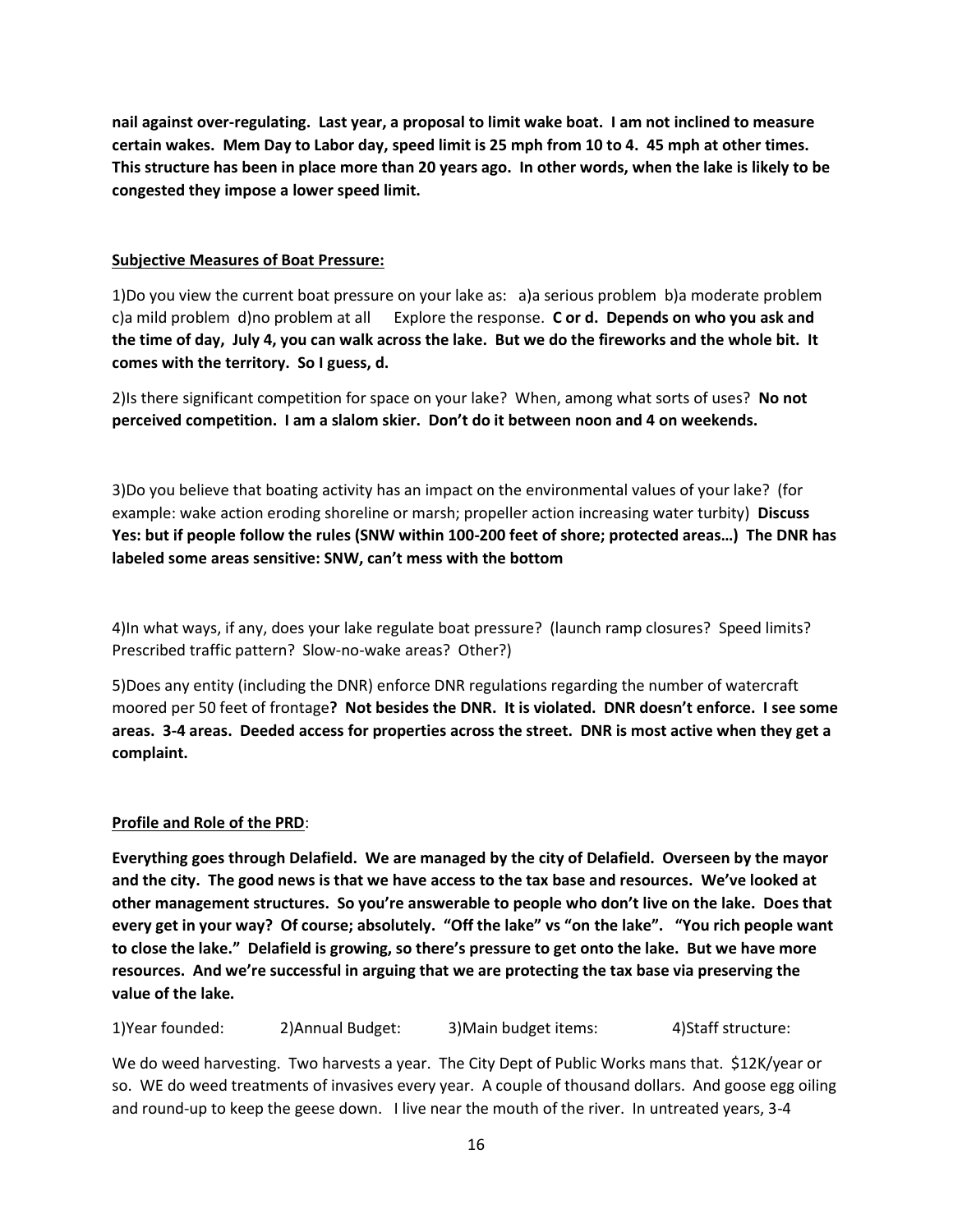families, up to 70 geese, float down into the lake, park on peoples' lawn. USDA gives the OK, we need approvals for going onto peoples' properties, we do the work with help from the USDA. Laying season: oil the eggs: keeps them from hatching (but they don't lay more). Molting season: find the largest groups, round them up, euthanize, feed the poor. .

5)Describe the role of local government (town, city, county) in lake governance. **The county has a public beach, camping. The most viable park in the system. They get revenue…**

6)What are the main difficulties/challenges currently facing your PRD – short-term long-term - and how will you deal with them**? We've been working with SEWRPC, every few yeas they do a lake assessment, we're diligent about lake quality (nutrients etc). We have a large watershed. Lots of development upstream. Weeds, geese, a constant effort. Dredging comes and goes. Invasives: Eurasian milfoil, zebra mussels.**

7)What have we not covered? What advice do you have for Big Cedar Lake? **If "too many sailboats" is your worst issue, I wish I had your problem.**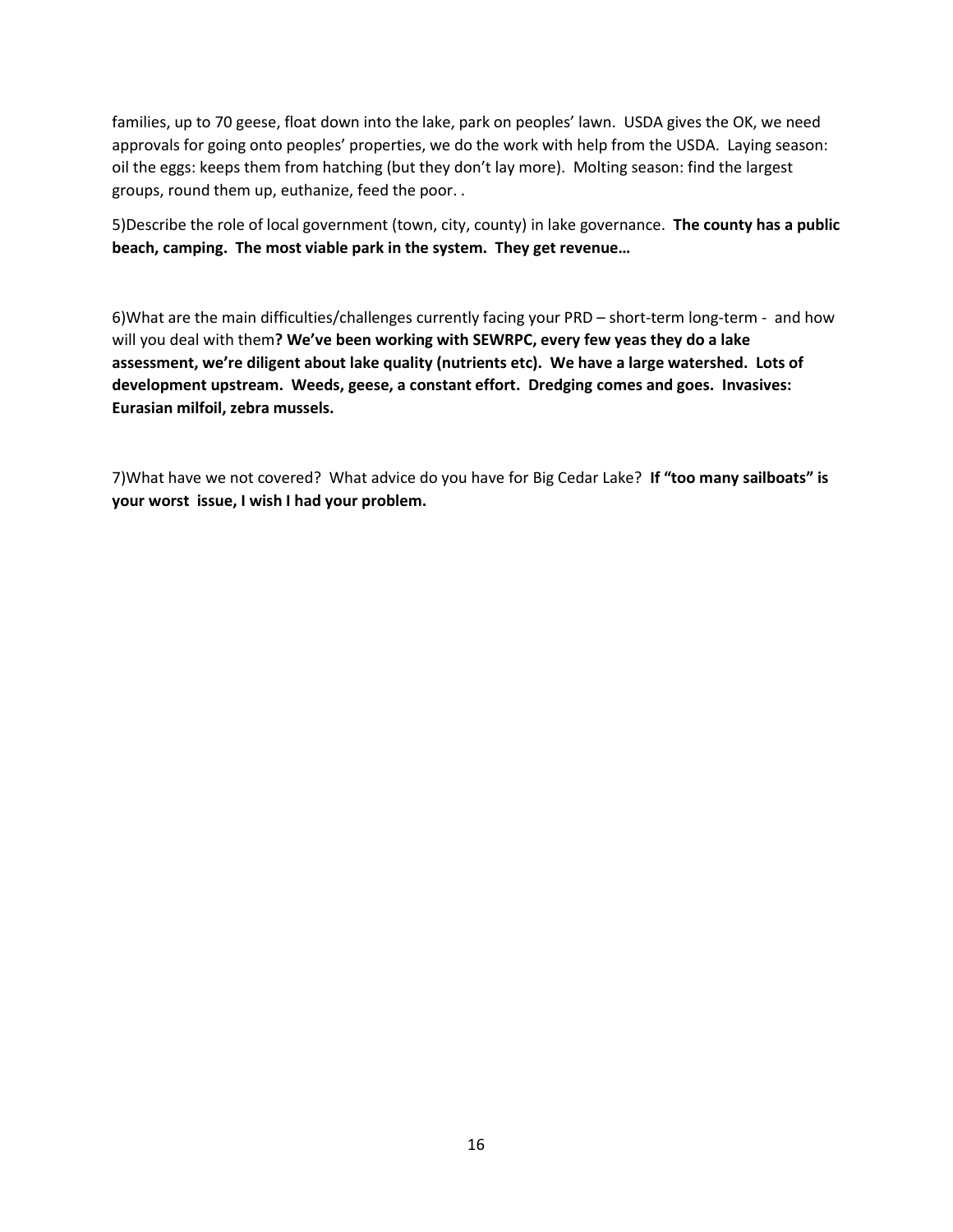**Kendra:** (Waukesha County Parks: 262-548-7790) **Lake Nagawicka**: 30 miles W of Milwaukee. 980 acres. 25 parking stalls. The launch ramp is managed by the Waukesha County Parks Department. Information from Kendra (County Parks: 262-548-7790) and the Park foreman (262-646-3555). The ramp is staffed during the summer from early in the day to mid-afternoon, using seasonal park staff (not police). Weekends only; but also some weekdays if there's a fishing club event, or opening of the season. When the parking lot is full, we just say "sorry" and don't permit launching. No gate; the staff just enforce it. We absolutely have compliance. We don't permit parking on the road.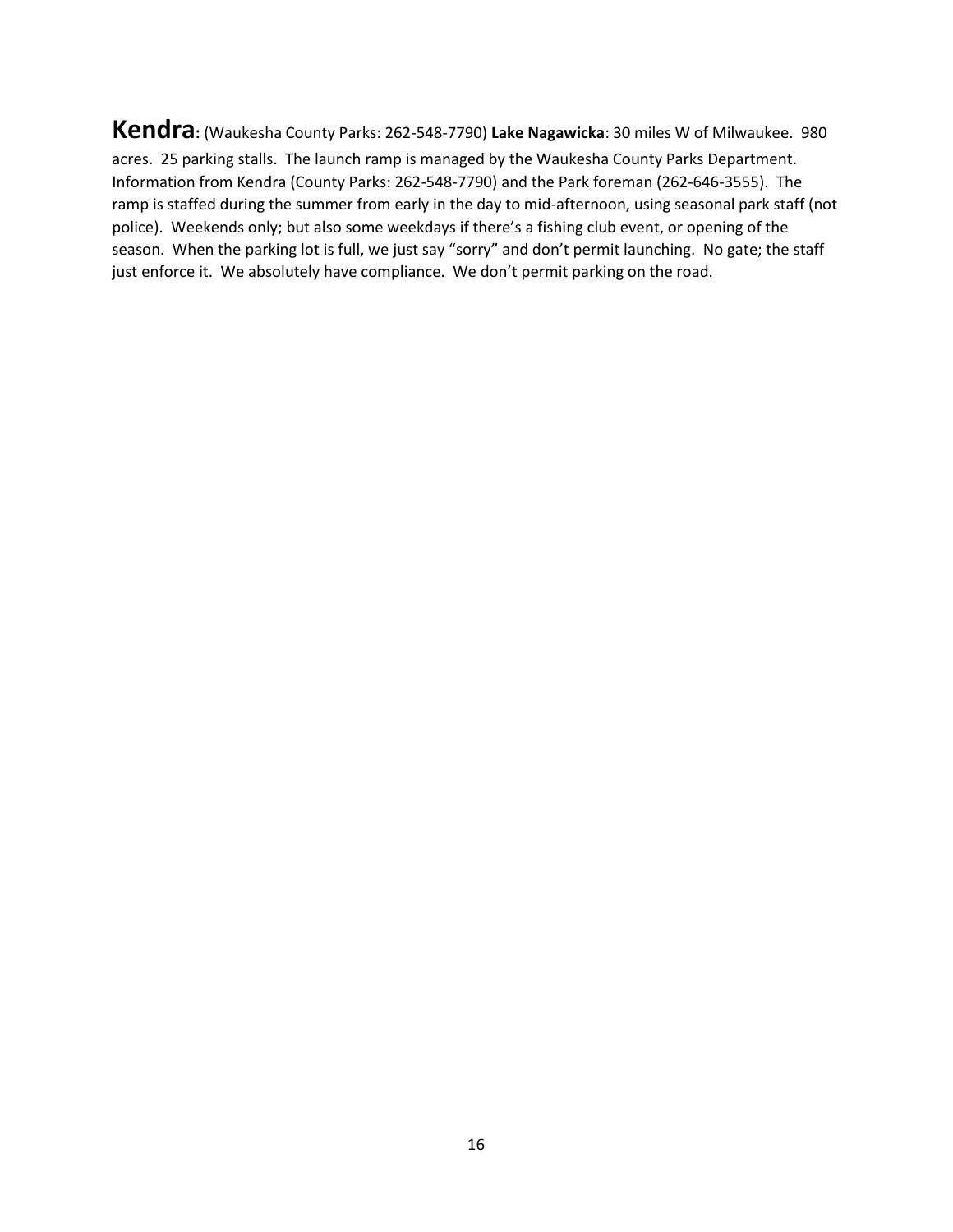**Kim: Lake Beulah**: 30 miles SW of Milwaukee. 812 acres, 25 parking stalls at Wilmers Landing. The landing is managed by the Town of East Troy. Information from Kim Buchanan, Town Secretary: 262- 642-5386. [tetclerk@centurytel.net.](about:blank) More info available from Police Chief Jensen.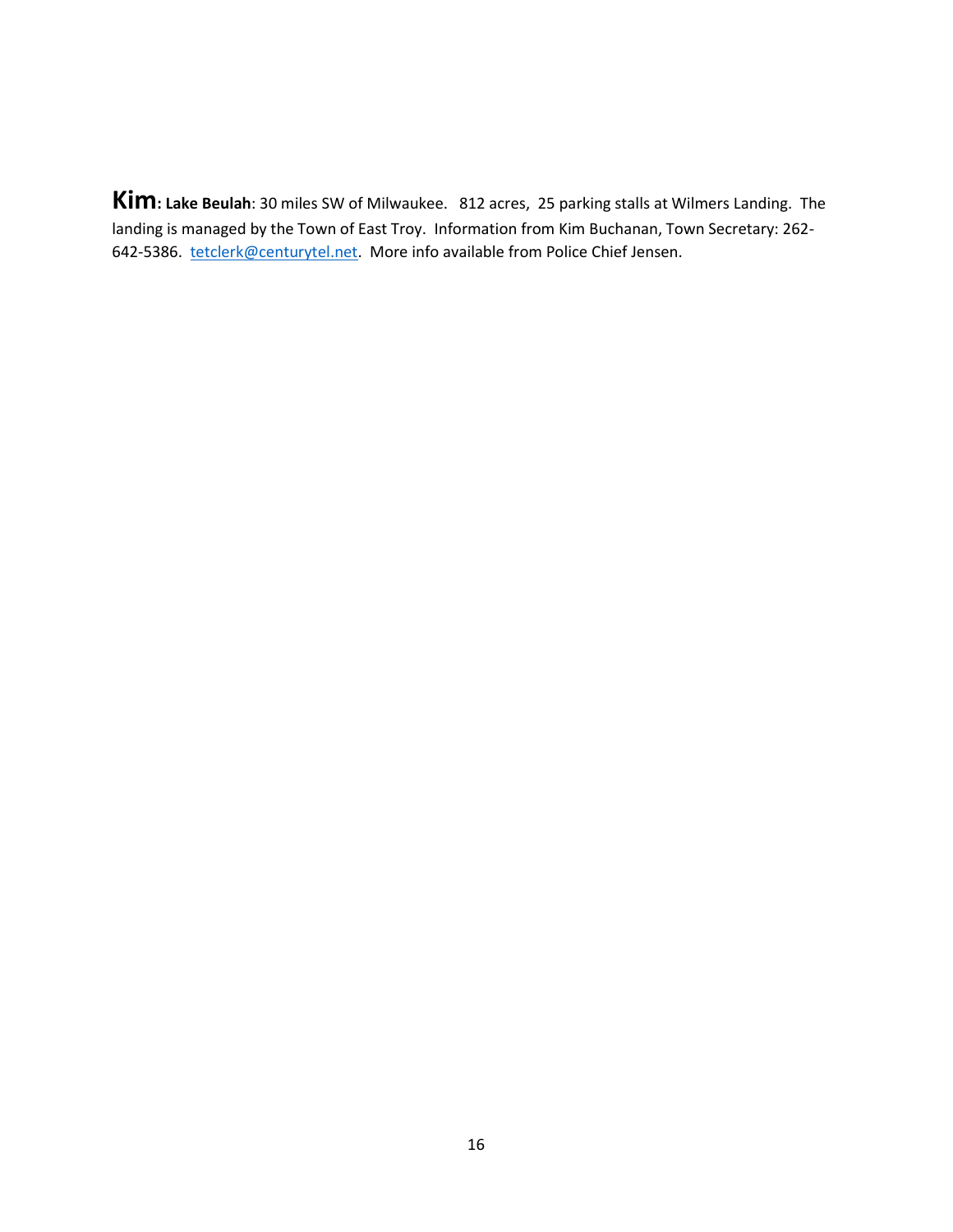## **TOM KOEPP**

**From:** "Thomas Koepp" [<thkoepp@wi.rr.com>](about:blank) (First interview) **Date:** March 18, 2019 at 2:24:17 PM CDT **To:** "'Mike Burns'" [<mikeburns@charter.net>](about:blank) **Subject: RE: Let's do some interviewing!**

Mike,

I went to school for Structural and ended up doing Civil for 15 years, now I'm here Managing the Sanitary District and the Lake, I switched gears because of my passion for the Lake.

Anyway I filled it out quickly so my writing is bad and some questions may have gotten short hand. Sorry. Also somethings may need to be explained a little.

For example We exist on behalf of the Town of Delafield. We are on their tax rolls for their side of the lake. Part of it is sewer and part of it is Lake clean-up.

We provide lake clean-up (Harvesting and floaters/piles) by contract with the City of Pewaukee. The contract for them is \$187,000 a year. Delafield side is the same so the total is \$374,000 so please correct that on line that says annual budget. This is equipment replacement, a dump site, lake management planning, Harvesting and shoreline clean up, it is also helping to support purchasing and maintaining wetlands that drain into the lake.

The Village of Pewaukee is on the far east side and they do their own harvesting and clean up. I believe they spend about \$50,000 a year. It isn't enough to handle what they should be doing and they are the ones with boat slip and rentals that are causing trouble. The rental boats was insane last year and they don't pay a nickel toward lake clean up! Driving me nuts!!

Thanks,

Tom

### **Lake:Pewaukee Date: 3/18 & 5/22 Informant: Tom Koepp, Manager, S.D. (second interview)**

### **Boat Pressure Indicators:**

1)Number of launch ramps: **1 county, 3 other public, 7 private**

### 2)Parking**: at County ramp**

3)Number of boats launched in 2018: 2017: 2016:

Approximate maximum boat count on a busy summer day

4)Launch fee: **\$7** Total launch fee revenue in 2018:

5)Approximate number of riparian landowners on the shoreline: **700 +/-**

6)Number of properties on the PRD tax rolls: **½ is Delafield, ½ is Pewaukee**

7)Approximate number of moored boats on the lake: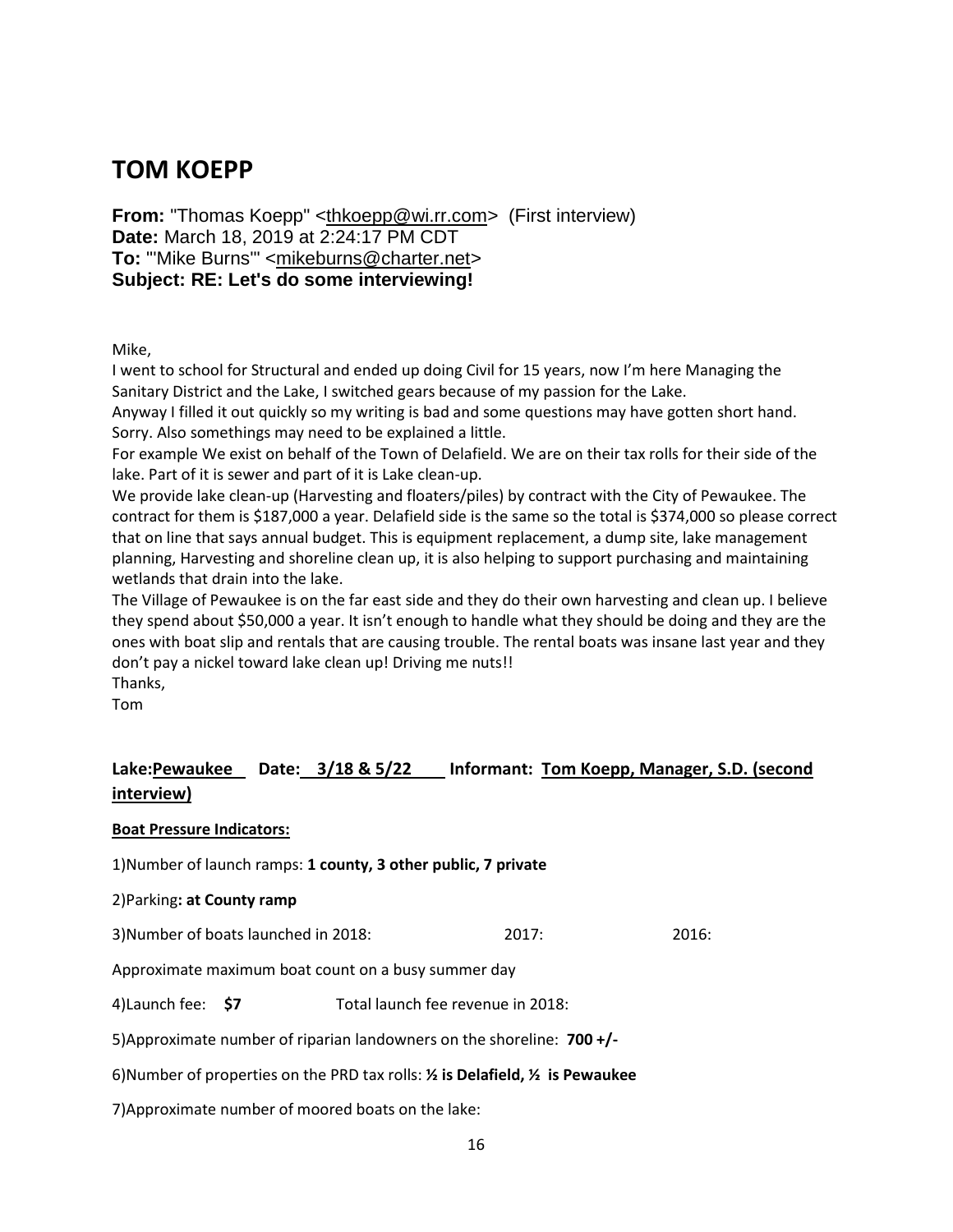(If a full boat count or census is available, for any year, please secure a copy of it!)

8)Is there a commercial operation where boats can be rented? **2? 3?: Good Time Pontoons & Beachside Rentals and another.** 

9)Do any private pier owners rent out moorings? **Yes, it's problematic, against the law and nobody is doing anything about it!** 

10)Yacht club membership: Registered sailboats: Number of races per week:

Number of sailboats moored or parked on yacht club grounds: **20-30, only during events.**

11)Are you aware of accidents or fatalities on your lake in recent memory? **Yes.**

### **Subjective Measures of Boat Pressure:**

1)Do you view the current boat pressure on your lake as: a)a serious problem b)a moderate problem c)a mild problem d)no problem at all **A moderate problem, bad on holidays and weekends** 

2)Is there significant competition for space on your lake? When, among what sorts of uses? Yes: **1)wakeboard boats vs fishng and pontoon boats; 2)a little sailing and fishing conflict**

3)Do you believe that boating activity has an impact on the environmental values of your lake? (for example: wake action eroding shoreline or marsh; propeller action increasing water turbity) **Yes: wake boatrd boats and wave action; water skiing in shallow areas (water ski shows)**

4)In what ways, if any, does your lake regulate boat pressure? (launch ramp closures? Speed limits? Prescribed traffic pattern? Slow-no-wake areas? Other?) **SNW areas (bouys); lake patrol (speed limits, reckless boating). Police are supported by the village and city of Pewaukee and Town of Delafield.** 

**(follow-up email response): I have no records of any launches ever being shut down on Pewaukee Lake. I do remember it getting awfully busy some years ago and I think the crowd dispersed because the actual boaters felt it's too busy and they went to other lakes... I would add that there is a rising number of boat slips being rented (some Illegally) and the number of boat rentals has quadrupled in the last 2 years and I see problems arising from too busy to not paying taxes, lake fees for harvesting and clean up.**

5)Does any entity (including the DNR) enforce DNR regulations regarding the number of watercraft moored per 50 feet of frontage**? No – a big problem and growing. People renting slips (homeowners to 2nd parties)**

### **Profile and Role of the PRD**:

1)Year founded: **1944** 2)Annual Budget: **\$300K** 3)Main budget items: **harvesting; studies** 4)Staff structure: **Commissioners, manager, lake/sewer super, college staff**

5)Describe the role of local government (town, city, county) in lake governance**. Pewaukee Lake Sanitary District gets \$187K/year from the City of Pewaukee, and the same amount from the Town of**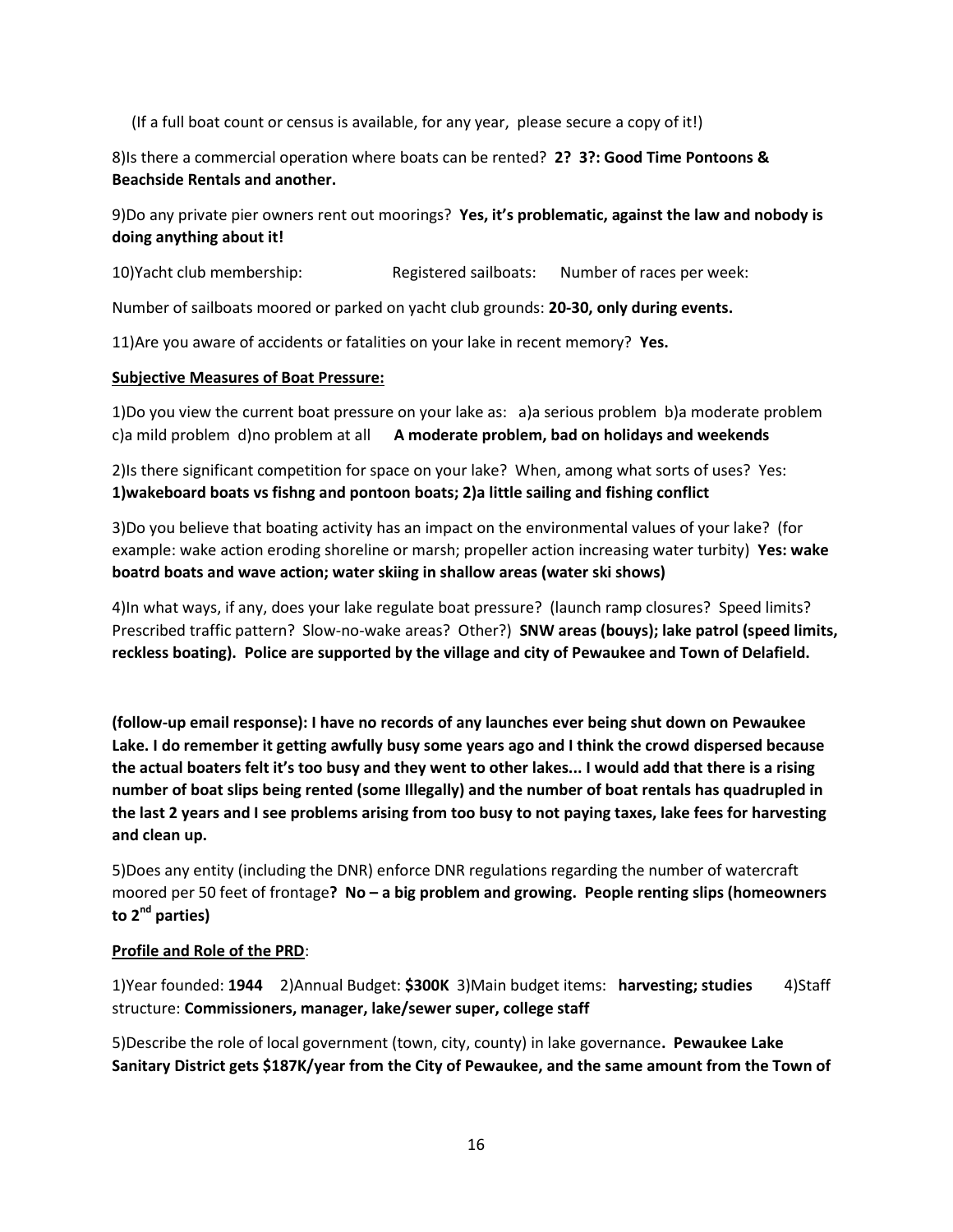**Delafield. We provide harvesting, lake management planning, and we purchase and maintain wetlands that drain into the lake. (And sewer for Delafield??)**

 **Then there's the Village of Pewuakee on the far east side: they do their own harvesting and clean up. I believe they spend about \$50K/year. It isn't enough to handle what they should be doing and they are the ones with boat slip and rentals that are causing trouble. The rental boats was insane last year and they don't pay a nickel toward lake clean up!** 

6)What are the main difficulties/challenges currently facing your PRD – short-term long-term - and how will you deal ith them**? Boat slips rentals (multiplying users); hiring in September and October (need 3 to 4 people)**

7)What have we not covered? What advice do you have for Big Cedar Lake? **Help us lake managers to get the WDNR and local officials to do their job and stop the illegal boat slip issues. Create a fee for rental boat operations to contribute to lake clean-up. Wake board boating limited to 20' deep water and 500' from shore and enforce it.**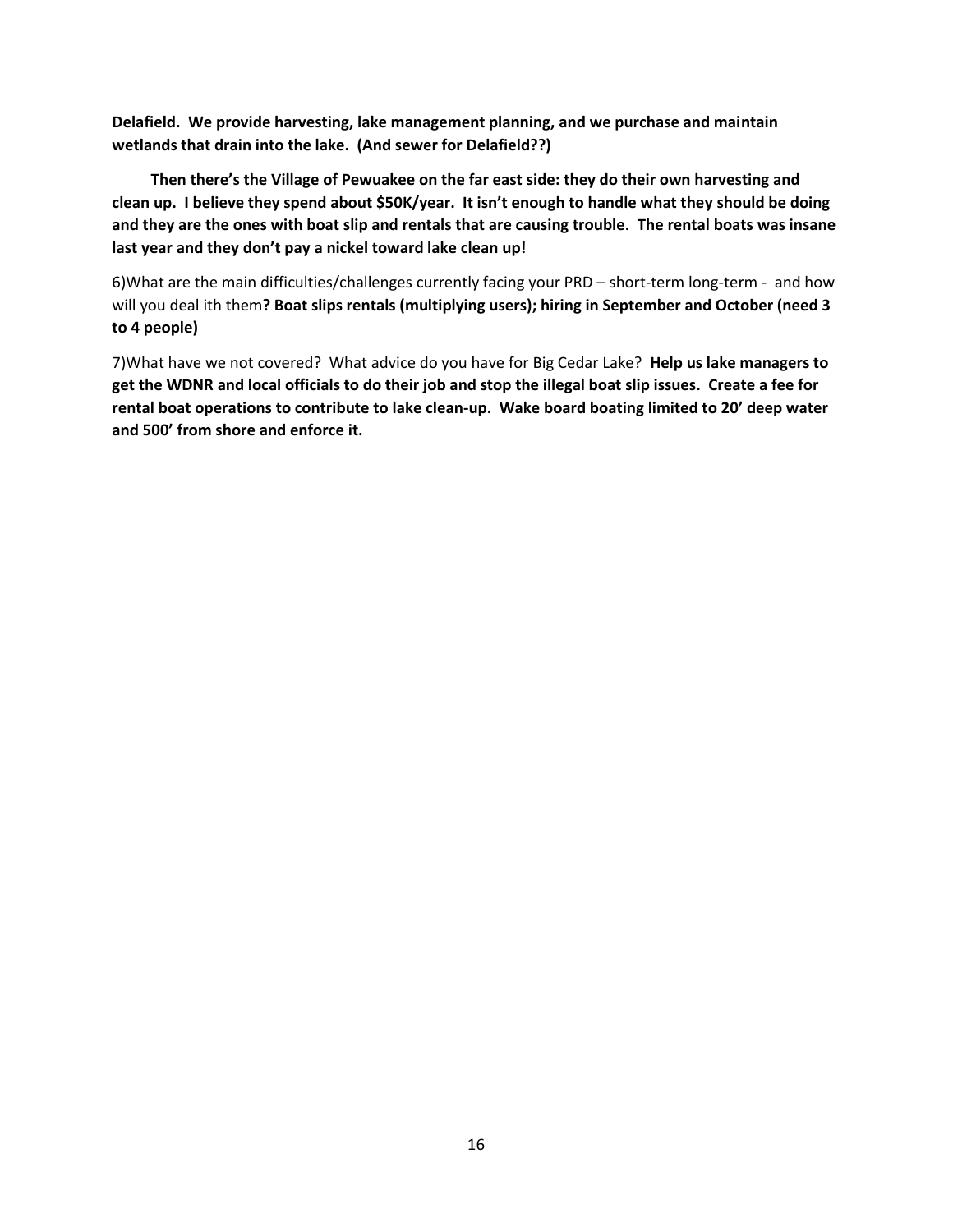# **CHRIS KUBICEK**

### **Interview Form for 7 Lakes Survey (Chris Kubicek, Commissioner Beulah)**

### **Boat Pressure Indicators:**

1)Number of launch ramps: **1 public** Private**: some own private ramps, on a flat shoreline. And this makes it possible to launch when the public launch is full/closed**

2)Parking availability at the launch sites: **23 parking spots. Maybe 50 properties where they can launch for themselves**.

3)Number of boats launched in 2018:**Go to town of East Troy, Kim Buchanan Town Clerk** 2017: 2016:

4)Launch fee: Total launch fee revenue in 2018:

5)Approximate number of riparian landowners on the shoreline: **500**

6)Number of properties on the PRD tax rolls: every riparian owner.

7)Approximate number of moored boats on the lake: **Typical 2 to 3 per property. Of which 2 are power boats. 100 sailboats on the lake. Moor on lifts, mostly. Mooring buoys are outlawed by ordinance.**

8)Is there a commercial operation where boats can be rented? If so, describe. **Maybe a place. Not very active. Fred's Tap. Not manned, rarely is anyone there. A bar on the west end of the lake. Aluminum boats for rent. The bar is closed. Also: Dockside Restaurant. Large pier, 12 slips, 6 or so boats to rent. Pontoon boats, ski boats.**

9)Do any private pier owners rent out moorings? If so, explore this issue. **This is against the ordinance, but we do have people who do that. We are in a constant struggle with Fred's Tap, he wants to rent out slips. He inherited it, very adversarial.** 

10)Yacht club membership: **Go to Commodore: Joe Skipartik.** Registered sailboats: Number of races per week:

Number of sailboats moored or parked on yacht club grounds:

11)Are you aware of accidents or fatalities on your lake in recent memory? **More than our share of fatalities in the last ten years on the lake. Based on stupidity mostly. 3 years ago, Lake Lovers Association, on their weekend, a pontoon boat with double decker coming back into shore, a young many did a back flip, broke his neck on a rowboat. The winter before that, college age kids used a canoe as a sled down a hill, into the water at 2 am, all 4 drowned. Year before that, heart attack on a jet ski, ran it up onto shore. Then slipped, hit his head, fell into the water.** 

### **Subjective Measures of Boat Pressure:**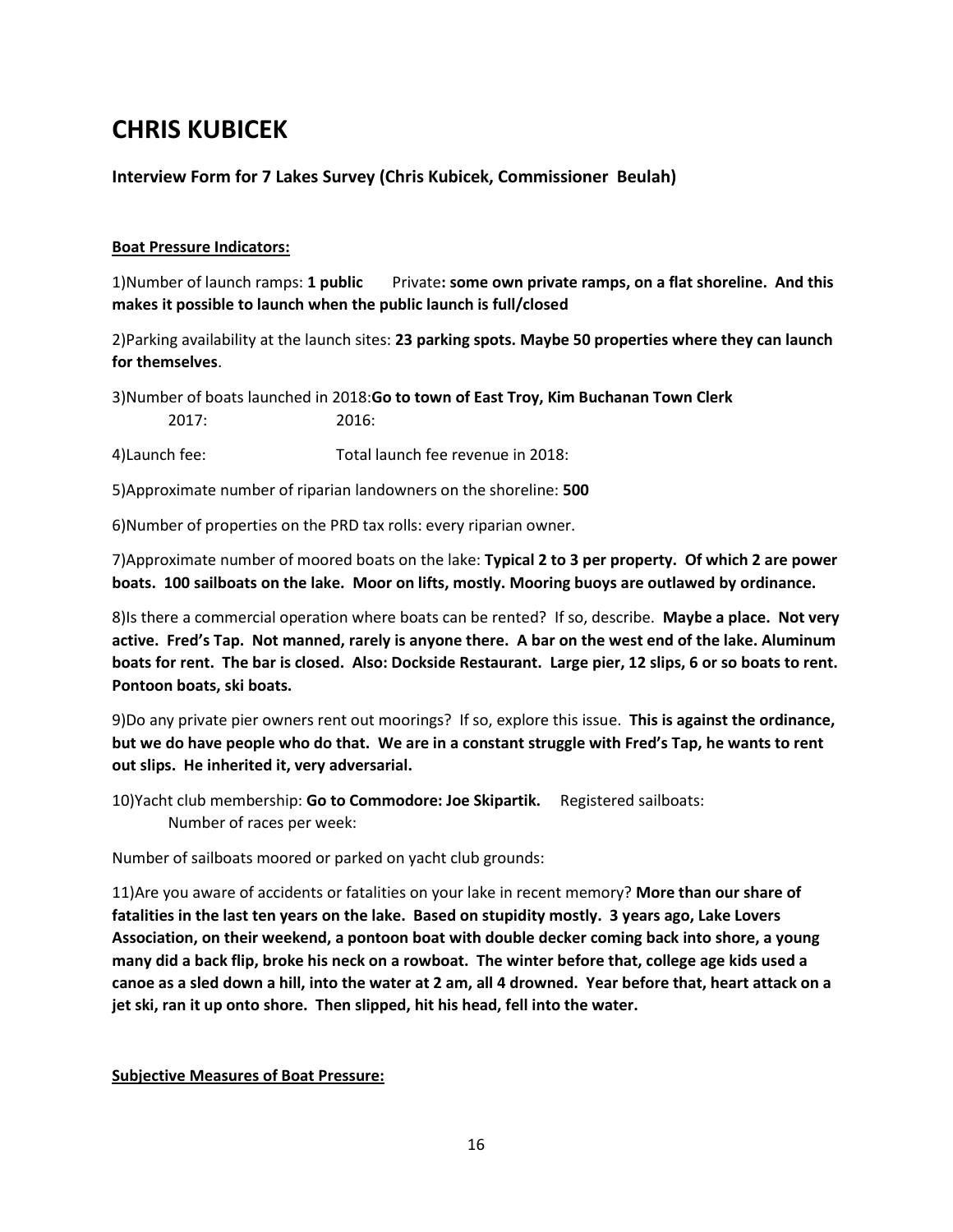1)Do you view the current boat pressure on your lake as: a)a serious problem b)a moderate problem c**)a mild problem** d)no problem at all Explore the response. **Over the last couple of years, issues with wake boarders. Excessive wake. What we did is: we almost restricted artificial wakes on the lake. But in one are, small bay, a particular problem. So we put the SNW buoy right out 200 feet, which is the ordinance. (And there was increased conversation). And people went to bigger areas of the lake.** 

 **We were drafting language with the Town Board, several meetings, people were very passionate about it on both sides, we were able to strike a compromise, the people against were mostly in the one bay area. We did receive pressure from the national association. We felt it was absolutely defensible. Consulted attorneys, they said we could prevail. The people in the bay said: it's unsafe to swim near their pier, throwing their swimmers into the pier. And pier damage. Most of the wake boarders got the message.**

2)Is there significant competition for space on your lake? When, among what sorts of uses?

**I don't think there's significant competition. Probably because I'm a sailor. I'm sure there are people who don't sail who think the sailboats dominate the lake.** 

3)Do you believe that boating activity has an impact on the environmental values of your lake? (for example: wake action eroding shoreline or marsh; propeller action increasing water turbity) Discuss. **Well, it does have an impact, but you know we love the lake and love to use it, so if it's an acceptable level…. The lake is clearer on Thursday than on Saturday-Sunday. We all protect the shorelines with riprap.** 

4)In what ways, if any, does your lake regulate boat pressure? (**launch ramp closures**? Speed limits? Prescribed traffic pattern? Slow-no-wake areas? Other?) **Speed limits: None posted. SNW May 1- Sept. 15 on Weekend and Holidays, before 10 am and after 6 pm. Top speed might be 35 40 mph. Most people just putter around. The small bay requires a counter-clockwise traffic pattern for skiers or tubing. But with the buoys not much room for that**

5)Does any entity (including the DNR) enforce DNR regulations regarding the number of watercraft moored per 50 feet of frontage?

 **For us, 3 boats if you're 50 feet or over. As long as one is on a lift on the pier. Pier counts as one, and a free lift. Chief of police regulates that. Only responds to complaints. DNR abdicated enforcement in 2012, to localities, gave it to the town board. We already have town ordinances that are more strict than DNR. Eg the SNW ordinance, before 10 am/after 6 pm.**

### Profile and Role of the Lake Beulah Management District:

1)Year founded: **As a Sanitary District, 40+ years.** 2)Annual Budget: **go to the Website. Or I can mail it to you**. 3)Main budget items: 4)Staff structure**: 3 paid seasonal employees. Primary role: aquatic harvesting and removal. Equipment: 2 weed cutters. Bought the new one 12 years ago but**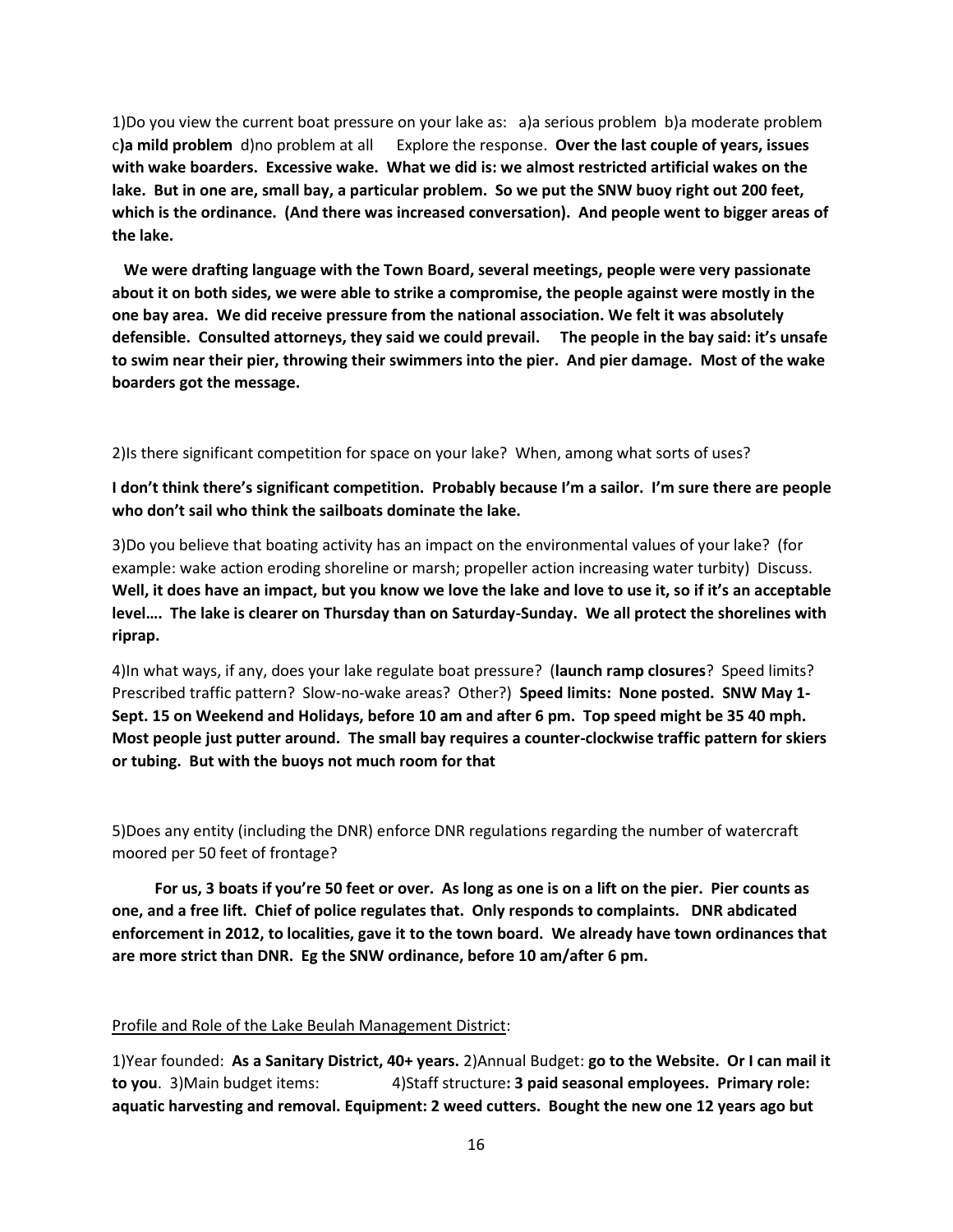**kept the old one working, do not always use it. An elevator and a truck. We pick up from piers on a regular basis. The guys learn who stacks it up. We also have 25-HP boats that they use to pick up stacks. Or they can call and someone will run out and do it that day. Some people are passionate about it.**

5)Describe the role of local government (town, city, county) in lake governance. **Lake District does weed harvesting. Town does lake patrol, manages the launch. Also garbage pick-up, extra fee on peoples' tax bill. The buoys used to be owned by the town, now all are owned by the District, and we put them out. So we partnered to purchase the bay bouys, with the town.** 

**Lake Lovers is a social club that goes from lake to lake every summer, get really drunk.**

**Lake Buelah Protective and Improvement Association: monthly newsletter. Organize to educate people 20 years ago, they used to hand-pick milfoil out. Recently we've been stocking smallmouth bass, splitting the cost. (The DNR does not stock smallmouth. Browntrout, walleyes…) Might be about 10. The management district has 7 commissioners. 5 elecdted, 1 town board, 1 county.**

6)What are the main difficulties/challenges currently facing your PRD – short-term long-term - and how will you deal with them?

**Main challenges: some individuals that go around the rules and regs. Keep them in check. Updating equipment, it's getting old. Recently repaired the dam, with the DNR. No major issues.** 

7)What have we not covered? What advice do you have for Big Cedar Lake? **We achieve most by being collaborative. Good communication with owners, with guests, visitors. We want to make the lake a nice place for everyone to enjoy, welcoming as many people as we can.**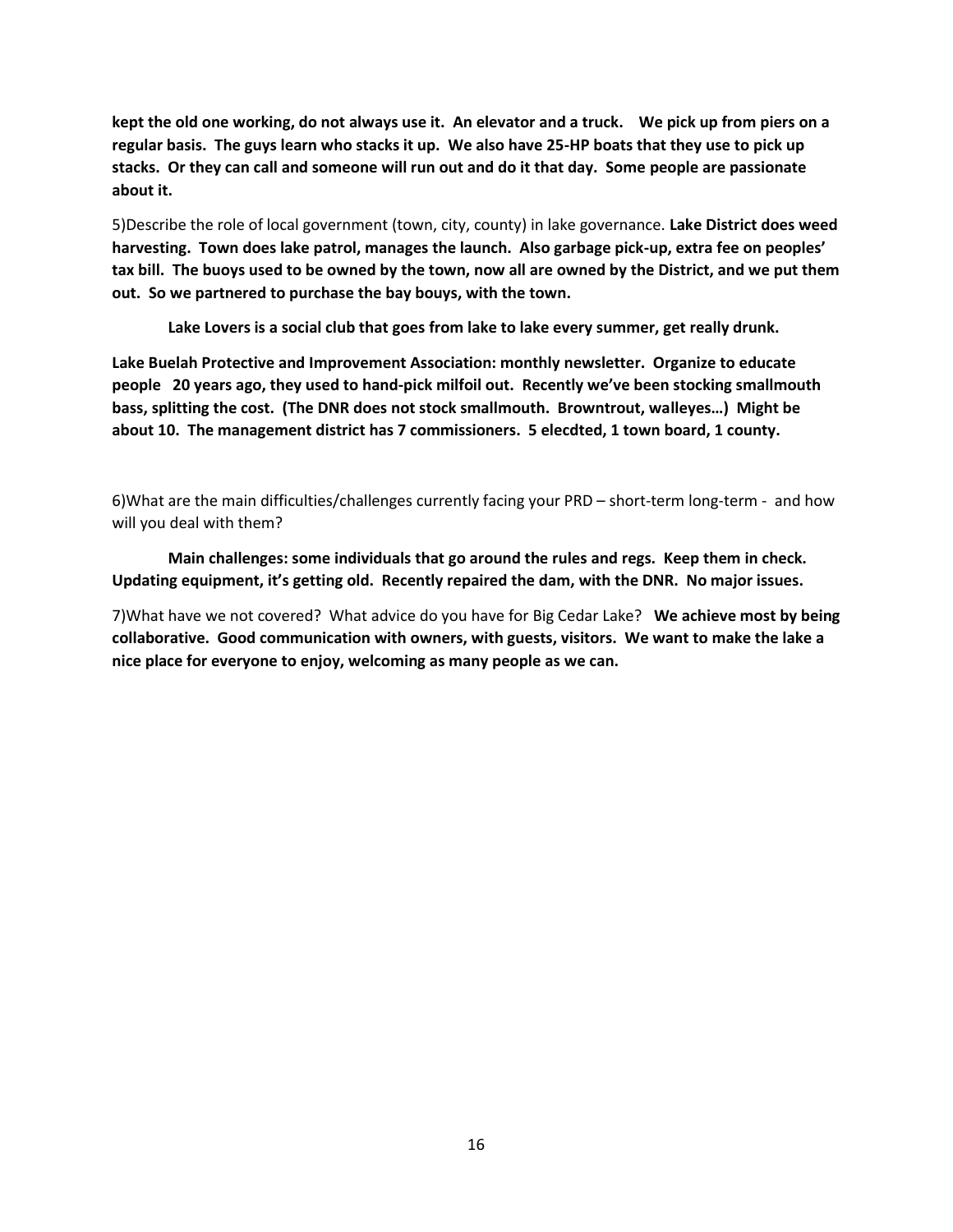# **BRUCE MUELLER**

### **Interview Form – Lake Okauchee**

**Interviewee: Bruce Mueller – Lake Specialists /date: 5 29 2019** 262-569-7690 I'm the representative of the Town of Oconomowoc to the lake. OLMD. The town sends me to the MD.

### **Boat Pressure Indicators:**

1)Number of launch ramps**: 1 public launch (DNR controlled, they run that); private (Golden Mast Restaurant), he charges \$10, no charge on the public launch. Parking: just reconfigured it two years ago, made it larger. But when the launch parking is full, the launch is shut down. An electronic sign on the road says if it's full or not. Hire a rent-a-cop on the weekends. Because we probably have more boats put into our lake than any lake in Wisconsin. A lot of fishermen. The DNR reimburses the Town for their salaries.**

3)Number of boats launched in 2018: 2017: 2016:

4)Launch fee: **DNR ramp: free Golden Mast: \$10**

5)Approximate number of riparian landowners on the shoreline: **ballpark 1200. A true urban lake. That's where we butt heads with the DNR. They look at northern lakes and homes, want to set the same rules for all of us. For example: A very busy lake. We have to go through them for permits to spray milfoil etc. \$40K a year on spraying.**

6)Number of properties on the PRD tax rolls:

7)Approximate number of moored boats on the lake:

8)Is there a commercial operation where boats can be rented? If so, describe. **Covered**

9)Do any private pier owners rent out moorings? **Yes. We go by the DNR rules: for every 50 feet, you're allowed one pier, one watercraft, 1 jet ski. Beyond that, just multiply. DNR enforces**. [I ask: Really?] **It's enforced by the people. People hate to see it. Because people are assessed: \$230 dollars or so for every 50 feet. So the people with more frontage, renting out, they're paying more money. Enforced by the neighbors. If they don't like it, they'll call us, we'll forward it to the police or the DNR, and they'll enforce it. Yup: the DNR will enforce it. If they don't comply, they will be billed with an extra \$230 if they have an extra boat. It's mainly peer pressure that works best. Very situational.**

**We're the guardians, about \$1M budget for the MD. The river brings a lot of sediment.** 

 **We have some piers that are nonconforming. But they passed "non conforming piers" a few years ago. Now for new piers – they're supposed to take out a permit with the Town.** 

10)Yacht club membership: Registered sailboats: Number of races per week:

Number of sailboats moored or parked on yacht club grounds: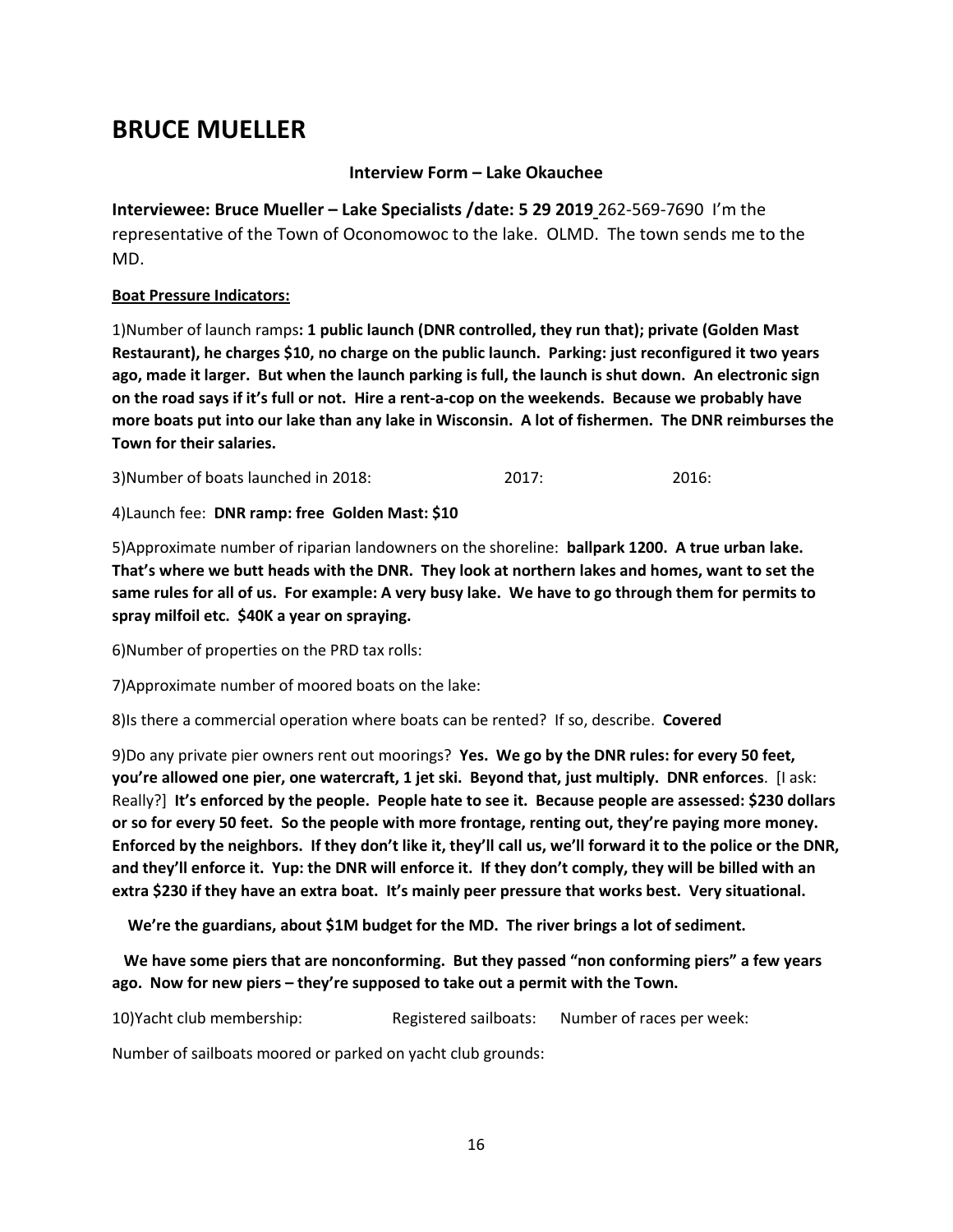11)Are you aware of accidents or fatalities on your lake in recent memory? Explain. We haven't had any for a long time. Very few injuries.

### **Subjective Measures of Boat Pressure:**

1)Do you view the current boat pressure on your lake as: a)a serious problem b)a moderate problem c)a mild problem d)no problem at all Explore the response. **Depends on when! Weekends and holidays it gets crazy. Ten busiest days: right below serious. We're a unique lake: a lot of the big ski boats are on this lake. And pontoons. The speed boats we have a problem with. In busy times. They need so much space. My kids, I say ski during the week. But even driving the pontoon on weekends you have to have your head on a swivel.**

2)Is there significant competition for space on your lake? When, among what sorts of uses? Covered already.

3)Do you believe that boating activity has an impact on the environmental values of your lake? (for example: wake action eroding shoreline or marsh; propeller action increasing water turbity**) Well: most people we have pretty good shoreline protection. With all the fingers, you're not getting much damage. It's mostly on the big lake. Most of those are built up. Prop action: they're going slow no wake.** 

4)In what ways, if any, does your lake regulate boat pressure? (launch ramp closures? Speed limits? Prescribed traffic pattern? Slow-no-wake areas? Other?) **Our launch is in Upper Oconomwooc area, where the dam is. Created in the 70s. Ranch homes. All no wake. The patrol focuses on SNW, speed limit is 40.**

5)Does any entity (including the DNR) enforce DNR regulations regarding the number of watercraft moored per 50 feet of frontage**? Covered.**

### **Profile and Role of the PRD**:

1)Year founded**: a long time ago** 2)Annual Budget: **\$1M** 3)Main budget items: **Weed control** 4)Staff structure: **We have full time 2 paid people, one guy is the head guy that runs everything, another guy who's a mechanic, keeps the equipment going.**

5)Describe the role of local government (town, city, county) in lake governance. **Pretty much us and the DNR. We don't pass any ordinances. It's done by the county. We don't have any enforcement. We're just caretakers of the lake. Don't run the lake patrol. We have four bodies: Town of O (2/3 of shoreline), DNR, Town of Merton (1/3), and Waukesha County Sherriff. They don't give many citations, mainly warnings. Our main responsibility and efforts are weeds: cutting, poisoning, collecting. We have six cutters, numerous barges, Monday through Friday. We're in the Oc River watershed: starts at North Lake, through Okauchee, through Oc and over the La Belle. They have the water treatment plant, so we try to keep the lake free of pesticides, insecticides. There've been numerous laws restricting upstream farmers: don't plant within 100' of the river.** 

**Usually 2 officers out on the weekends. Reimbursed from the DNR.**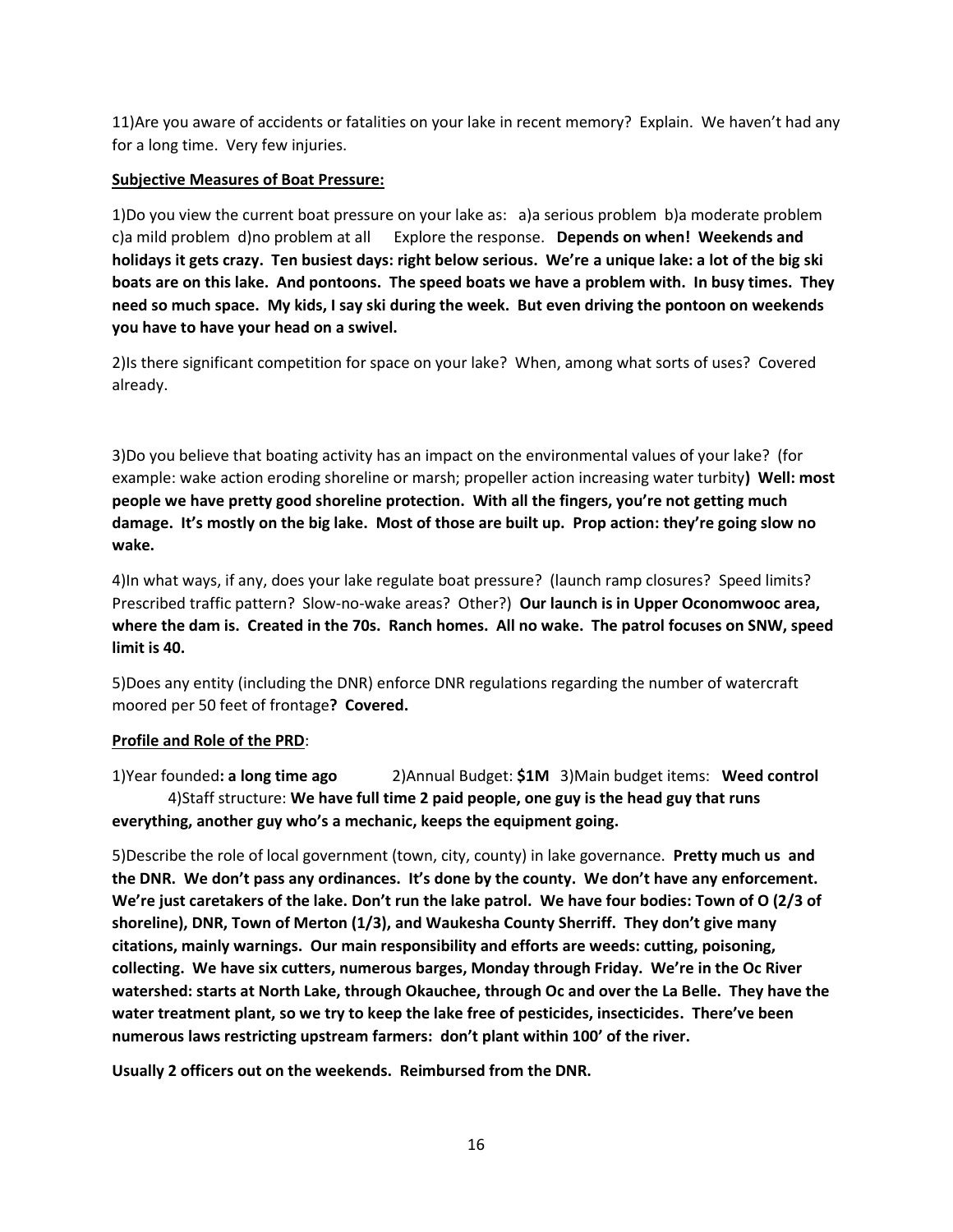6)What are the main difficulties/challenges currently facing your PRD – short-term long-term - and how will you deal with them**? Shape of the lake. Bays. Shallows. ?? More weed growth. Milfoil is an algae. You can see it grow before your eyes. Looks like a moss on rocks or the bottom. Native of Vietnam, looks like pipe cleaner. A main reed; when the leaves shake off, it replants. Poison, then harvest.** 

 **Wake boats? They're mainly out in the big lake. Deep area is close to 100'. A lot of the bays are no-wake zones. Everything's marked. The police enforce.** 

7)What have we not covered? What advice do you have for Big Cedar Lake**? Try to control the invasives. We do a Newsletter every quarter, try to educate the residents as to what they look like. "Please tell us."** 

 **Our lake is always moving, brings in stuff from other lakes.**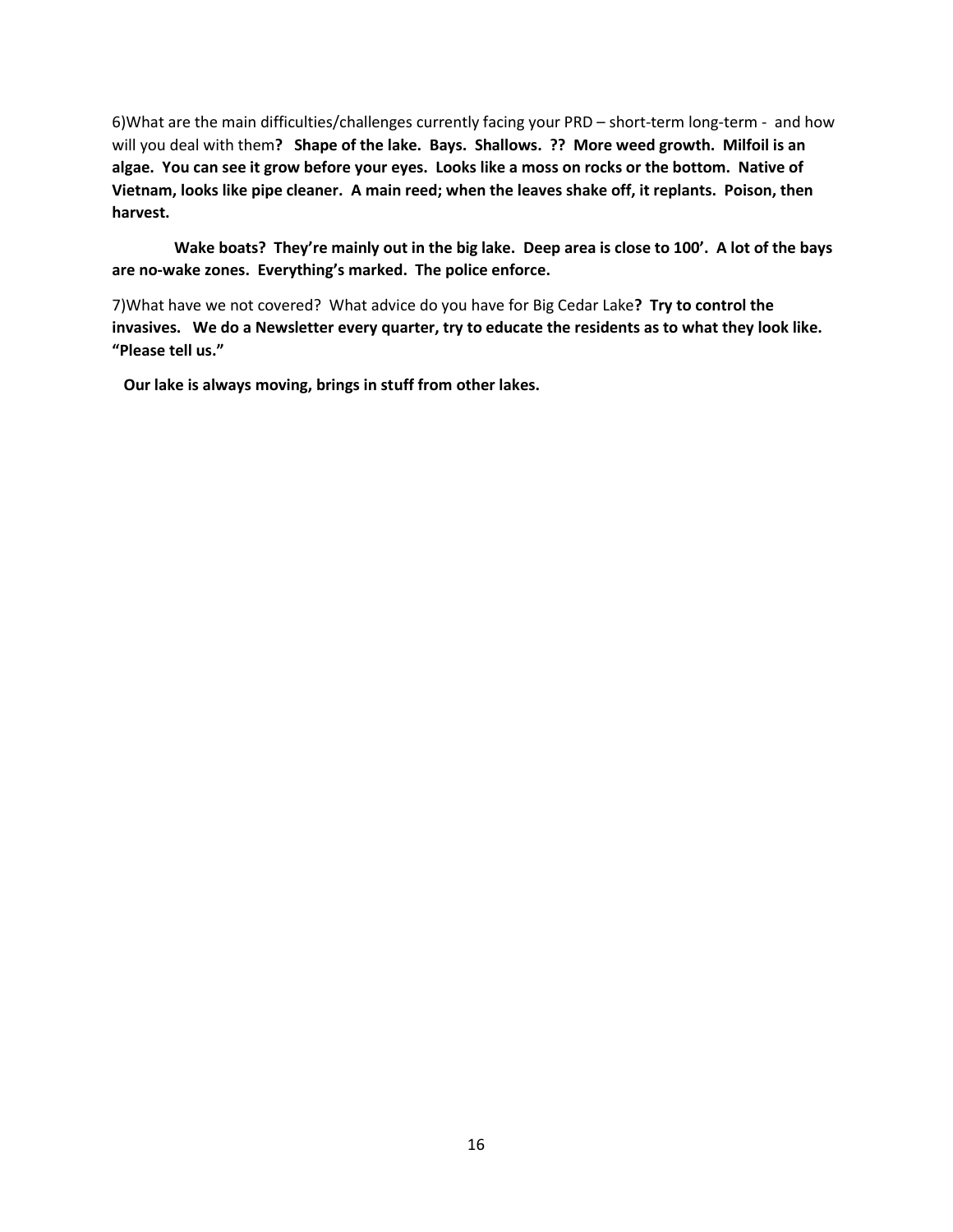**Rich:** (Waukesha County Parks: 262-548-7790) **Lake Nagawicka**: 30 miles W of Milwaukee. 980 acres. 25 parking stalls. The launch ramp is managed by the Waukesha County Parks Department. Information from Kendra (County Parks: 262-548-7790) and the Park foreman (Rich - 262-646-3555). The ramp is staffed during the summer from early in the day to mid-afternoon, using seasonal park staff (not police). Weekends only; but also some weekdays if there's a fishing club event, or opening of the season. When the parking lot is full, we just say "sorry" and don't permit launching. No gate; the staff just enforce it. We absolutely have compliance. We don't permit parking on the road.

Rich (2<sup>nd</sup> interview), foreman, Waukesha County Parks Dept: Information from the Waukesha Parks Department Park Foreman (Rich, at 262-646-3555) about **Pewaukee, Nagawicka, and Upper/Lower Nemahbin**. These lakes are 30 miles from Milwaukee, right on Highway 94. They are all three managed by the Waukesha Parks Department.

**Pewaukee:** 2437 acres – more than three and a half times Cedar Lake's size; depth 45'. Three launch sites, with three dozen trailer slots and nearly ninety car slots. Only one is staffed; the others have limited parking.

**Nagawicka:** 981 acres, 90' deep. One launch site, with two dozen parking places.

**Nemahbin:** jointly, 616 acres. One launch ramp with 15 stalls, plus an overflow gravel area with room for perhaps 15 trailers. They rarely staff this launch ramp.

During the summer weekends, the ramp is staffed from early in the day to mid-afternoon. When the parking lot is full, t's one boat off, one boat on. Boaters are welcome to wait in line. There's room for them to park to the side, one person staying with the car. When there are 10 trailers, the  $11<sup>th</sup>$ probably faces a 2 to 3 hour wait, so they usually give up. Very busy: our summer average including weekdays is over 100 boats a day. Our rule is to put boats onto Nagawicka and Pewaukee only up to the point where the parking is full. I've never seen this policy in writing, but it's been that way since I first came here in 1991. Lot full = stop.

Sometimes we get unruly folks. They drop the f-bomb, or get mouthy with female staffers. We've never felt the need to call the police. The kids can always phone the supervisor.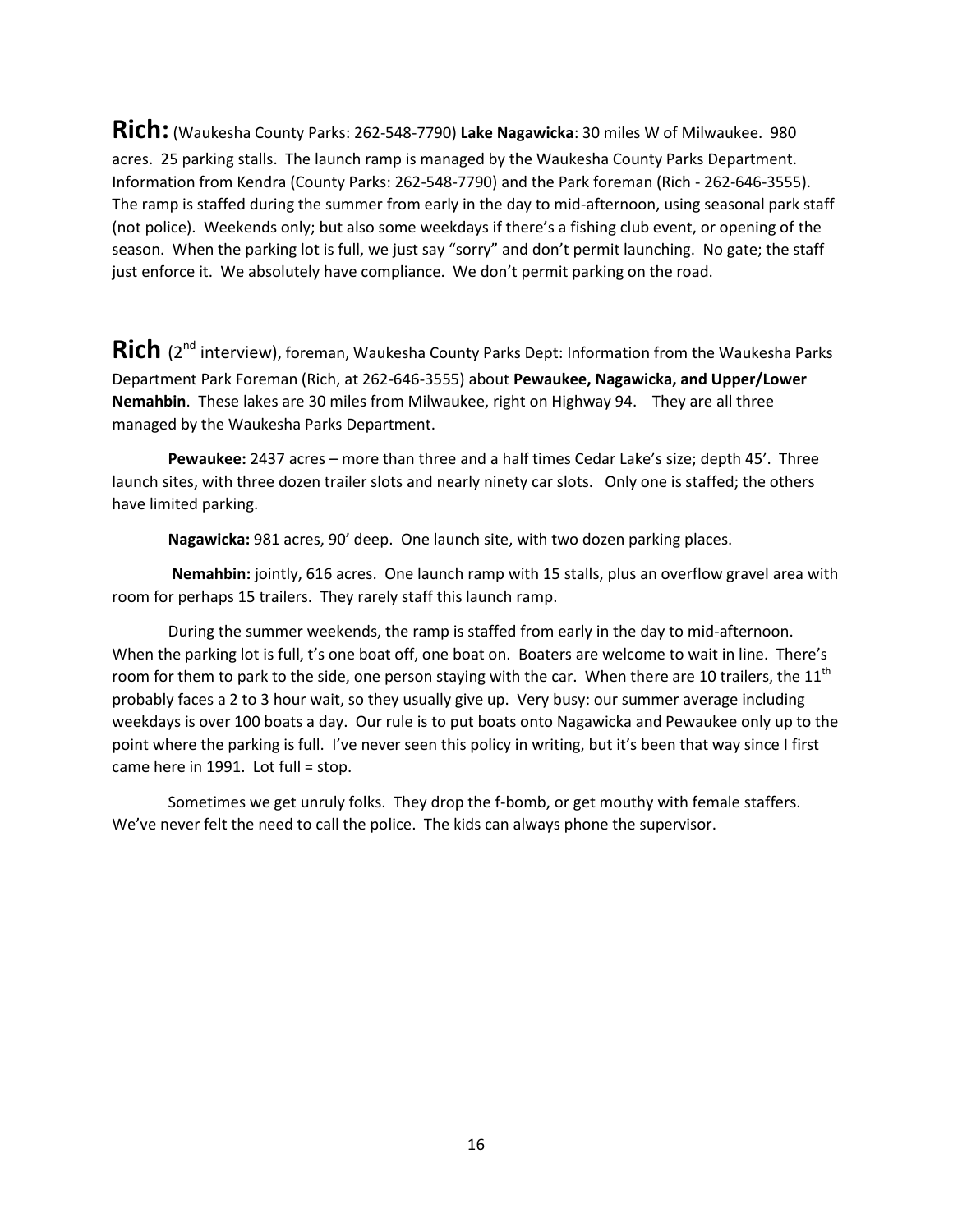### **Sonderregger, John:** former Beulah PIA Board Chair – 6 8 2019 – 262-642-5716

History of the launch ramp. We didn't originally have parking there. So people who wanted to launch had to park on the street. And the town started ticketing them.

Then the DNR got after to the town of Troy. Troy wanted the launch improved. DNR wanted access for the public.

The compromise was the building of the parking lot. Maybe 20 years ago.

**Authority behind the policy?** I'm not sure. I don't know what the source of it is. I would guess it's a town ordinance. It's enforced so strictly that if you're a lake resident and the lot is full, you can't launch even if you don't need to park there.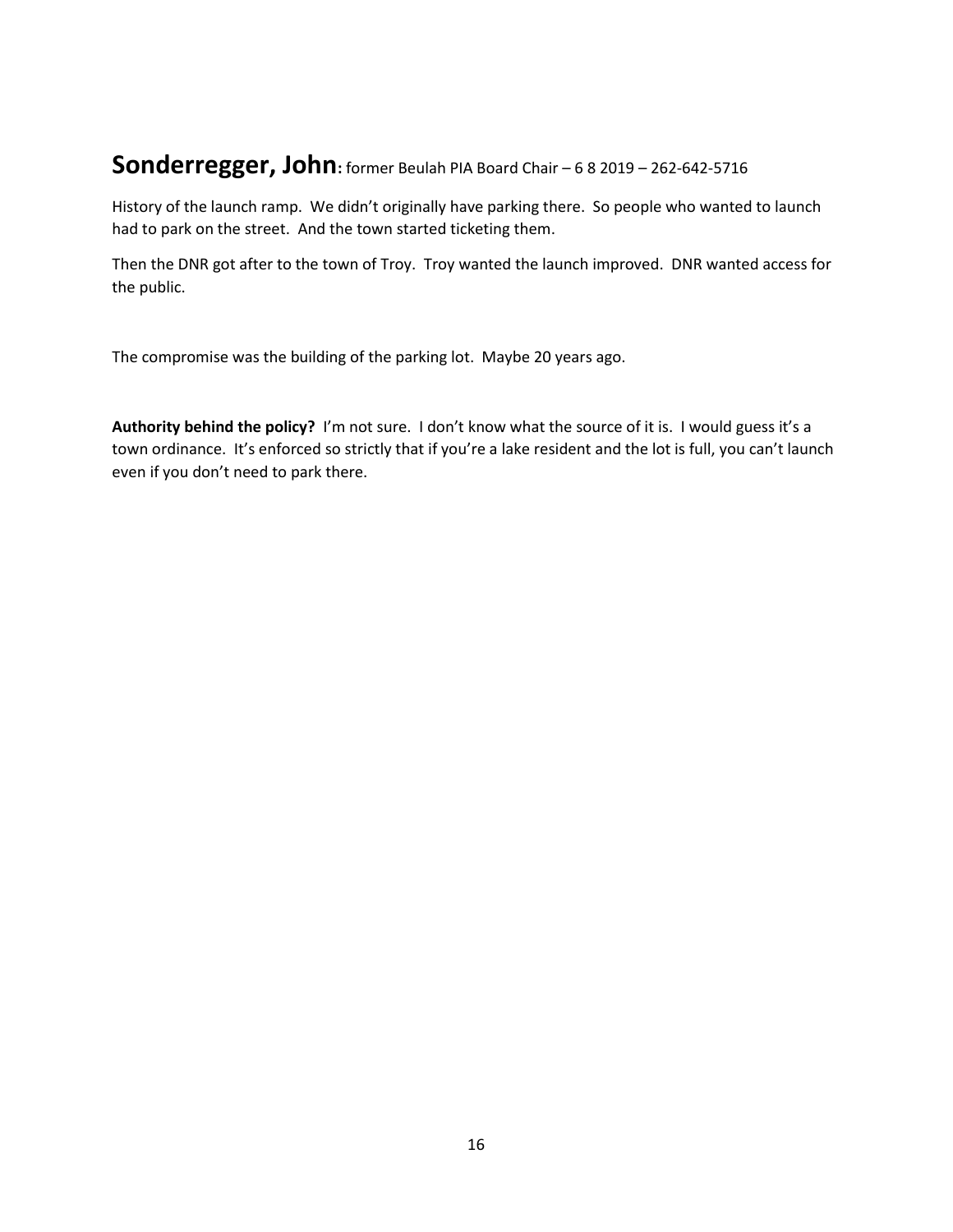# **JO VILLAVICENSO**

### **Interview Form for 7 Lakes Survey**

### **Lake: Pine Interview date 5/14/2019: Informant: Jo Villavicenso President of the Village:**

#### **Boat Pressure Indicators:**

1)Number of launch ramps: I public, 19 slots. Full is full. Police enforce. No place to go. They put out a sign:" lot full". On holidays, we have people who monitor. You can get a season pass to park at the launch site. Residents can launch any time –someone might check their drivers' license. "You are paying to park and use the launch site". This is all regulated by the DNR. Several years ago, we negotiated all this with the DNR. The DNR sets the price of the lot, for lakes throughout the state. Generally there's someone there.

3)Number of boats launched in 2018: **Village might have that number**. They have a log of passes. **And they know how much gets collected**. **Ask the village forester? Or Administrator.**

Approximate maximum boat count on a busy summer day

4)Launch fee: Total launch fee revenue in 2018:

5)Approximate number of riparian landowners on the shoreline: **W spray for milfoil etc. The company that does that sends notifications to all residents. You need 150 feet and 3.5 acres. Our village ordinances precede most of what else goes on. 1926: deed restrictions on the majority of houses as to lot size. To protect and preserve the lake. When 1928 it bcame a village the ordinances reflected that. Some are "legal nonconforming". 600 residents in the village: on and off lake (including on the village portions of the adjacent lakes). I would say a little over 100 on the lake.**

6)Number of properties on the PRD tax rolls:

7)Approximate number of moored boats on the lake**: I would say everyone has at least one.**

(If a full boat count or census is available, for any year, please secure a copy of it!)

8)Is there a commercial operation where boats can be rented? If so, describe. **No**

9)Do any private pier owners rent out moorings? If so, explore this issue. **No**

10)Yacht club membership: **Prams Xboats 14 MCs E-boats. 8-10** Registered sailboats: Number of races per week:

Number of sailboats moored or parked on yacht club grounds**: We don't have yacht club grounds. A generous resident moors all the prams.** 

11)Are you aware of accidents or fatalities on your lake in recent memory? Explain We've had some collisions. No fatalities. Back to the 60s. The Village police police the lake.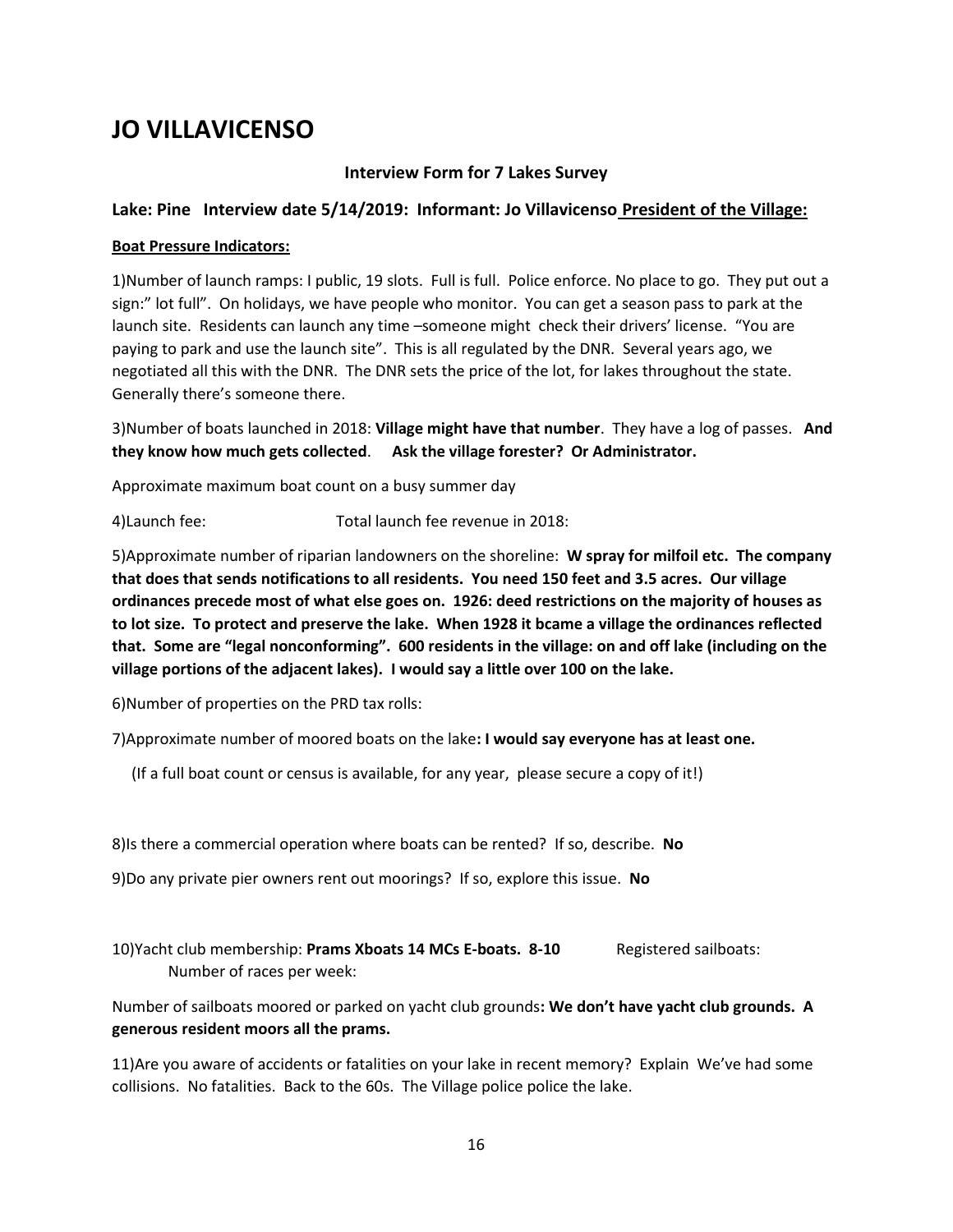#### **Subjective Measures of Boat Pressure:**

1)Do you view the current boat pressure on your lake as: a)a serious problem b)a moderate problem c)a mild problem d)no problem at all Explore the response. (d) to mild. Holiday, every one is out there. Eg a regatta.

2)Is there significant competition for space on your lake? When, among what sorts of uses? **No**

3)Do you believe that boating activity has an impact on the environmental values of your lake? (for example: wake action eroding shoreline or marsh; propeller action increasing water turbity) **There was a concern when the wakeboard boats came out. So we incorporated an ordinance: have to be X feet from the shoreline.** 

4)In what ways, if any, does your lake regulate boat pressure? (launch ramp closures? Speed limits**? 45 from dawn to dusk I think.** Prescribed traffic pattern? **No** Slow-no-wake areas? **Yes: we have some of those, with bouys.** Other?)

5)Does any entity (including the DNR) enforce DNR regulations regarding the number of watercraft moored per 50 feet of frontage**? The village police. Most people have things on boatlifts.** 

### **Profile and Role of the PRD**:

1)Year founded: 2)Annual Budget: 3)Main budget items: 4)Staff structure:

5)Describe the role of local government (town, city, county) in lake governance. **The Village was incorporated in 20s. 600 residents or so, on the lake and off. Property owners. The limits encompass North Lake and Beaver Lake. And Mud/Cornell Lake. 7 elected every two years as Trustees. One runs as President.**

6)What are the main difficulties/challenges currently facing your PRD – short-term long-term - and how will you deal with them**? People are concerned about the water quality. Spring fed. We try to keep on top of that. We monitor it. The adjoining city of Delafield put in some deep water wells, when the state had no limitations. So when that happened, and one was nearby, we began to monitor lake levels. Marked and monitored high-water marks. Small creek comes from Beaver, flows into Mud. We have done several water budget studies: last one was 4 years ago. Sewrpac did it. We worked with them, got quotes, they were the most cost effective but lengthy in time to get results back. Took**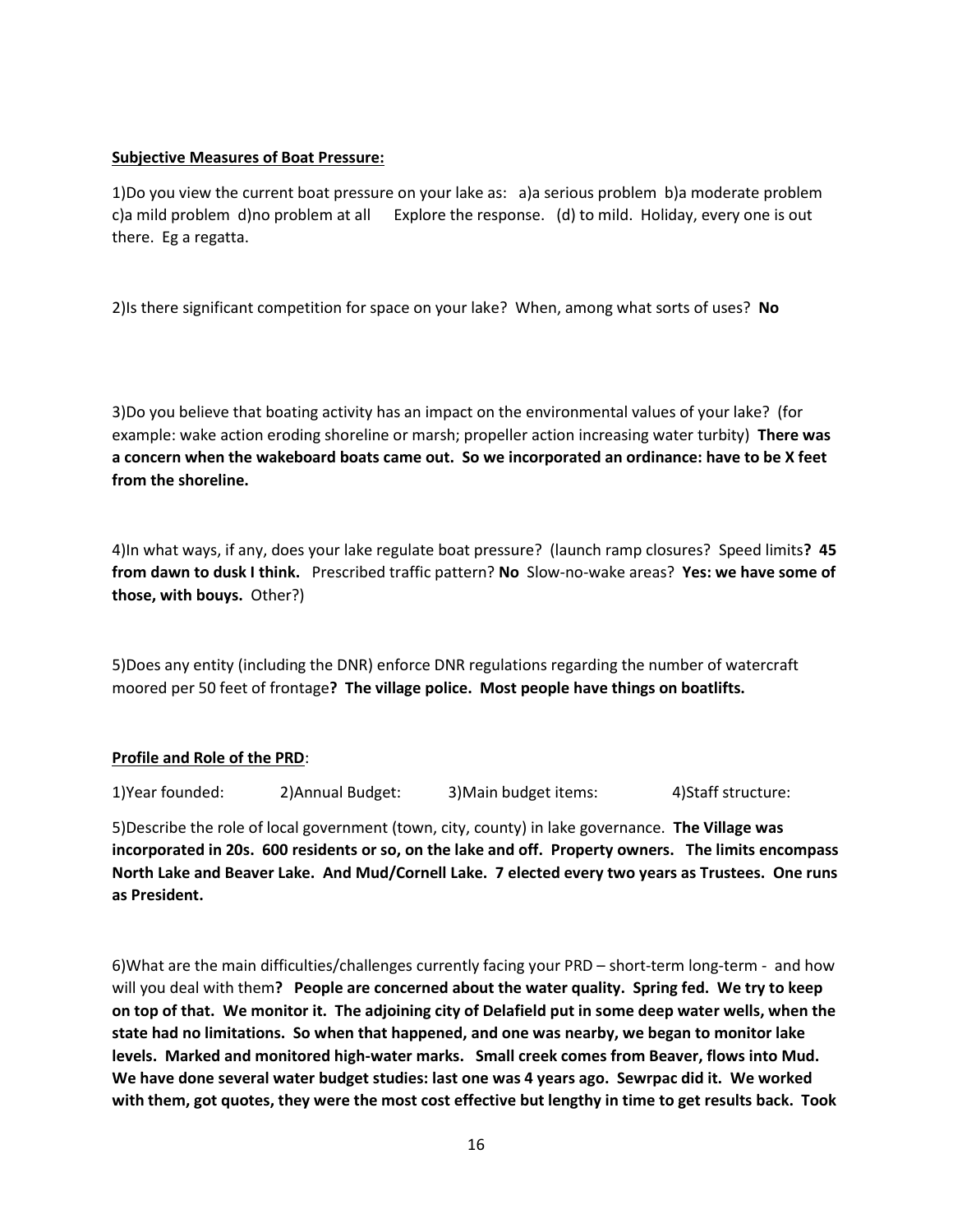**several years. But they'd done a previous study of Pine Lake. We do not have a groundwater ordinance. Do not feel a need for it. We are not on the Delafield aquifer. We looked at regeneration times, seems OK.** 

7)What have we not covered? What advice do you have for Big Cedar Lake? **Some lakes in our area have a concern about multiplying boat traffic, and concerns about renting out slots at their lake homes – friends, relatives and so forth. A lake can have unlimited amount of people mooring boats on private properties. All that adds to the risk of pollution, safety. If you had a lake association, with dues… You'd get a better handle on it.**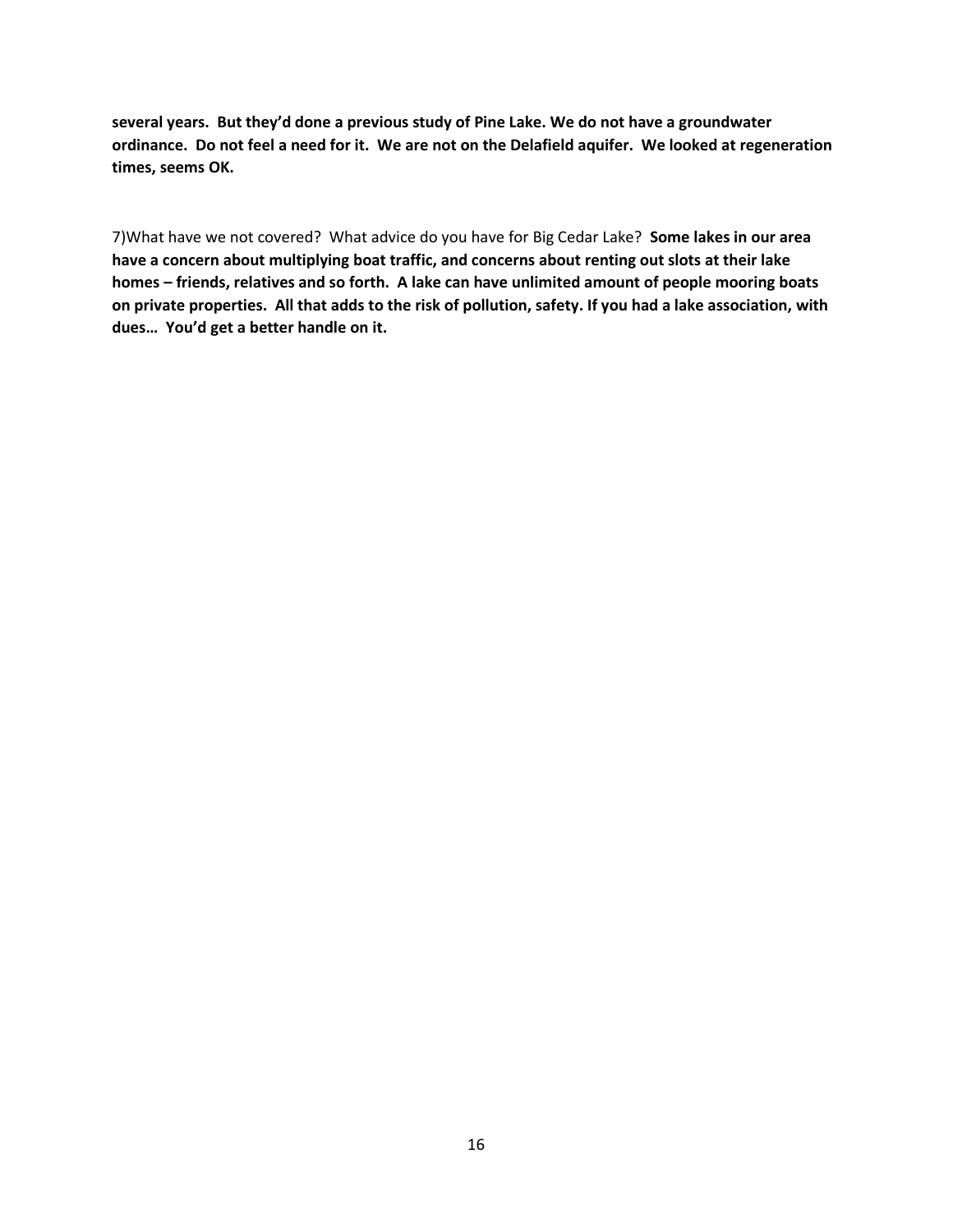# **DON WEIMER**

### **Interview Form for 7 Lakes Survey**

### **Lake:Oconomowoc Interview date: Informant: Don Weimer, police chief (33 years) 414- 881-9726**

### **Boat Pressure Indicators:**

1)Number of launch ramps**: Village owns our launch ramp. Constructed by DOT when they needed our previous ramp for a frontage road. So built a half million dollar ramp, turned it over to the village. Because it was designed to DNR launch per acreage, DNR approved boat launch. Restricted to 20 boats. You cannot launch-and-leave. The DNR formula kicked out 20 trailer/20 single stall for our size of lake. Enforcement?: we have a person there on weekends and holidays. Residents can launch and leave. People who are not going to park will have to identify themselves, the ramp attendant is in touch with the office and so they can run the boat license if necessary. At first (mid-1990s when this went into force), folks from off the lake (Milwaukee etc) pushed back, but they learned.**

3)Number of boats launched in 2018: 2017: 2016:

Approximate maximum boat count on a busy summer day.

4)Launch fee: We follow the DNR: over 26 feet can charge more but we don't do that. Canoe: \$10.50. Boat and motor is the DNR schedule.

5)Approximate number of riparian landowners on the shoreline**: Around 275 I would guess, out of 350 residences in the Village. 250-275 have access.** 

6)Number of properties on the PRD tax rolls:

7)Approximate number of moored boats on the lake**: half the properties have 2 boats. Pontoon is the boat of preference on our lake. The wake boats are the problem**.

 (If a full boat count or census is available, for any year, please secure a copy of it!) **No boat counts. Busiest time is 11 to 4**

8)Is there a commercial operation where boats can be rented? If so, describe. **No. There's a private Oconomowoc Lake Club. Rents a pontoon boat. Rents out 5 slips yearly.** 

9)Do any private pier owners rent out moorings? If so, explore this issue**. It does happen. It's very minimal. Hasn't become a problem.** 

10)Yacht club membership: Talk to **Mike Bickler**. He's also the new village president. Registered sailboats: Number of races per week:

Number of sailboats moored or parked on yacht club grounds:

11)Are you aware of accidents or fatalities on your lake in recent memory? Explain **Every ten years we have one. Former WAVE soccer player fell off pontoon boat, 4 am, never came up, drunk. Ice fisherman, October, found him a month later. Not like Okauchee, that's just a zoo. They're surrounded by 2 townships.**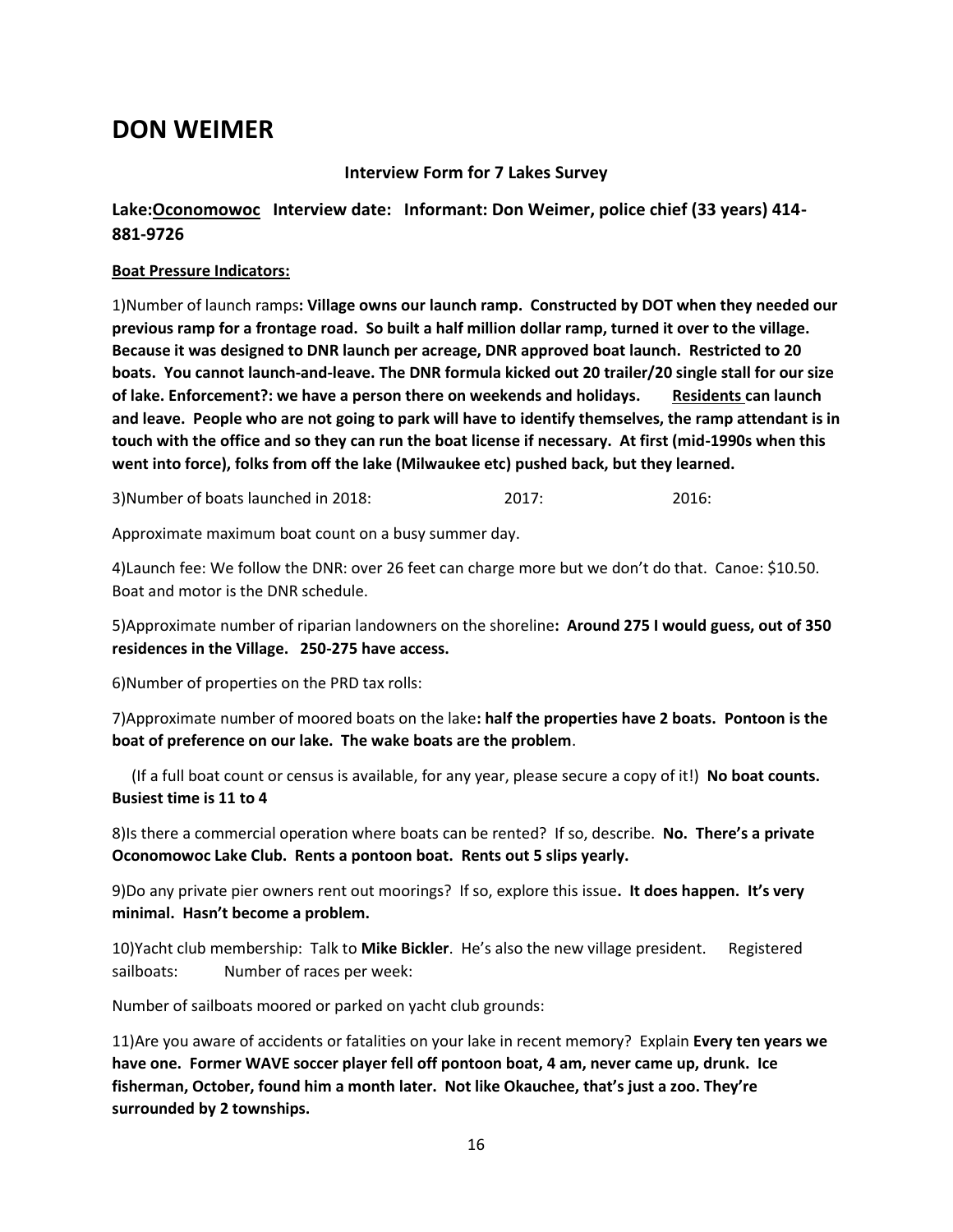### **Subjective Measures of Boat Pressure:**

1)Do you view the current boat pressure on your lake as: a)a serious problem b)a moderate problem c)a mild problem d)no problem at all Explore the response**. We really see it as no problem. Because we like to cater to the fisherman. Because they take a stall that otherwise goes to a powerboat. Fish stocking. We're well known for walleye. Once they park that vehicle…**

2)Is there significant competition for space on your lake? When, among what sorts of uses?

3)Do you believe that boating activity has an impact on the environmental values of your lake? (for example: wake action eroding shoreline or marsh; propeller action increasing water turbity) **We're seeing that with wake boats. But when God created the shoreline he had a buffer zone. The residents manicure the lawn down to the water, and so… Wake boats: we can only educate them via the newsletter. The wave rolls up over the rip rap onto the lawn. Legally you can pass an ordinance restricting wake boats but the DNR will go to court and defend the defendant.** 

4)In what ways, if any, does your lake regulate boat pressure? (launch ramp closures? Speed limits? **10 MPH 1 hour after sunset to 1 hour before sunrise.** Prescribed traffic pattern? Slow-no-wake areas? **150 feet from shore** Other? **Jet skis must be 200 feet from shore and 150 feet from any other boat) It does moderate their activity. But how do you measure the violation. But the boat patrol cops: most folks know them, they're respected, they point out the violations and residents correct it. But people from out of town…. Local people are trainable**.

5)Does any entity (including the DNR) enforce DNR regulations regarding the number of watercraft moored per 50 feet of frontage**? DNR doesn't enforce it. Only DNR has the authority. Now we have some permanent piers going in: ice is mangling them. So we passed a maintenance ordinance.**  Whatever you pass, the DNR has to sign off or else you won't be able to enforce it in circuit court. **John Planke at Pike Lake could be a good informant on DNR regulations. Heidi B is also a great reference person.**

### **Profile and Role of the Village of Oconomowoc Lake**:

1)Year founded: 2)Annual Budget: 3)Main budget items: 4)Staff structure: **Police Chief, 5 officers plus five part time officers. [Why SO many officers??] In 1959 the village became a village for police protection and zoning. Summit would not give us what we requested. We have 3.5M homes. We patrol the estates. Hit the driveways, private drives. Affluent community. \$60-80K a year in property taxes. They don't mind as long as they get good protection. Village plows the driveways.** 

5)Describe the role of local government (town, city, county) in lake governance. **The Village runs the lake. City of Oconomowoc: they have a new leadership group, and now we get along great with them. 7 lake homes are on sewer. City population 18,000. Village 600.**

[How did you manage to get incorporated as a village?] It went to the supreme court three times . 1959 incorporated.